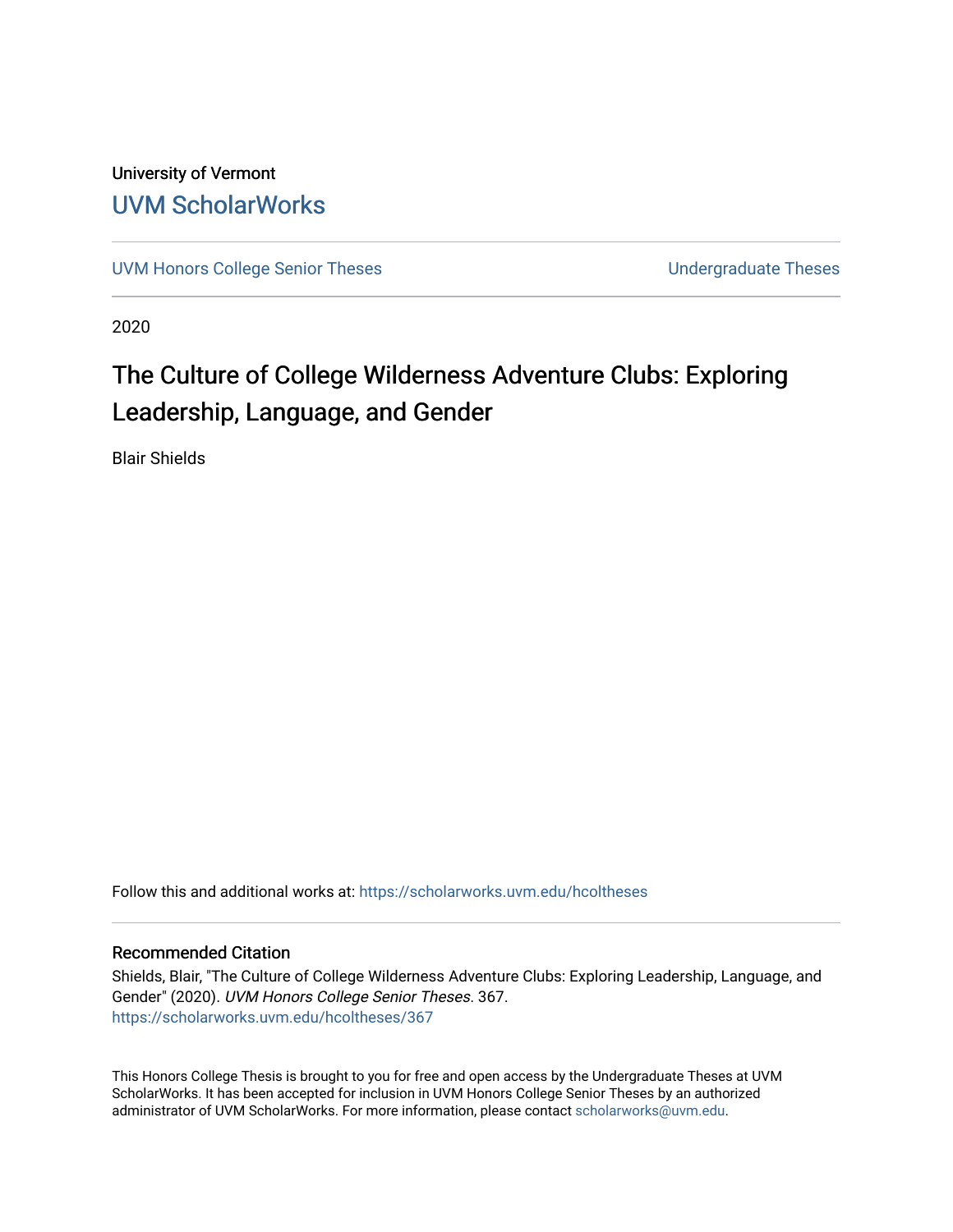The Culture of College Wilderness Adventure Clubs:

Exploring Leadership, Language, and Gender

Blair Shields

Sociology, University of Vermont

28 April 2020

Advisor: Professor Alice Fothergill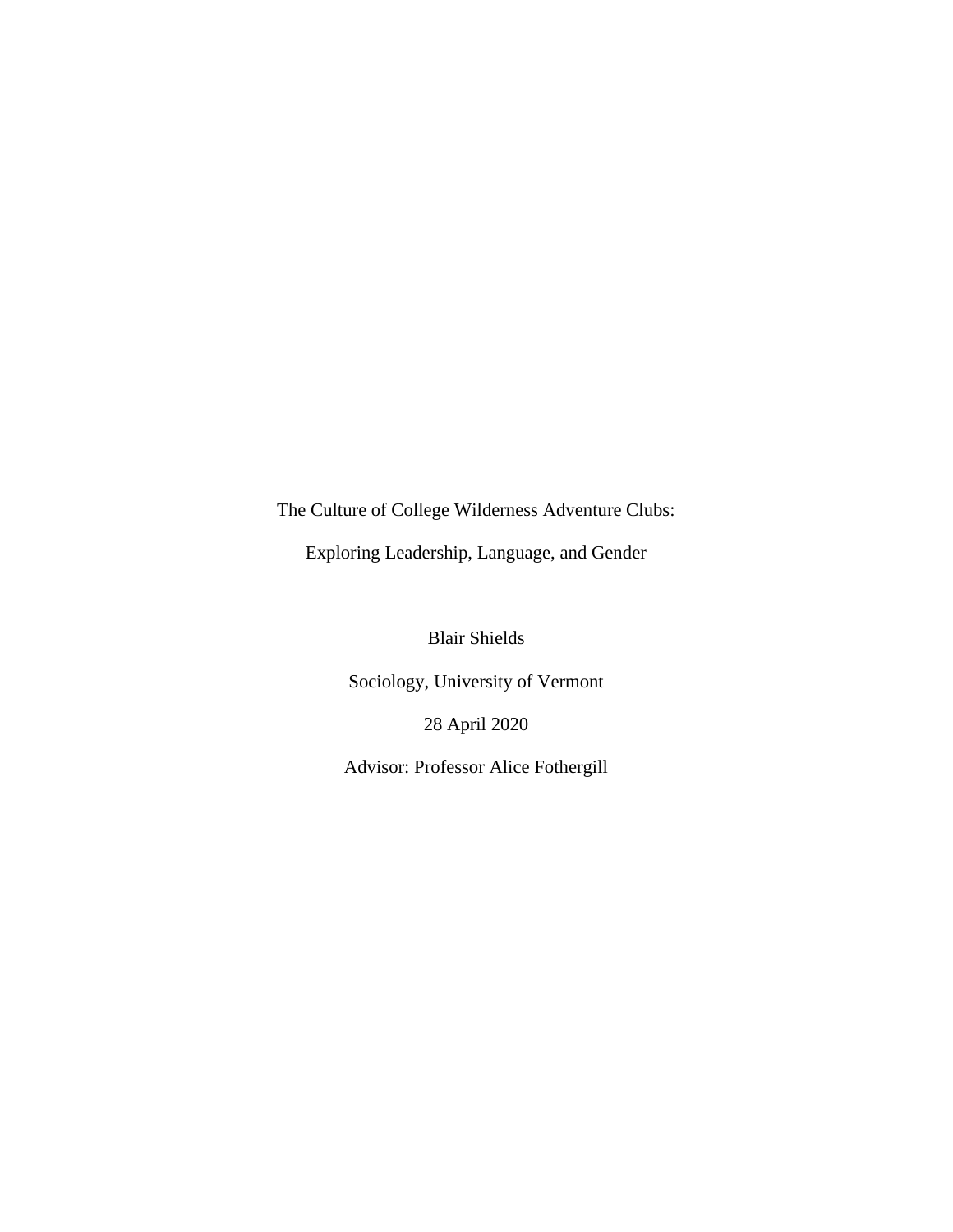# **Table of Contents**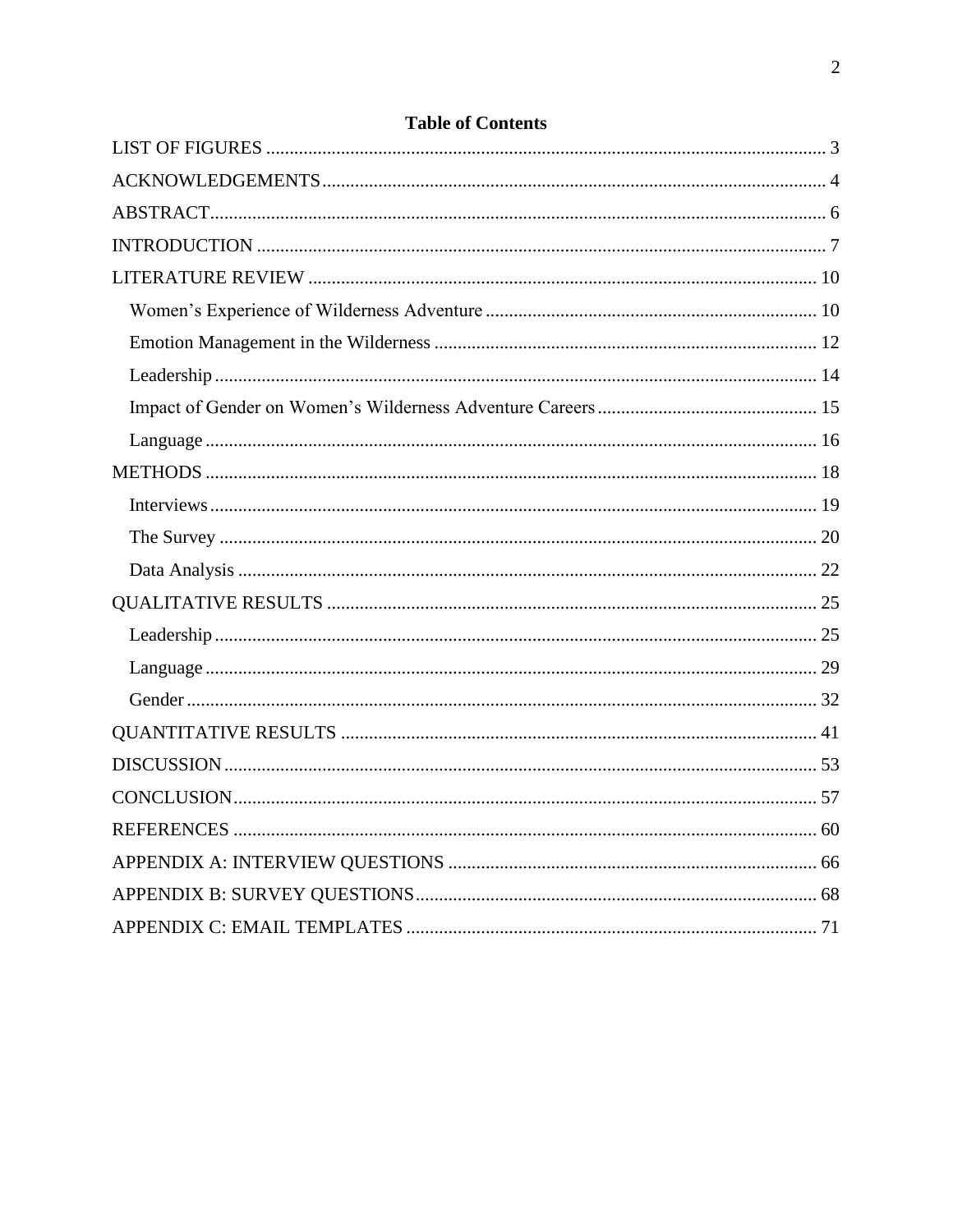# <span id="page-3-0"></span>**LIST OF FIGURES**

| Table 7: The work done in the OC/KC to combat stereotypes and educate about social justice      |
|-------------------------------------------------------------------------------------------------|
|                                                                                                 |
| Table 8: My gender identification has impacted my experience of the OC/KC 44                    |
| Table 9: Gender stereotypes are less prevalent in the OC/KC in comparison to the larger outdoor |
|                                                                                                 |
|                                                                                                 |
| Table 11: My Gender Identity Has Impacted My Experience with the Clubs by Elite Membership      |
|                                                                                                 |
| Table 12: Work Done in Club to Educate about Social Justice Highly Effective by Elite           |
|                                                                                                 |
| Table 13: My Gender Identity Has Impacted My Experience with the Clubs by Gender                |
|                                                                                                 |
| Table 14: Work Done in Club to Educate about Social Justice Highly Effective by Gender          |
|                                                                                                 |
| Table 15: Gender Stereotypes are Less Prevalent in the OC/KC Compared to the Larger Outdoor     |
|                                                                                                 |
|                                                                                                 |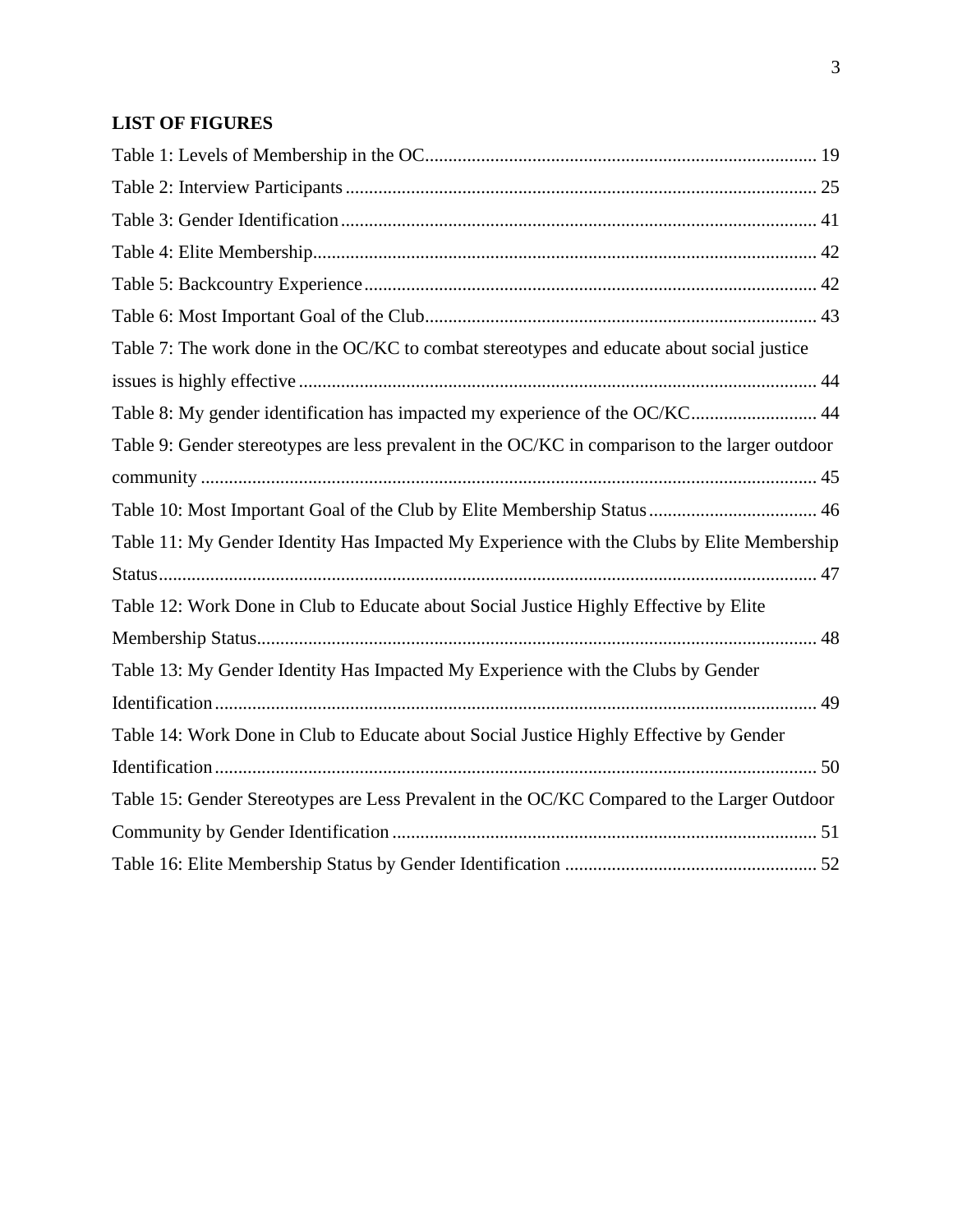#### <span id="page-4-0"></span>**ACKNOWLEDGEMENTS**

First, I would like to express my greatest gratitude to my primary advisor, Professor Alice Fothergill. Without her, this thesis would not exist. She tirelessly supported me throughout this whole process from the conception of the project to data collection to multiple rounds of edits. Thank you for opening my eyes to a new area of sociological study.

I would also like to pay my special regards to Professor Jennifer Strickler, who provided invaluable guidance in the execution of the quantitative portion of this thesis.

Additionally, I would like to thank Professor Tyler Doggett for serving on my thesis committee and introducing me to the field of ethics in philosophy. Thanks to his classes, I was able to find the part of philosophy that I am truly passionate about.

I am indebted to the interview participants and survey participants. Thanks to the time they so generously volunteered, I was able to gather important data for this project.

I am also incredibly grateful for the support I received from the leadership of the Outing Club and Kayak Club. This includes both the club presidents and faculty advisors. Thank you to TJ Butcher, Cortland Fischer, Jamie Struck, and Megan Meinen. Their continued support and the emails they sent for me made the continuation of this project possible.

I would also like to thank my TREK leaders Taylor Ratcliffe and Carli Beisel as well as Kayak Club guide Ben Schott. They introduced me to the sport of whitewater kayaking, and I trust them with my life on the water.

Finally, I wish to express my gratitude to the UVM Kayak Club as a whole. They have provided me with so many amazing experiences that have been an integral part of my college experience. I will never forget the hours upon hours we spent in vans and cars together just so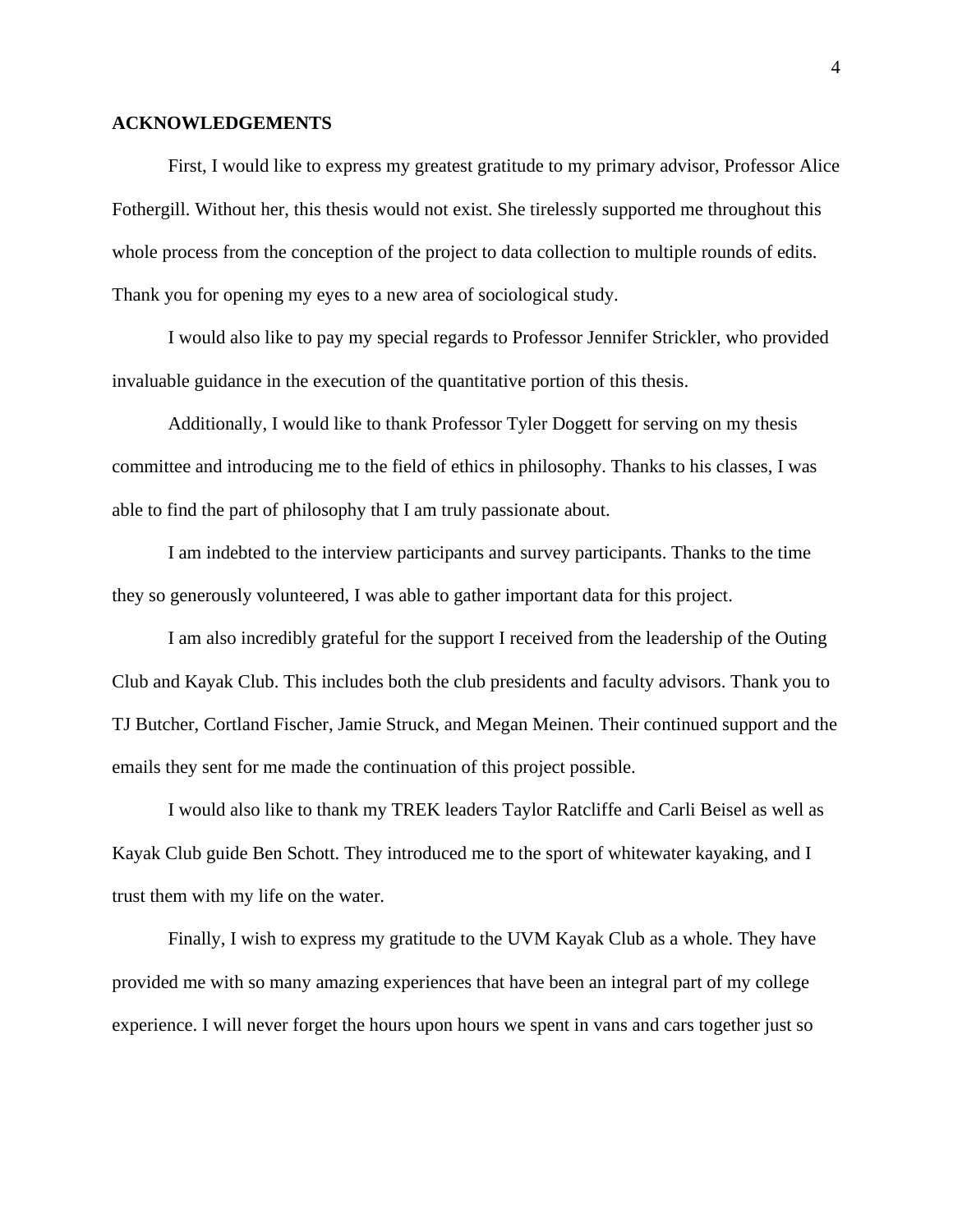that we could get to various rivers. I will be forever grateful for the jokes made and conversations had.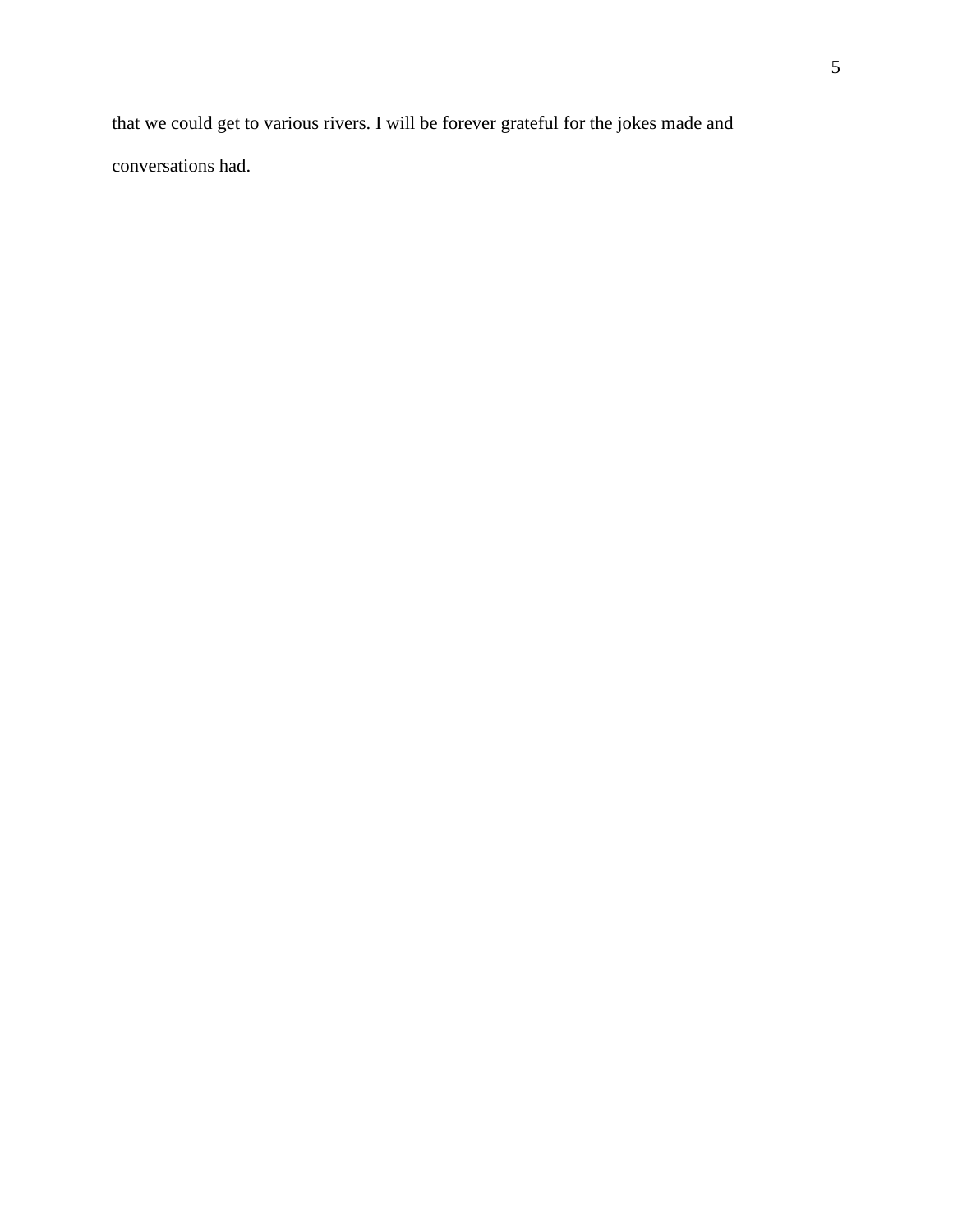# <span id="page-6-0"></span>**ABSTRACT**

College is a time in many young adults' lives when they are challenging their previous beliefs, learning new norms, and trying different activities. Once on campus, students are able to choose to participate in various clubs. At the University of Vermont (UVM), outdoor clubs are especially popular, but the culture of these types of groups has not been studied very extensively. In this study, using both quantitative and qualitative methods, I examine the culture— the goals, norms, and language— of the clubs and how club membership is experienced by the member leaders. These clubs constitute a contested site as they bring together a traditionally maledominated activity⸻ risk-taking adventure in the outdoors⸻ with a group of youth poised to challenge traditional gender norms and expectations. This thesis presents a sociological analysis of the culture of two outdoor clubs, the Outing Club and Kayak Club, on the University of Vermont campus, with a specific focus on three elements of the clubs: leadership, language, and gender.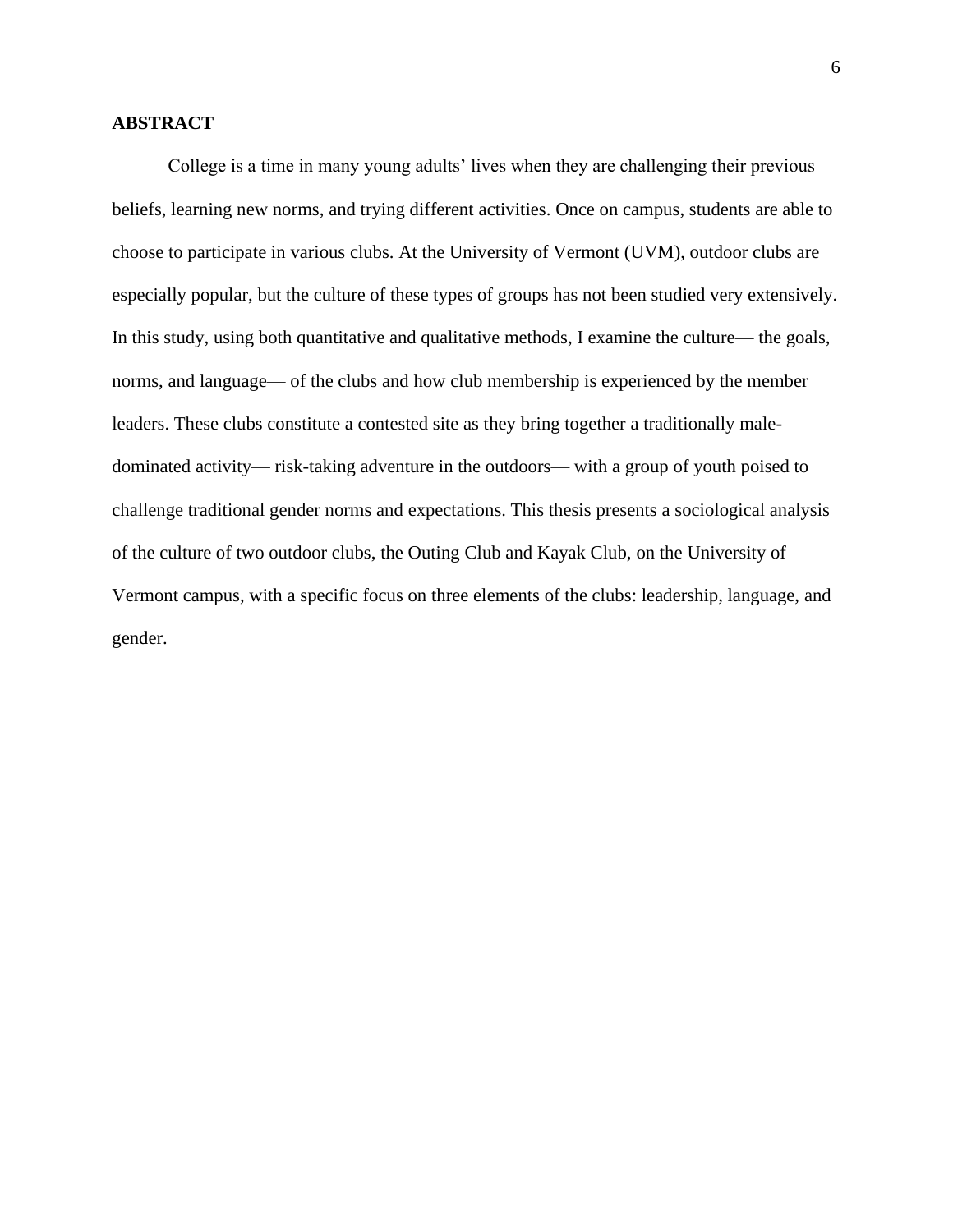## <span id="page-7-0"></span>**INTRODUCTION**

To understand the workings of social groups, sociologists study the norms, values, and language— or the *culture*— of a specific group, as well as how members experience the group, their role in it, and their identification with it. Culture includes beliefs, rituals of daily life, worldviews, gossip, ceremonies, stories, and language. It is a "toolkit" that can be used to solve problems (Swidler 1986). One significant cultural factor in groups is gender and the gender norms, expectations, and dynamics that play out in the group's interactions and structure (Ridgeway 2001). Examining the gendered nature of a social group helps us get a deeper understanding of how the group is operating and how it is experienced by its members.

One social group that has not been the focus of many sociological studies is the outdoor community, specifically college outdoor clubs. My study of outdoor community clubs and their members at the University of Vermont (UVM) aims to add to the knowledge base on this topic. The outdoors and the sports that the members of these clubs engage in have been traditionally viewed as male spaces. These sports all include physical strength and risk taking in a way that has been understood as masculine (Koivula 2001). Yet some spaces in the outdoors have been labeled as gender-neutral or feminine. For example, in skiing the easier trails at resorts have been understood this way, while the more challenging terrain outside at resorts and outside of them have been understood as masculine. While these non-masculine spaces exist, the ones that are privileged and held as the epitome of the sport are those that are characterized as male (Stoddart 2011).

There are various ways to conceptualize this type of social group and the activities they engage in. One way is to see it as "edgework," meaning activities that negotiate the line between control and a loss of control (Lyng 1990:851), and another is "serious leisure," which captures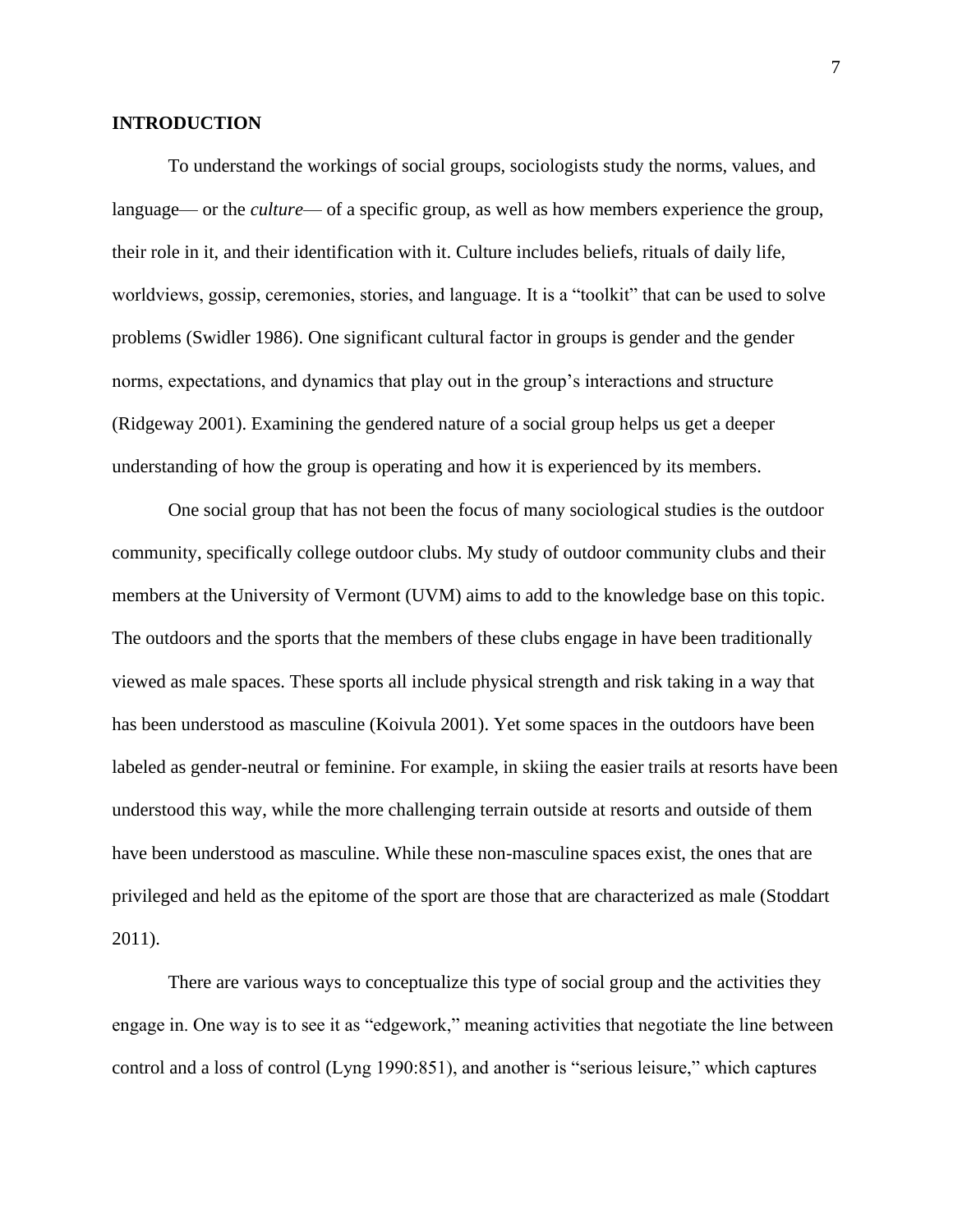the intense amount of time and energy that participants expend on the activity as well as how participants' identities become tied with the activity (Raisborough 2006:242). But a third concept, "wilderness adventure," best captures my proposed research site.

The term "wilderness adventure" (see, for example Sharpe 2005b) reflects both the remote nature of the activities, the fact that it is a leisure— not work— activity, and the potential for danger. These activities naturally exist on a spectrum. Some occur in locations that are more remote, while others are more inherently dangerous. For example, backpacking tends to be quite remote, but the potential is low for injuries more serious than a sprained ankle. Meanwhile, whitewater kayaking often is much less remote, with road access usually less than a couple of miles away, but the potential is much higher for serious consequences such as concussions or even death. These are just a few examples of how level of risk and remoteness changes depending upon the activity and where the people are engaging in the sport.

The UVM Outing Club (OC) and the Kayak Club (KC) offer an interesting opportunity to study the outdoor community. College is a unique point in time in which young adults are entering a new social world and are learning the norms and values of a new subculture. On top of the typical college experience, UVM is known as an outdoorsy school and a place that embraces progressive, non-traditional values around social issues, such as gender equality. These factors also draw many of the students to this school. A large portion of students at UVM are members of outdoor clubs, and there is a wide variety of outdoor experience that these students bring with them coming into college. From these mixed backgrounds, what kind of culture is created by the members?

This thesis has three objectives. The first is to contribute to the limited research on the culture of college outdoor groups by carefully examining and documenting the goals of the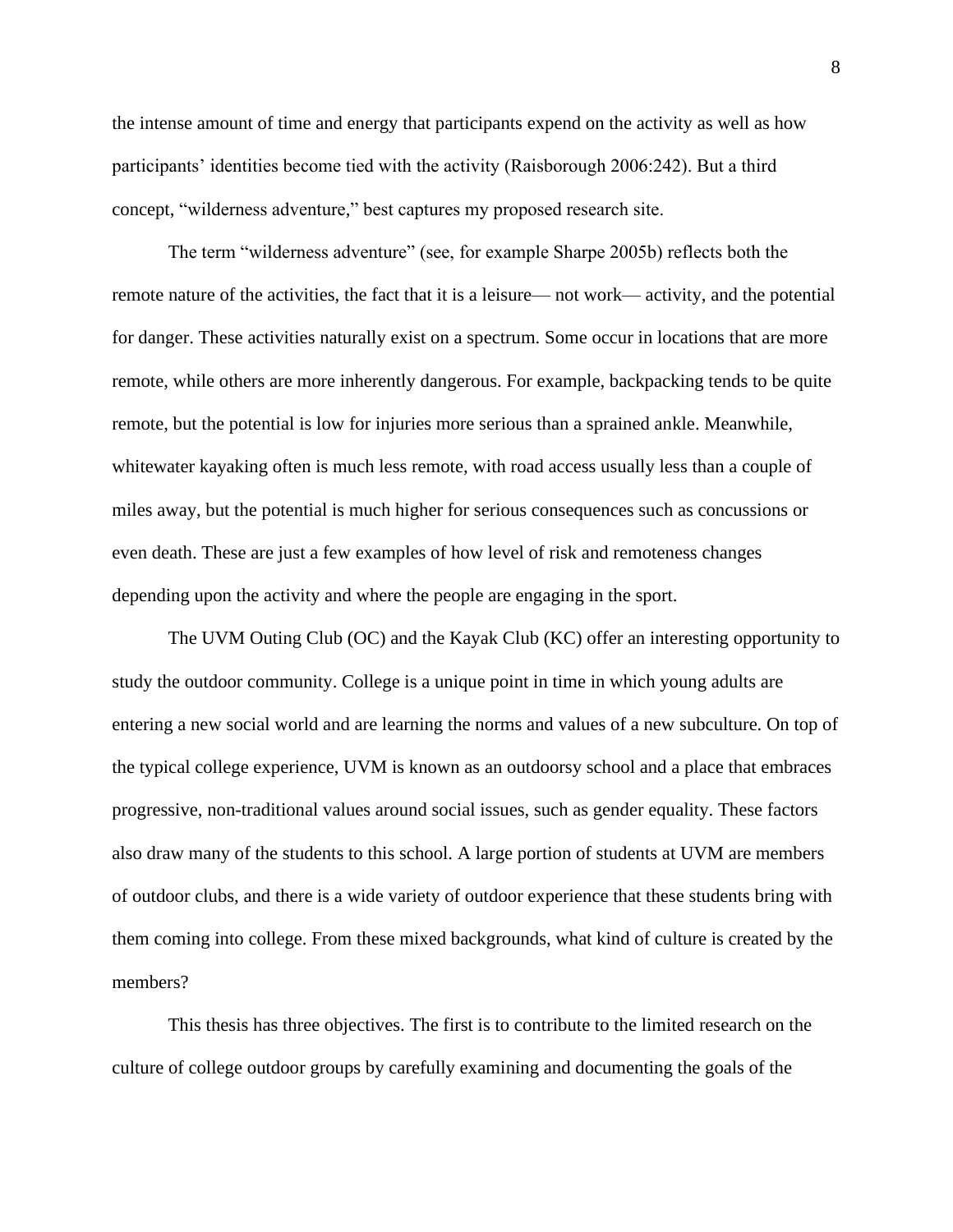clubs, what leadership traits are valued, and the way language is used by members of the Outing Club and Kayak Club. The second is to explore how students experience the groups and how the students may develop their own identity around their group membership. The third is understand how the clubs are gendered sites, paying close attention to how the sites may reinforce or challenge traditional gender practices and expectations. This study used both qualitative and quantitative methods to gather data in hopes of addressing these questions.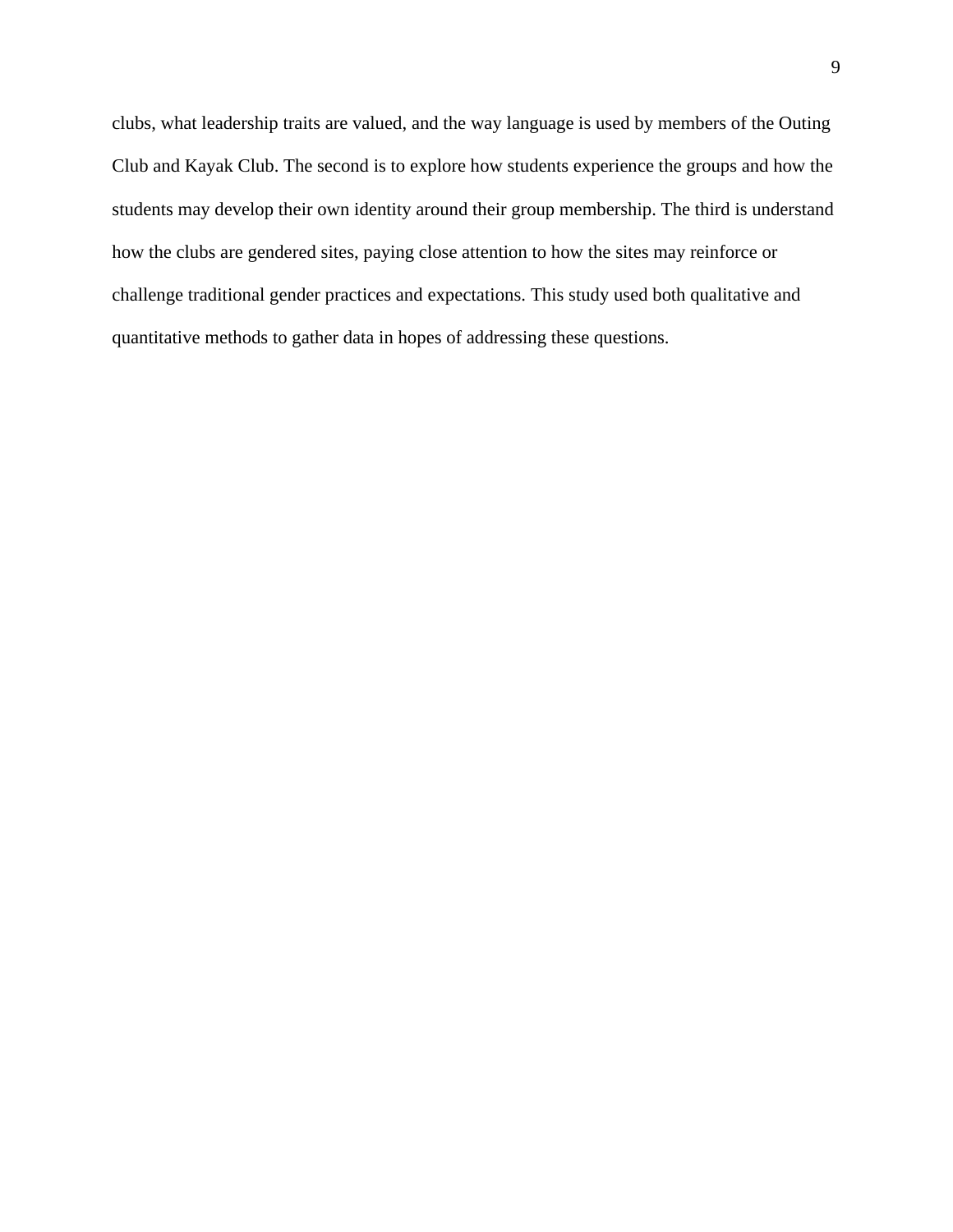#### <span id="page-10-0"></span>**LITERATURE REVIEW**

Researchers have examined various aspects of wilderness adventure. Several critical aspects to consider are women's experience of wilderness adventure and the constraints they face, the emotional labor and other expectations of outdoor leaders, women's treatment as professional outdoor educators, and the role of language in a group's culture. I will address each of these topics.

## <span id="page-10-1"></span>Women's Experience of Wilderness Adventure

Women's access to wilderness adventure has been limited by both structural inequalities and other perceived constraints. When looking at the demographics of who is most likely to participate in wilderness adventure, white men with a college degree who earn over \$20,000 annually are the most likely, while elderly women of color without a college degree who earn less than \$20,000 annually are the least likely (Jin-Hyung, Scott, and Floyd 2001). Each of these attributes (elderly, female, and lower socioeconomic status) are associated with a higher probability of experiencing constraints on a person's participation in wilderness adventure, but by having more of these attributes, the effects are multiplied (Shores, Scott, and Floyd 2007). Yet out of three traditionally marginalized groups (African Americans, women, and rural dwellers), women are the most likely to feel constrained by issues such as concern for physical safety, inadequate facilities, and concern about the natural environment such as pests (Johnson, Bowker, and Cordell 2001). Concern for physical safety included the fear of violence. Women are socialized to be prepared for something violent to happen at any point, and this combined with the outdoors being considered a male space, contributes to women's fear for their physical safety. This fear is a major constraint on women's participation in wilderness adventure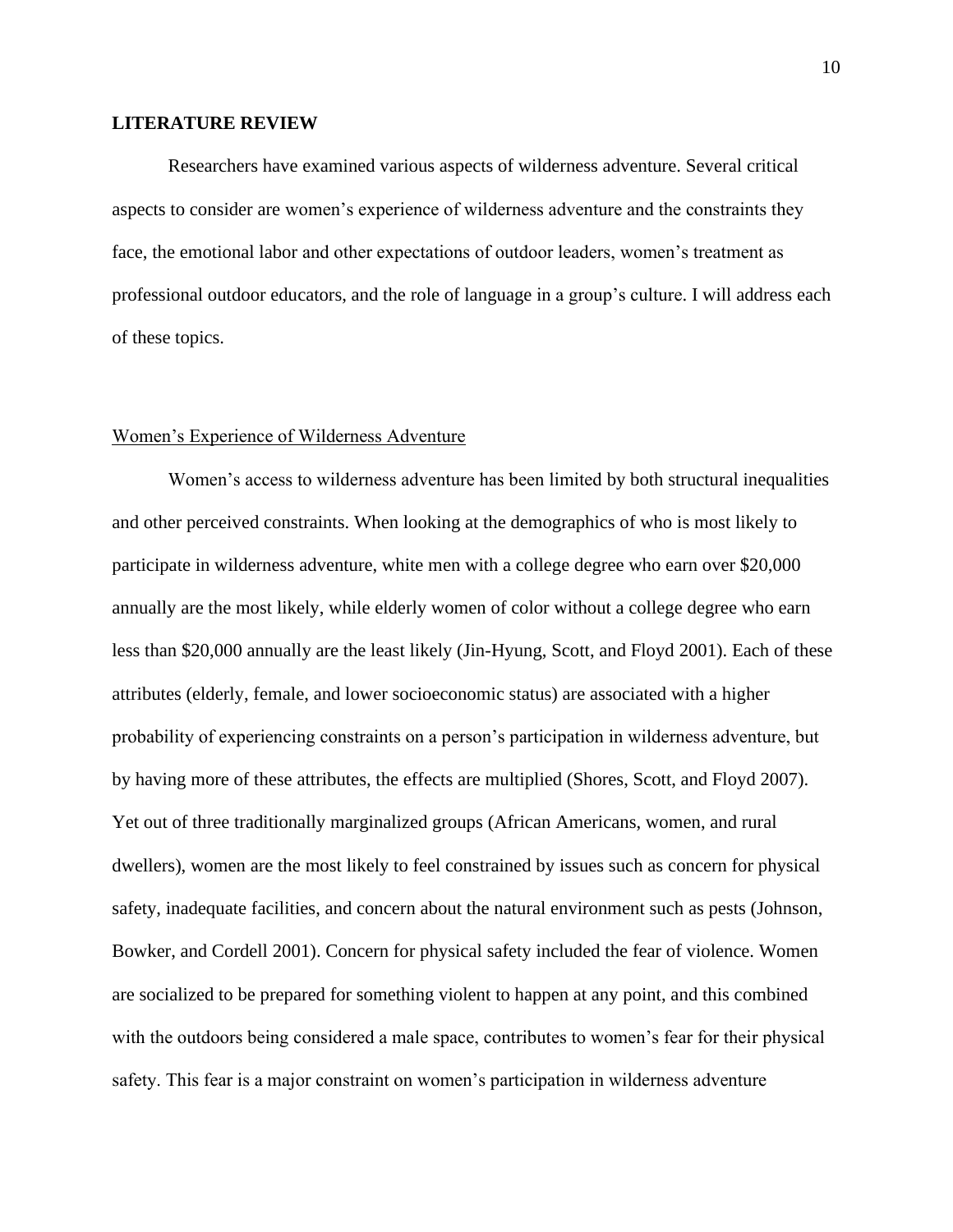(Bialeschki 2005), and in order to participate, women must negotiate these constraints. This negotiation happens both by restructuring the activities that they participate in and by reorganizing life factors in order to prioritize the desire for wilderness adventure (Little 2002b).

When women define their experiences of adventure, "their understandings incorporate not only the traditional masculine qualities of challenge, uncertainty and danger, but also entail learning, newness and the exploration of risk in its social and esteem based elements" (Little 2002a:66). The meaning of their activities included the traditional definitions but were also able to be adjusted to the women's own desires and goals. This experience of challenging and expanding traditional masculine understandings is often a central feature of women's experiences in wilderness adventure. The combination of the wilderness and the physicality of the sports women are participating in allows them to increase "their own sense of physical confidence, competence, and feeling strong, thereby challenging their own sense of identity as framed by both the embodiment of a 'feminine bodily existence,' as well as existing within a male-dominated society whereby female physical competence tends to be diminished relative to male physical competence" (McDermott 2004:298). This connection women are able to make with their bodies and physically gaining strength can lead to women feeling empowered and stronger socially in their everyday lives (Allee 2011). These transfers to everyday life can also take the "forms of self-sufficiency, a shift in perspective, connection to others, and mental clarity" (Pohl 2000:415).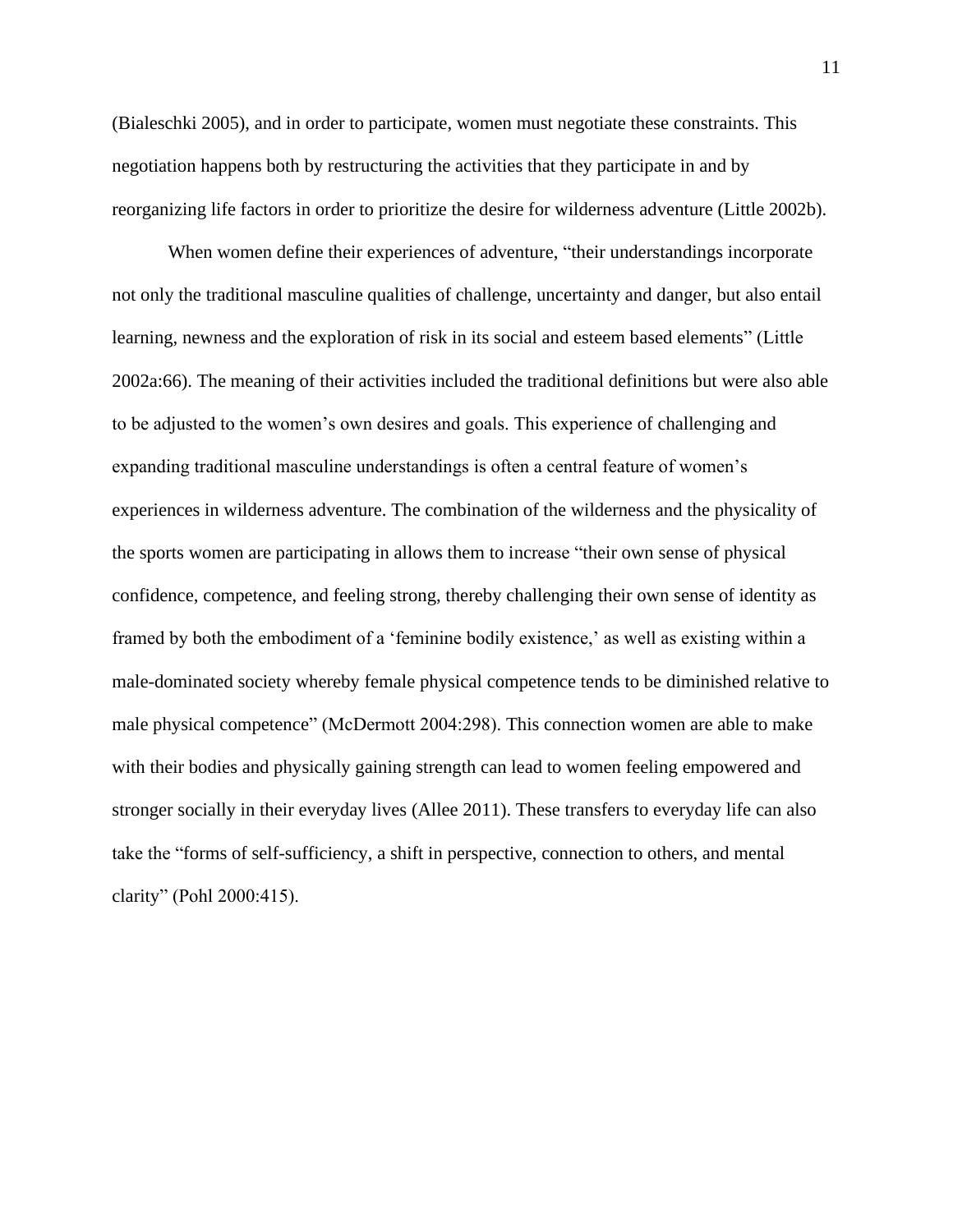#### <span id="page-12-0"></span>Emotion Management in the Wilderness

Wilderness adventure presents many different unexpected situations, and there are several expectations of what emotions are appropriate in these situations. Sharpe's research investigated the emotional labor that is done by "adventure guides" (2005a:29). These guides were usually in their 20s and often only worked during the summers when they were on break from university. They took people into the backcountry on various types of expeditions, and as part of their responsibilities they were expected to do different types of emotional labor. These responsibilities were "ensuring safety, generating fun, and encouraging a sense of community" (Sharpe 2005a:36). Ensuring safety often involved keeping fear in check during stressful situations in order to project the appearance of safety to the trip participants. Generating fun involved setting the emotional example for participants, which meant staying upbeat, cracking jokes, and playing around. Encouraging a sense of community meant being open and encouraging the participants to interact with one another. Sometimes this involved becoming a "buddy" to a participant who was struggling to integrate with the community. The emotional expectations were so demanding that guides developed strategies to deal with them. One strategy was to physically distance themselves from the group by doing another task that would need to be done but that did not require other people's help. A second strategy was employing deep acting, meaning when their emotions did not line up with the emotional expectations of the job, they actively sought to change how they were feeling in order to bring it more in line with the expectations.

Adventure guides can also play a role in the shaping of a participant's entire experience of the activity. Lori Holyfield (1999) describes in her study how whitewater rafting guides work to manufacture adventure for their customers. This process begins before they ever get onto the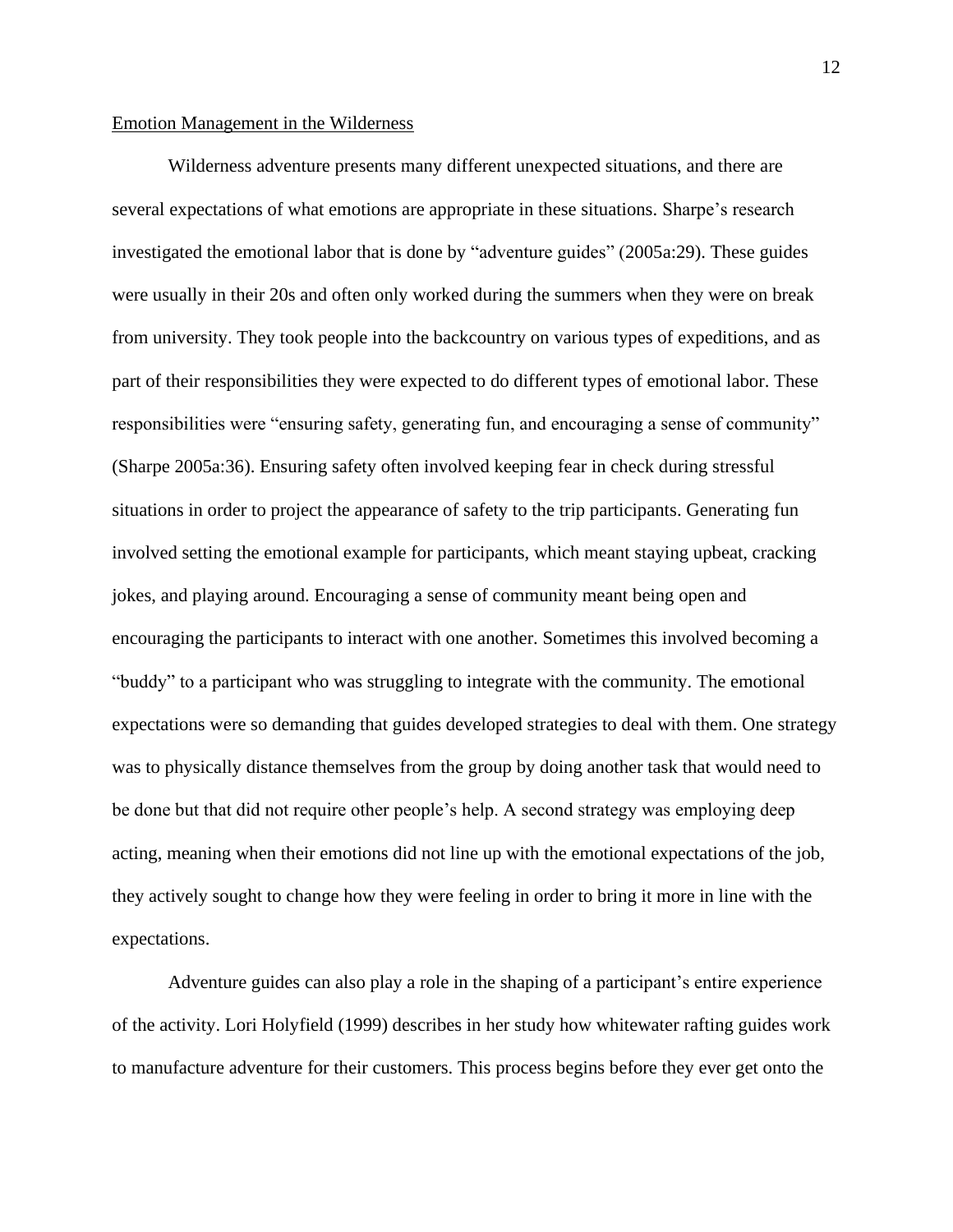water. Customers are looking to the guides for the appropriate emotions, and as they get closer to the launch, novice paddlers may be especially prone to fear and nervousness. During safety talks before getting into the boats, guides present the information in a humorous manner. These talks contain information that is imperative, and if it is missed there could be serious consequences. Yet the potential danger is countered by various jokes. These tactics are also employed on the river. Guides are the embodiment of the excitement promised by a rafting trip, and they use humor to redefine any situations from fear to fun and excitement. Throughout their jobs, whitewater guides must engage in emotional labor in order to construct a culture of enjoyment and excitement.

In most outdoor work, the emotional culture of the group is gendered. Lois (2001) focused on the role of emotions in the backcountry by studying the emotional culture of a mountain rescue group in Colorado. Their work often involved edgework, in which they negotiated maintaining control of their emotions and bodies in high risk situations. Men and women shared the same general assumptions about emotions, but they instituted different norms to achieve them. During critical missions, men and women agreed that staying neutral emotionally was ideal, but the before and after coping methods varied more drastically by gender. Men tended to follow an "excitement/slow leak" model (Lois 2001:402). They would go into a mission with excitement and would use their past successes as evidence why they were going to be successful in the next situation. After a negative outcome, they would typically drink alcohol in order to unwind. Women, on the other hand, followed more of an "anxiety/outburst" model (Lois 2001:402). Before a mission, they would set low expectations for their success, worry about their ability to perform under pressure, and plan for potential scenarios. In the case of a negative outcome, they would often release their emotions by crying. Both men and women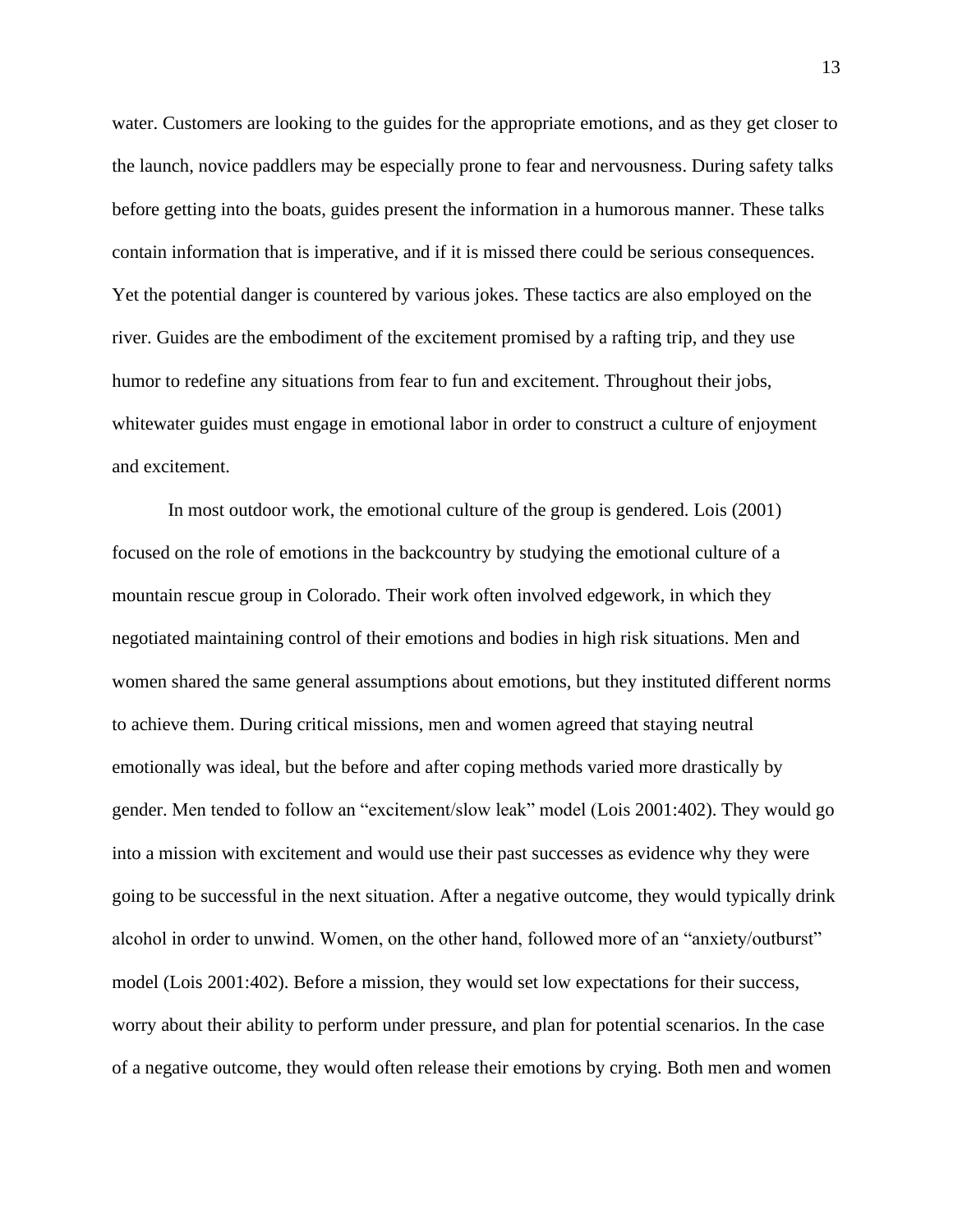agreed that the "excitement" model was superior compared to the "anxiety" model. Most women were able to effectively manage this anxiety though and perform the edgework that was required of them, but they still considered themselves emotionally deviant. Overall, the emotional culture the rescuers created relegated women's emotional management strategies to a subordinate position compared to men's strategies.

#### <span id="page-14-0"></span>Leadership

Generally, there are three styles of leadership that have been identified in wilderness adventure, and these depend on what people think are the most important elements of a trip.

Some believe that connecting to people and focusing on the growth and development of others is a primary focus of outdoor leadership… other perceive their role as simply teaching the basic skills and moving people safely through the environment… and others see a combination of these leadership roles as important (Rilling and Jordan 2007:209).

While leaders varied in their preference for the leadership style of their co-leader, good people skills were universally desired. Leaders who focused on people's connection and growth were considered desirable co-leaders by everyone, which highlights the importance that is placed on interpersonal skills in wilderness adventure (Rilling and Jordan 2007). These attributes of the leaders also influenced the leaders' ability to foster the participants' trust. Leaders who were seen as more technically and interpersonally competent, benevolent, and honest were considered more trustworthy (Shooter, Paisley, and Sibthorp 2012). In developing these skills, female wilderness adventure leaders often feel less competent, and they struggle to develop the physical skills as well as the sense of their own competency (Loeffler 1997).

Gender also plays into the perception of wilderness adventure leaders. Male-identified leaders are preferred by both co-leaders and participants, which is partially due to the fact that they are perceived as more competent (Jordan 1991). This is true even in more feminized spaces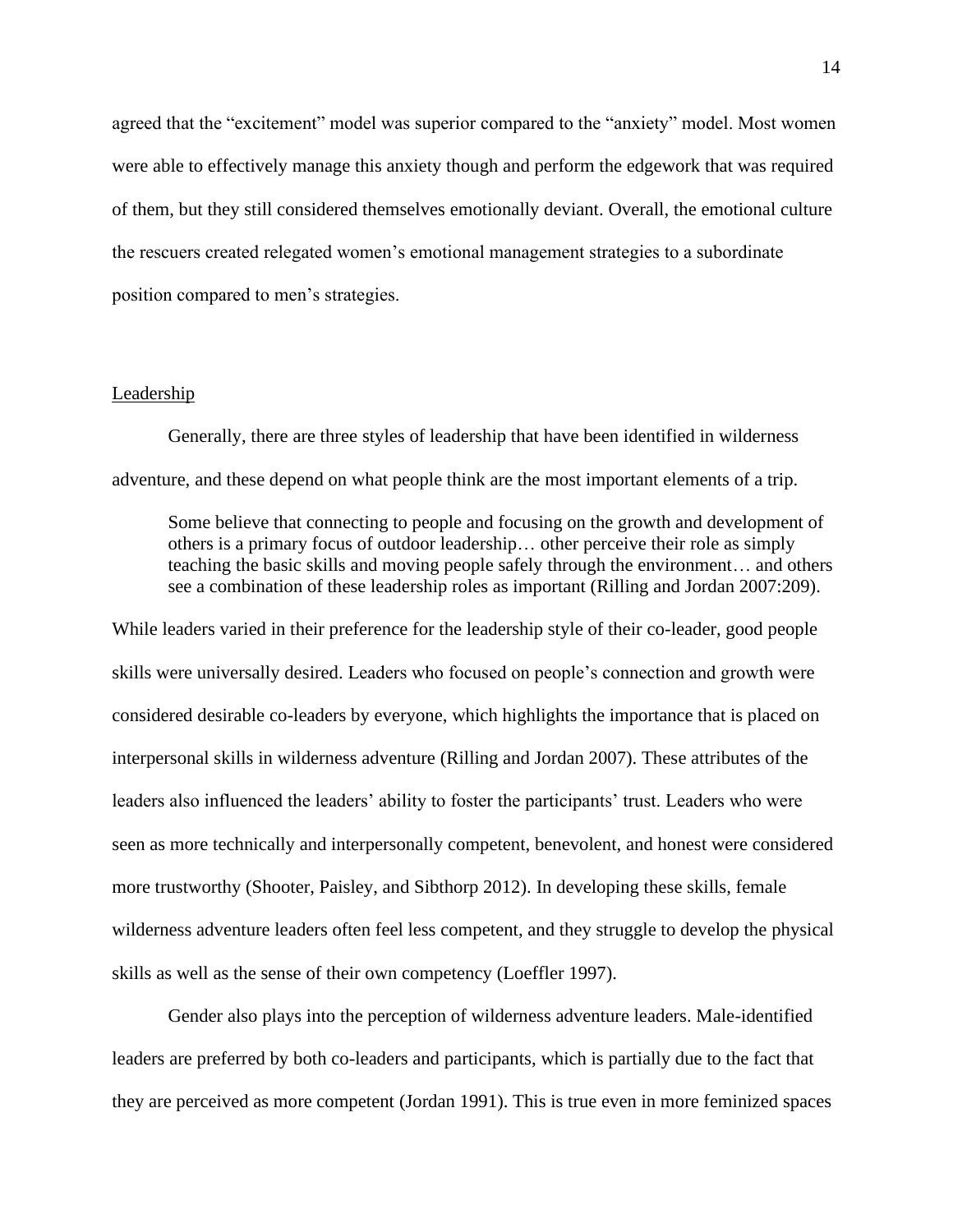that require a more nurturing attitude such as live-in summer camps (Cousineau and Roth 2012). The preference for male leaders carries into American culture as well. Potential female candidates for leadership positions are seen as less favorable candidates, and once women assume the leadership position, their behaviors that are congruent with leadership responsibilities are viewed less favorably. This makes it hard for women to obtain and maintain leadership positions (Eagly and Karau 2002).

#### <span id="page-15-0"></span>Impact of Gender on Women's Wilderness Adventure Careers

In the professional outdoor education community, men's voices are broadcast more loudly. Women's achievements in general have been ignored, especially in the upper levels of leadership (Mitten et al. 2018). Gray, Allen-Craig, and Carpenter (2017) examined women's contributions to outdoor education in Australia. They found that quite often these contributions go unacknowledged. At outdoor education-related conferences less than 15% of keynote speakers are female. This gives the appearance that women have not contributed to the field in a substantial way, even though they conduct research and publish at much higher rate, and they account for about half of all outdoor educators. Many women in this industry do not feel that their voices are heard. They expressed a tiredness of always being the ones to bring gender into discussion, and they expressed fear of discussing feminism. Many have resigned themselves to not speaking up because they feel that they are "'damned if we do' and 'damned if we don't'" (Gray, Allen-Craig, and Carpenter 2017:28). Gray (2016:31) presented various reasons for the struggles women face in doing wilderness leadership professionally:

- 1. A lack of self-confidence and women do not like to self promote;
- 2. Women typically employ a symbiotic or eco-feminist style of leadership;
- 3. Motherhood and the resultant struggles for longevity in the field;
- 4. A mismatch between heroism and gender roles;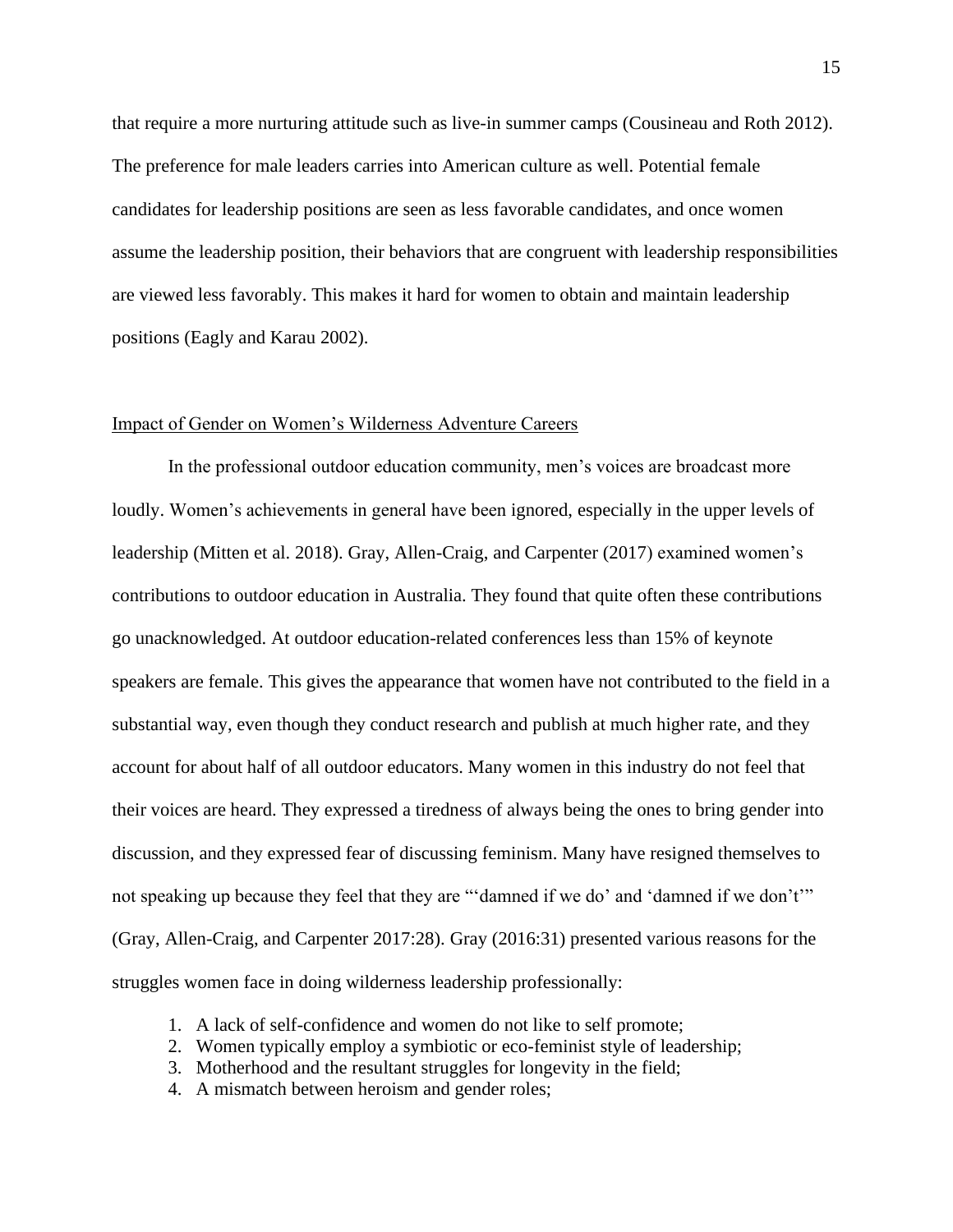- 5. Perfection is our enemy;
- 6. Some women suffer from *imposter syndrome;*
- 7. Women do not ask, stay silent, and allow others to determine the terms of discussion;
- 8. "Feminist fatigue" and all the rationalization that "women can't have it all";
- 9. Feminism has *failed* to achieve traction.

Each of these reasons make it challenging for women to enter and stay in the wilderness or

outdoor adventure leadership profession.

#### <span id="page-16-0"></span>Language

Language can help to distinguish a subculture from the larger national culture as well as identify what is important to the subculture. Nonstandard language (slang or argot) often plays an important role in connecting those in that subculture and making it distinct from the larger culture. For example, the slang used by marijuana users in New York City is largely unknown by mainstream culture (Johnson et al. 2006). The users create their own way of communicating:

…with about half of the words [they use] … being neosemanticisms (standard words given special meanings) and half being neologisms (entirely new words). If an outsider or non-marijuana user were to be present during a typical purchasing and smoking session, they would he many standard English words spoken, but would understand relatively little about content of conversations occurring among those present (Johnson et al. 2006:65).

These words serve to connect marijuana users regardless of physical location, and they also serve to keep outsiders out. Nonusers are not meant to understand the slang used by marijuana users.

The words used in a specific culture also illustrate what is important to them. Einat (2000) studied the language of Israeli prisoners, and the slang that they used was specific to common aspects of prison life. The words centered around themes such as "prisoner status (informers, inmate rank), drugs, sexual relations in prison, violence, prisoner behaviors, nicknames for police officers, and prisoner staff" (Einat 2000:309). These subjects are all very pertinent to life in prison, and the existence of more terms in these categories highlights this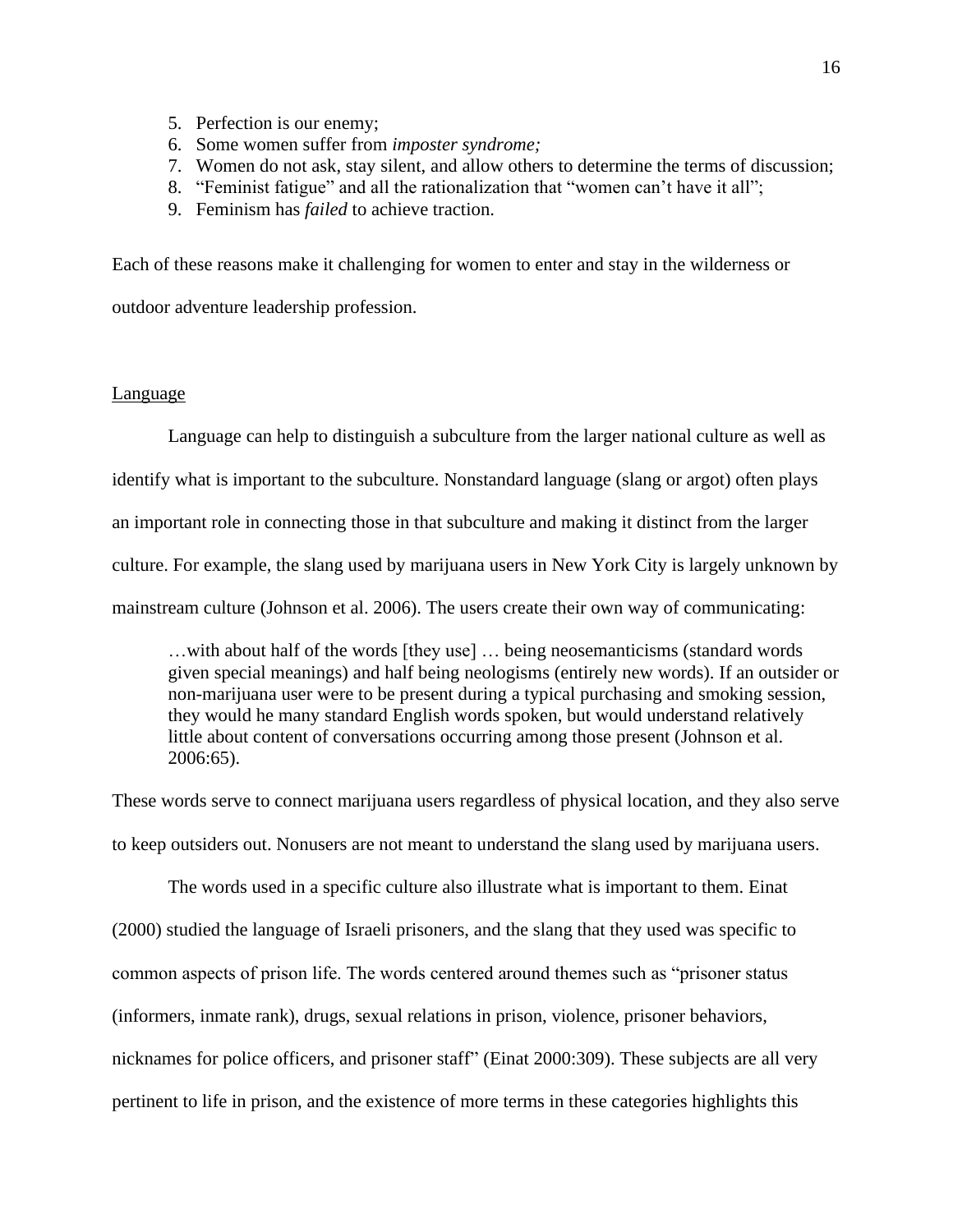pertinence. Whorf (1956) also studied the relationship between culture and language. One famous example is the various words that Eskimos have for snow. We generally have one word to describe the ice crystals that fall from the sky during the winter, which is "snow." But Eskimos have considerably more words to describe the exact type of snow. This variety in the language available shows what is important in the lives of the members of this culture.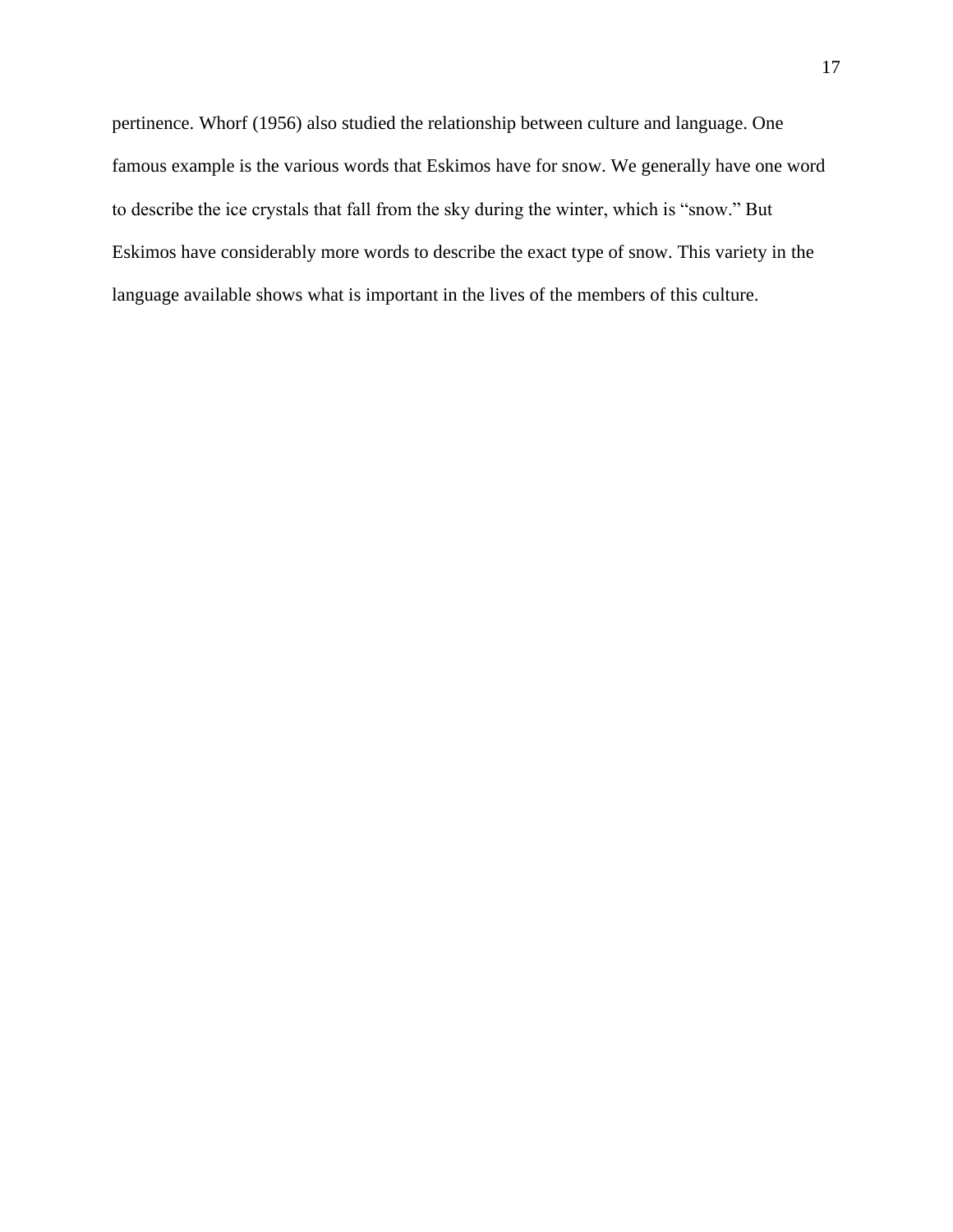## <span id="page-18-0"></span>**METHODS**

To address my research questions, I chose two popular outdoor clubs, the Outing Club and the Kayak Club, as my research setting. I used both qualitative methods, specifically indepth interviews, and quantitative methods, sending out a survey. Following the data collection, I did a careful sociological analysis of the data.

I chose the OC and KC as the research setting because they are the two clubs on campus that focus on wilderness adventure. By being a part of these two clubs, the members show an obvious dedication to backcountry travel and recreation. The other clubs at UVM that participate in outdoor recreation are more focused on "frontcountry" activities. The Ski and Snowboard Club's activities all happen within the bounds of ski resorts, and the Climbing Team is focused on indoor climbing and competition. Outdoor climbing and backcountry skiing are instead in the OC's domain.

The OC and KC have several levels of membership (see table 1). The levels are based on the degree of involvement, from the most involved, Level 1 (elected officers), to the least involved, Level 5 (the student body). For this study I focused on Levels 1, 2, and 3: elected club officers, appointed positions, and trip leaders. The individuals in these groups most strongly identify as members of the clubs, and the clubs are part of their identity on campus. They are the most likely to attend club council meetings each week and to have the most insight into the culture of the group. My access to this research setting is aided by my own membership. I have been a part of Levels 1, 2, and 3 during my years at UVM.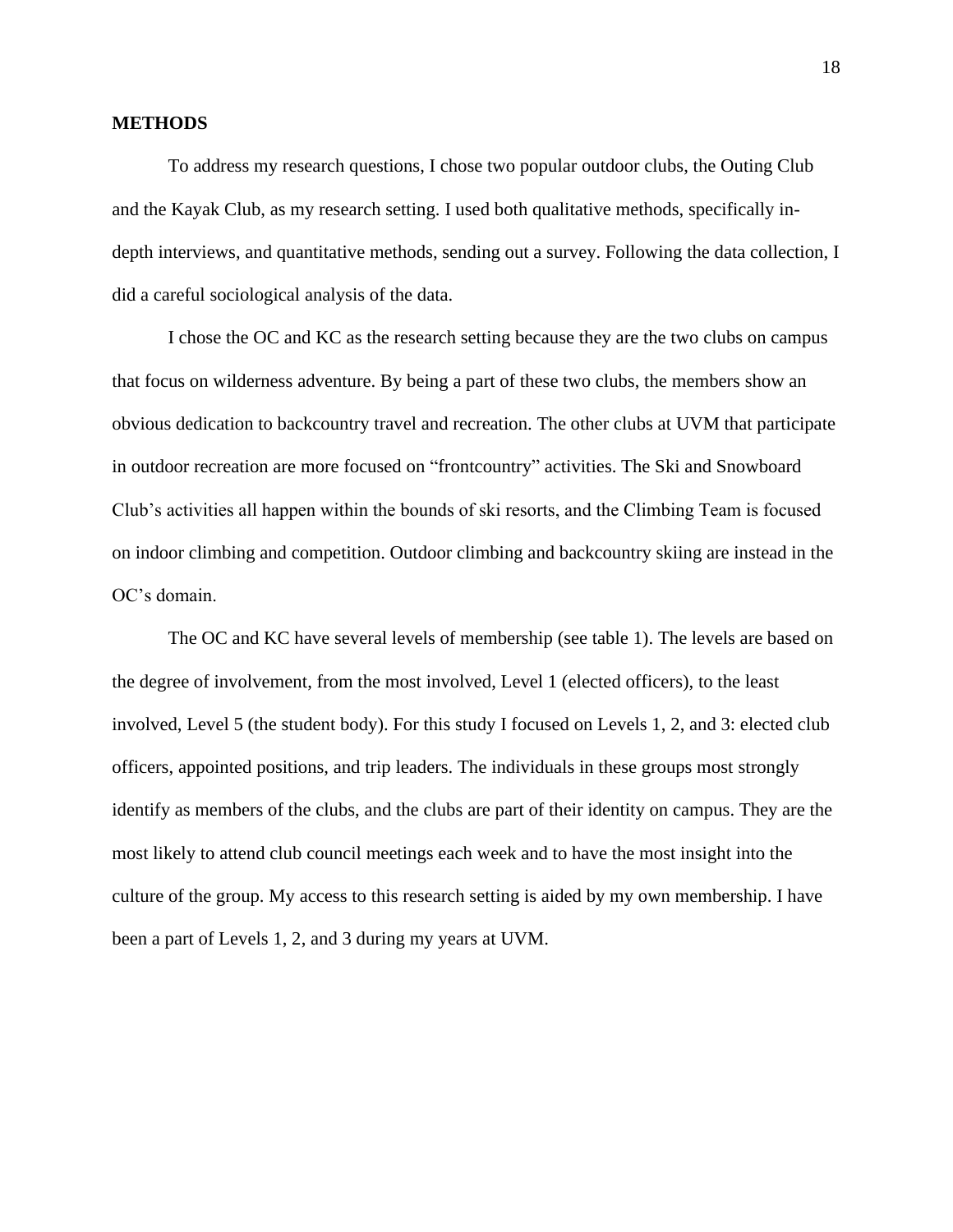<span id="page-19-1"></span>

| <b>Membership</b><br><b>Level</b> | <b>Level Title</b>        | <b>Description of Level</b>                                                                                                                                                                     | <b>Approximate</b><br><b>Group Size</b> |
|-----------------------------------|---------------------------|-------------------------------------------------------------------------------------------------------------------------------------------------------------------------------------------------|-----------------------------------------|
| 1                                 | Elected club<br>officials | This level includes people elected into<br>positions such as President, Vice President,<br>and Treasurer (current and past).                                                                    | $16 - 20$                               |
| $\overline{2}$                    | Appointed<br>positions    | This level is composed mostly of Leadership<br>Development Program Coordinators and<br>Haus Managers (current and past).                                                                        | $35 - 40$                               |
| 3                                 | Trip leaders              | This includes anyone who has completed a<br>leadership development program or has led<br>Wilderness TREK.                                                                                       | $120 - 140$                             |
| 4                                 | Trip<br>participants      | This level includes anyone who has ever<br>gone on a trip. Almost every weekend<br>throughout each semester three or more trips<br>are sent out with around eight participants<br>on each trip. | Unknown, in<br>the hundreds             |
| 5                                 | Student body              | For the OC, but not the KC, the entire<br>student body is considered a "member" of<br>the club whether or not they have ever<br>interacted with the OC                                          | $N = 10,000$                            |

Table 1: Levels of Membership in the OC

I collected data through in-person interviews and an on-line survey. These qualitative and quantitative methods helped me get both depth and breadth. I was able to get a richer understanding from the interviews and also see what patterns exist with the larger group through the survey. I applied for and received permission from the UVM IRB committee to conduct research on human subjects.

# <span id="page-19-0"></span>Interviews

The first stage of the project involved nine individual interviews with people aged 18 and over who are Level 1, 2, or 3 members. I used purposive, or selective, sampling (Patton 2002) as well as snowball sampling (Biernacki and Waldorf 1981). I started with purposive sampling so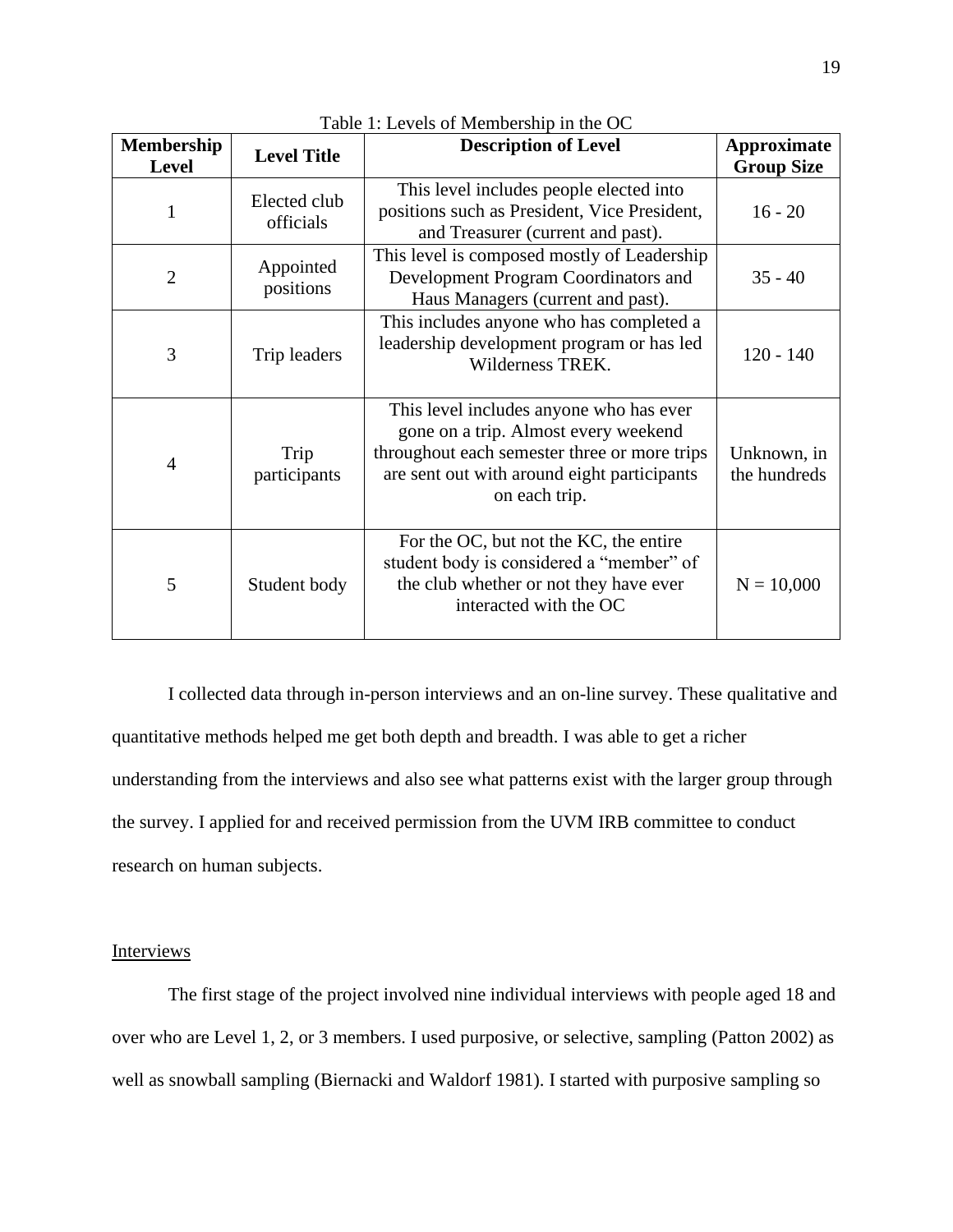that I could ensure I had diversity in gender, experience, and backcountry activity. But I was unable to access the newest members of the club this way, so I turned to snowball sampling in order to contact that portion of the population. I contacted the potential interviewees through email, asking if they would be willing to participate (see Appendix C for example emails). If they were willing, we arranged to meet on campus. Most interviews were held in the Sociology Department seminar room.

The face to face interviews included questions about the interviewees' initial experiences with the backcountry, first impressions of the UVM outdoor community, their feelings about identifying with the group, and their views of the groups' values, priorities, decision making, and gendered behavior. Interviews lasted between 15 and 75 minutes. Eight interviews were held in person and one was over the phone. The original target was to do 10 interviews, but the COVID pandemic prevented the final planned interview. All interviews were recorded with the participants' permission, and they were later transcribed. Interviewees seemed comfortable talking with me about their experiences, and I made sure they knew their rights as research participants and that they could skip any question they wanted by merely saying "pass."

#### <span id="page-20-0"></span>The Survey

The second stage of the project was a survey. The interviews helped guide the formation of the questions for the online survey (see Appendix B for survey questions). There were 20 questions on the survey, and the participants had the option of skipping any question they chose. The first set of questions provided respondents with four possible choices, and they also had the option of writing a comment as well. The second set of questions were set in a matrix. There were several statements that respondents were asked to select a response from strongly agree to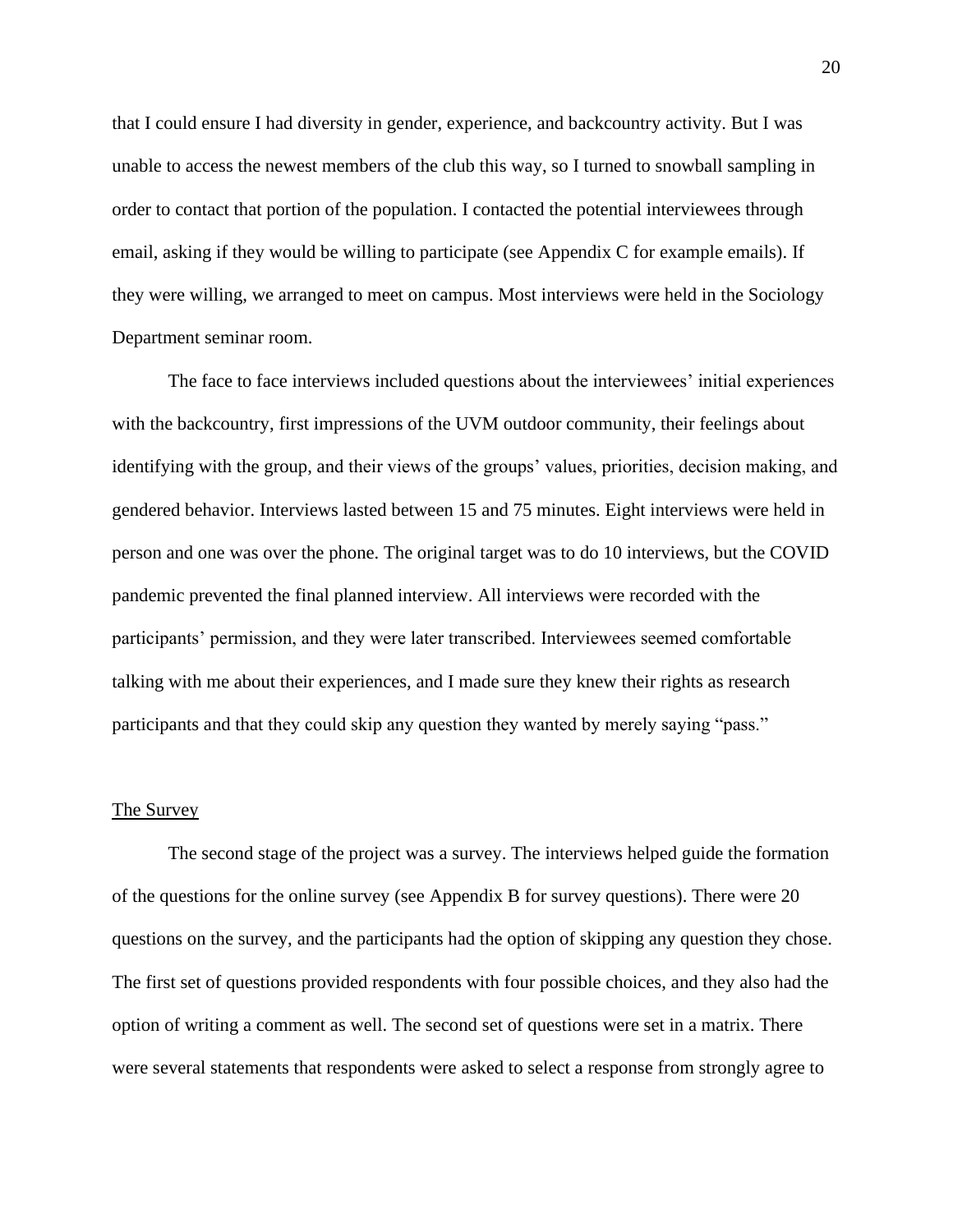strongly disagree. The third set of questions were intended to get some demographic information and included questions about membership level and gender identity. For gender identity, I purposely made this question fill in the blank so that respondents could put the term that they felt the most comfortable with to describe their gender identity. In creating these demographic questions, I was careful about maintaining anonymity. I had considered adding a question about what sport the participant mainly participates in, but this information in combination with gender identity could identify certain people. With all of the questions, I worked to make sure that each one only asked about one topic and was clear overall.

Before I sent out the survey, I made sure it was user friendly. I knew that I was sending it out to busy college students who are often sent emails requesting that they complete a survey, so I did not want my request to be a burden. I also tested the survey to make sure that the time commitment to fill it out was minimal, and it was estimated that respondents would need about five minutes to complete the survey.

The survey was distributed through a link in an email. I used LimeSurvey to create the survey because it does not save any identifying information about the respondents and is the program recommended by the UVM IRB. Initially, a link to the survey was accidentally emailed to the wrong listserv, which included over 6000 email addresses. This listserv included Levels 4 and 5 as well as alumni. Because the questions on the survey were specifically written for current Levels 1, 2, and 3, the responses from this large listserv were not informative. While some current Levels 1, 2, and 3 were on the large listserv, I discovered that some were not. This meant that an alternate version of the survey needed to be created. The new link was sent out to the proper listserv, which included 520 email addresses. This link stayed open for a week, and I sent a reminder email three days before the survey closed in order to improve the response rate. I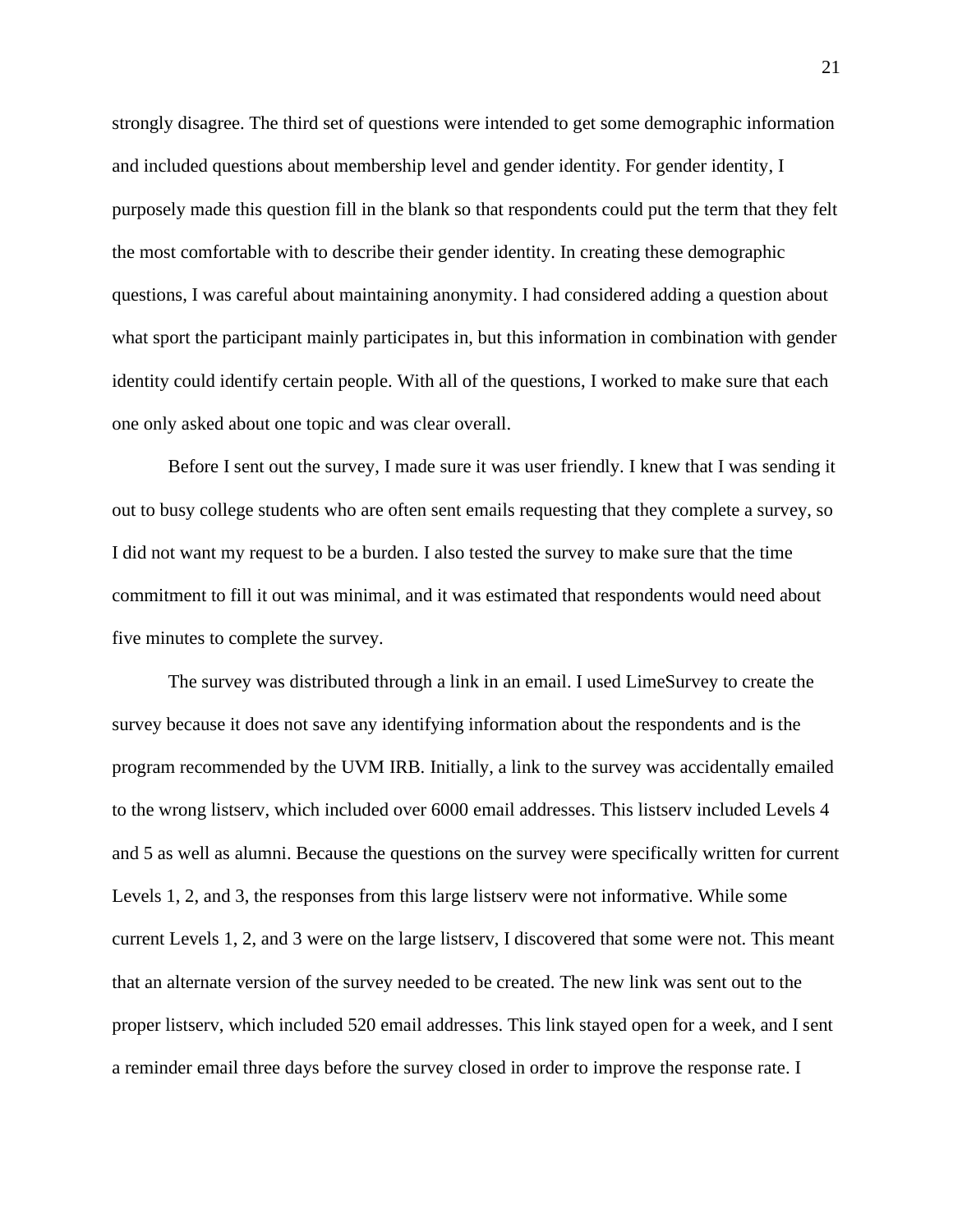received 45 complete responses and 14 incomplete responses for a total of 59 responses. Although there are significantly more email addresses on the listserv, there are approximately 140 active leaders right now on that list. Using this number of 140, the response rate was 42.1%.

#### <span id="page-22-0"></span>Data Analysis

For the qualitative data, my analysis started with transcribing the interviews. I listened to each interview twice during this process, and it served the important purpose of immersing me in the data. With this, I began to think about the themes that were emerging from the data. While looking for these themes, I stayed alert for unusual vocabulary and stories because these can all indicate underlying concepts and themes (Rubin and Rubin 1995:229-238). The next stage of analysis included coding the interviews. I chose the three general themes that I wanted to examine (leadership, language, and gender). I chose these based on the data gathered from the interviews and the richness of the data around these three themes. I read through each interview participant's answers to questions pertaining to these themes. During this read through, I used a color-coded highlighting system to identify sections where the leaders brought up a specific idea within the theme, and I compared these ideas to find some patterns and similarities between the leaders' responses. While there are qualitative software packages, color-coding by hand is a valid and frequently used method to organize themes, and indeed "manual coding" is the recommended method for students to learn the process because it helps them "remain true" to their analysis, and avoids having the qualitative software program "inappropriately drive their efforts" (Warren and Karner 2015:216).

My quantitative analysis began by transferring the data from LimeSurvey to Statistical Package for the Social Sciences (SPSS). SPSS is a popular data analytics software in the social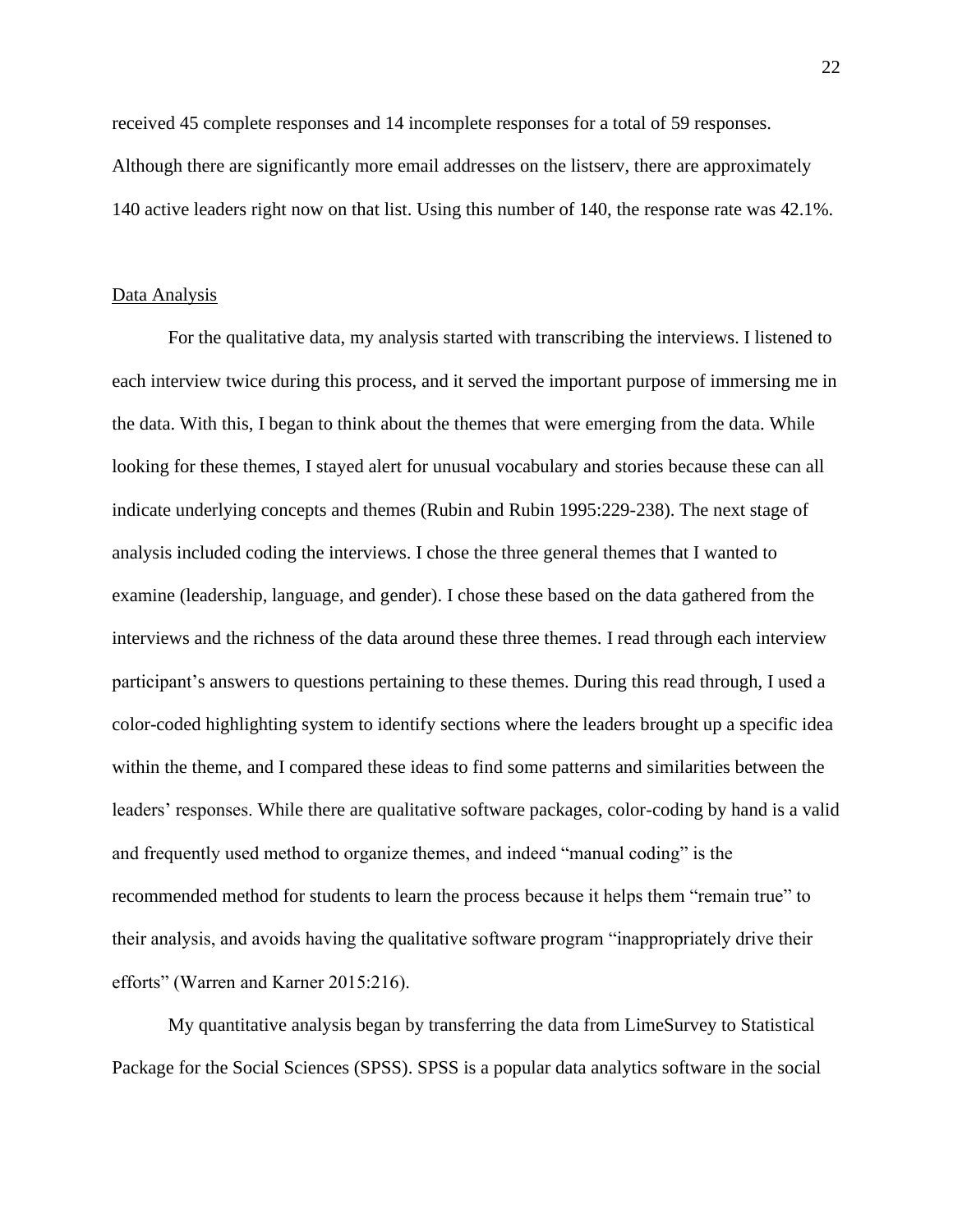sciences, and it allowed me to run more sophisticated statistical analyses than LimeSurvey. Once the data were in SPSS, I decided which variables I wanted to examine. I chose two independent variables, which were gender identity and elite membership, and I chose four dependent variables. These included the main goal of the clubs, the effectiveness of social justice programing, the impact of the respondent's gender identity on their experience of the clubs, and the pervasiveness of gender stereotypes in the OC/KC in comparison to the greater outdoor community. These variables were selected for analysis because they reflected the themes that emerged in the qualitative research. Specifically, they reflected the respondents' experiences with elements of leadership and gender, and the quantitative portion of the thesis provided me the opportunity to see if the themes that emerged in the interviews were also echoed by the larger population. I did not have any specific hypotheses for the relationships between these variables because this thesis was intended as an exploratory project.

I coded the responses for gender and computed a variable to measure elite membership status. In this study gender is understood as gender identity, which refers to how people socially identify and not their biological sex. Elite membership is defined as ever having held elected or appointed positions in the clubs. I also recoded several of the variables so that the responses were categorized into "agree," "neutral," and "disagree" instead of ranging from strongly agree to strongly disagree. This made it possible for me to look at the relationships between the variables. I created frequency tables for all of the variables I examined as well as crosstabs, which look at the relationship between an independent and dependent variable. In the tables that were created, missing answers have been left out because they did not provide any useful description of the population of interest in this investigation.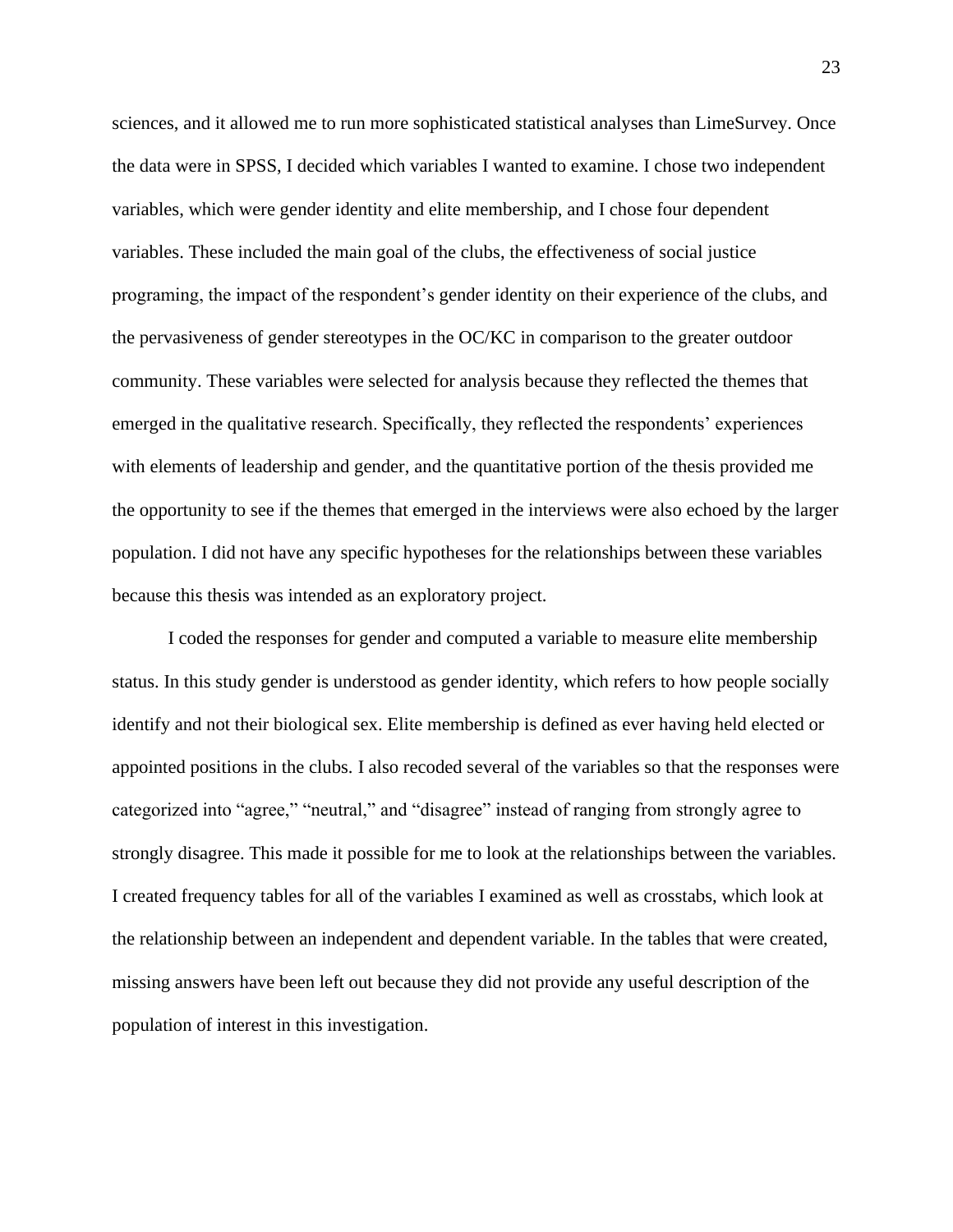In analyzing the crosstabs, I used chi square, which is a hypothesis test. It "can provide information not only on the significance of any observed differences, but also provides detailed information on exactly which categories account for any differences found. Thus, the amount and detail of information this statistic can provide renders it one of the most useful tools in the researcher's array of available analysis tools" (McHugh 2013:143). If all of the expected cell counts are five or above, chi-square is valid, and it is able to provide some answers about the hypothesis. In this thesis many of the crosstabs do not meet this requirement because the dataset is small, and this is one of the limitations of a smaller dataset. But the information in the tables is still informative due to the tables' descriptive power. For all chi-squares, the hypothesis tested is called the null hypothesis, which presumes that there is no relationship between the independent and dependent variable. If the p value, which describes the likelihood that the observed relationship is due to sampling error, is below 0.05, then the null hypothesis can be rejected. This is because there is less than a 5% chance sampling error produced the observed relationship. If the null hypothesis can be rejected, then Cramer's V is used to measure the strength of the relationship.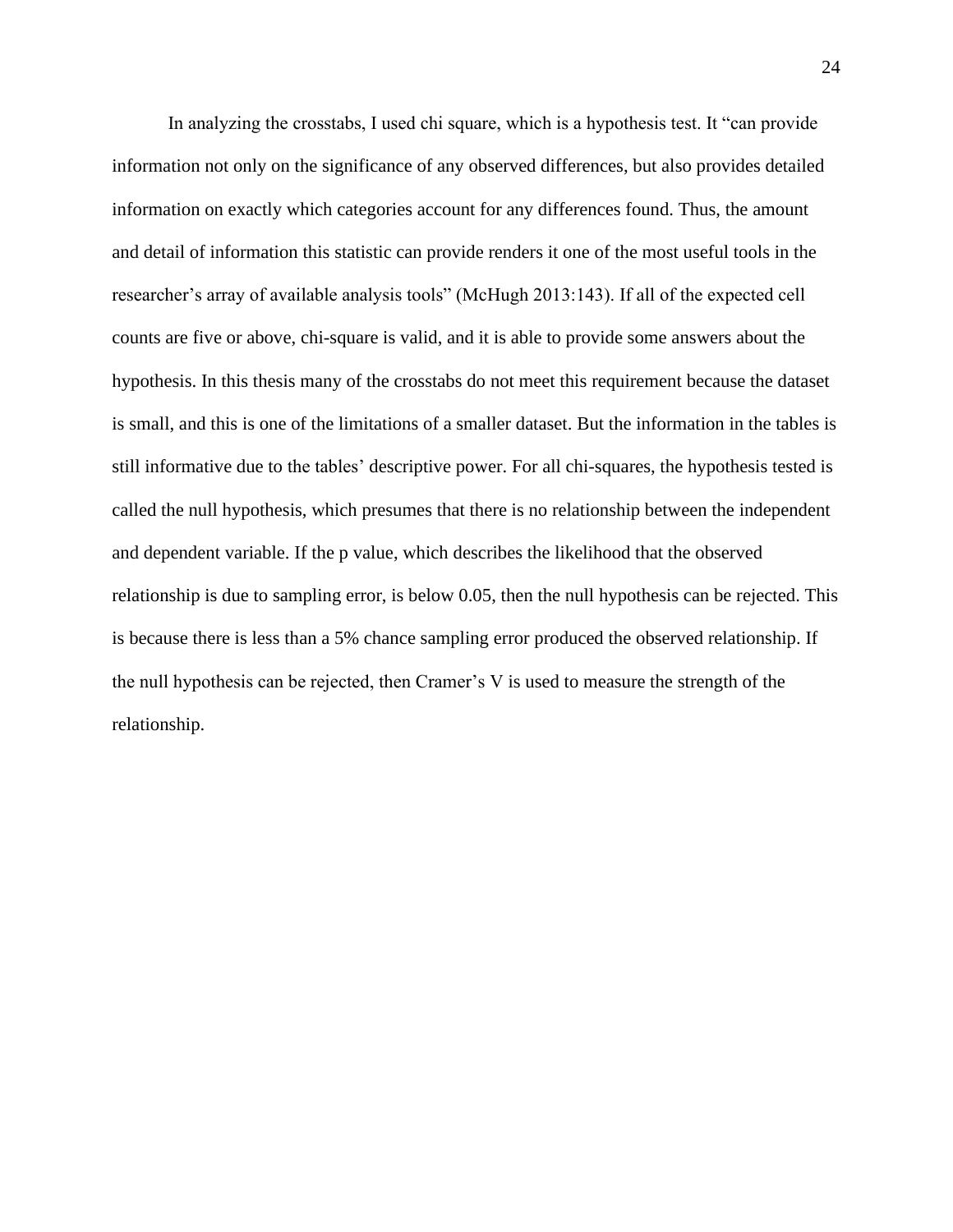## <span id="page-25-0"></span>**QUALITATIVE RESULTS**

For the qualitative portion of my thesis I interviewed nine leaders from the Outing Club and Kayak Club. These leaders were from a variety of sports, year in school, and level of membership (see table 2 for more information on the interview participants). Many of them tended to be older and hold higher positions in the clubs, and these leaders often had more to say about the clubs and what was going on inside of them. This may be due to their high level of involvement and the longer time they have spent involved in the clubs. As a result, they may have spent more time thinking about the community that they are involved in and have more thoughts on the group dynamics, goals, and culture. While analyzing the interview transcripts, three prominent areas, or themes, emerged as the most compelling and sociologically interesting findings. They are leadership, language, and gender.

<span id="page-25-2"></span>

| <b>Name</b> | <b>Level of Membership</b> | <b>Gender Identity</b> |
|-------------|----------------------------|------------------------|
| Marie       | 1 and 3                    | Female                 |
| Aidan       | 1, 2, and 3                | Male                   |
| Ella        | 1, 2, and 3                | Female                 |
| Charlie     | 1, 2, and 3                | Male                   |
| Rae         | 1, 2, and 3                | Female                 |
| Parker      | 1 and $3$                  | Male                   |
| Naomi       | 3                          | Female                 |
| Cara        |                            | Female                 |
| Sam         | 2 and 3                    | Non-binary             |

Table 2: Interview Participants

#### <span id="page-25-1"></span>**Leadership**

Part of what the Outing Club and Kayak Club do on campus is train leaders who, in turn, take other students into the backcountry. Because creating leaders is one of the functions of the club, it means that the idea of what makes a good leader is an important one in the community. The interviewees stated that the traits of a good leader are competency, confidence, level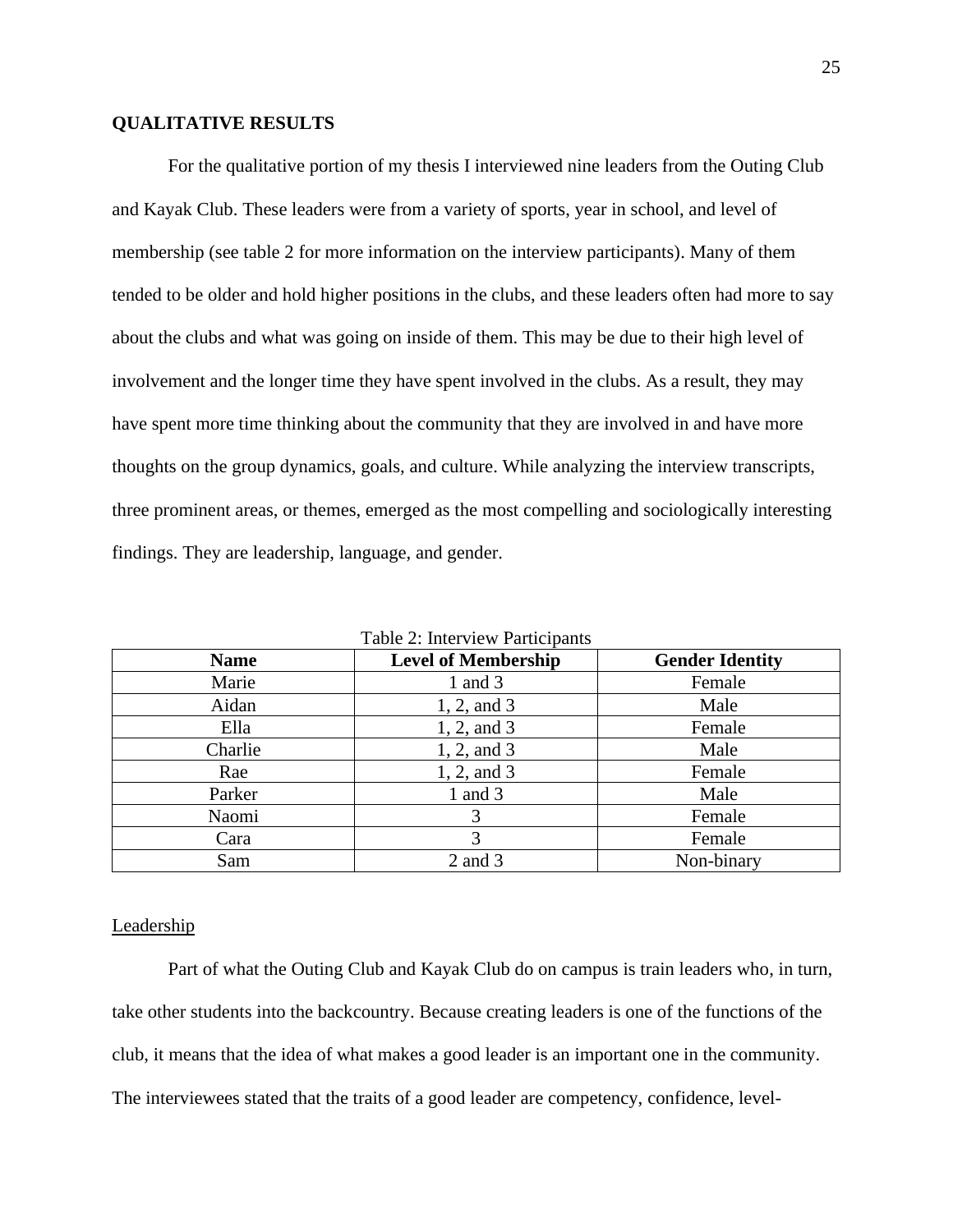headedness, a balance of hard and soft skills, awareness, and a desire to lead. Interestingly, as the members described what it meant to be a good leader, they used mostly gender-neutral terms, and their responses were not explicitly gendered.

The leaders defined a good leader in the clubs as someone who was competent. Marie, a female-identified leader who first became involved in wilderness adventure through the TREK program, discussed the notion of competence. She felt it went beyond personal competence, and it extended into the ability to uplift other people as well:

Someone told me like you have to know what you're doing. And you have to be able to do it, but you also have to have enough left in the tank at the end of the day to get other people to do it too. So I think that's a big component of it. It's like not just being capable, but being like more than capable to make sure that you can help everyone else also succeed.

This idea that a good leader is "more than capable" was expressed by other leaders as well.

Charlie, a male-identified hiking leader who was introduced to backpacking in middle school,

felt that a leader's hard skills should be second nature. They should be able to do the task at hand

quite easily so that they had the capacity to deal with other things that may be going on at the

same time:

And so climbing a mountain, doing whatever you need to be able to be patient with them but also encouraging at the same time, and you need to be knowledgeable. Being able to just― ideally you don't have to like― if there's a situation that happens, whether it be something smaller like how to tie a knot. You don't have to stop and think you can kind of just do it, so that way you can get back to the group.

Another attribute of a good leader that emerged was the balance of hard and soft skills.

This was also alluded to in Marie and Charlie's discussion of competence. Hard skills can include everything from building a fire to map and chart reading to proper paddling form. They tend to be skills that involve tactile movement, while soft skills are not tangible in the same way. Soft skills include things like empathy, conflict resolution, and active listening. Generally, it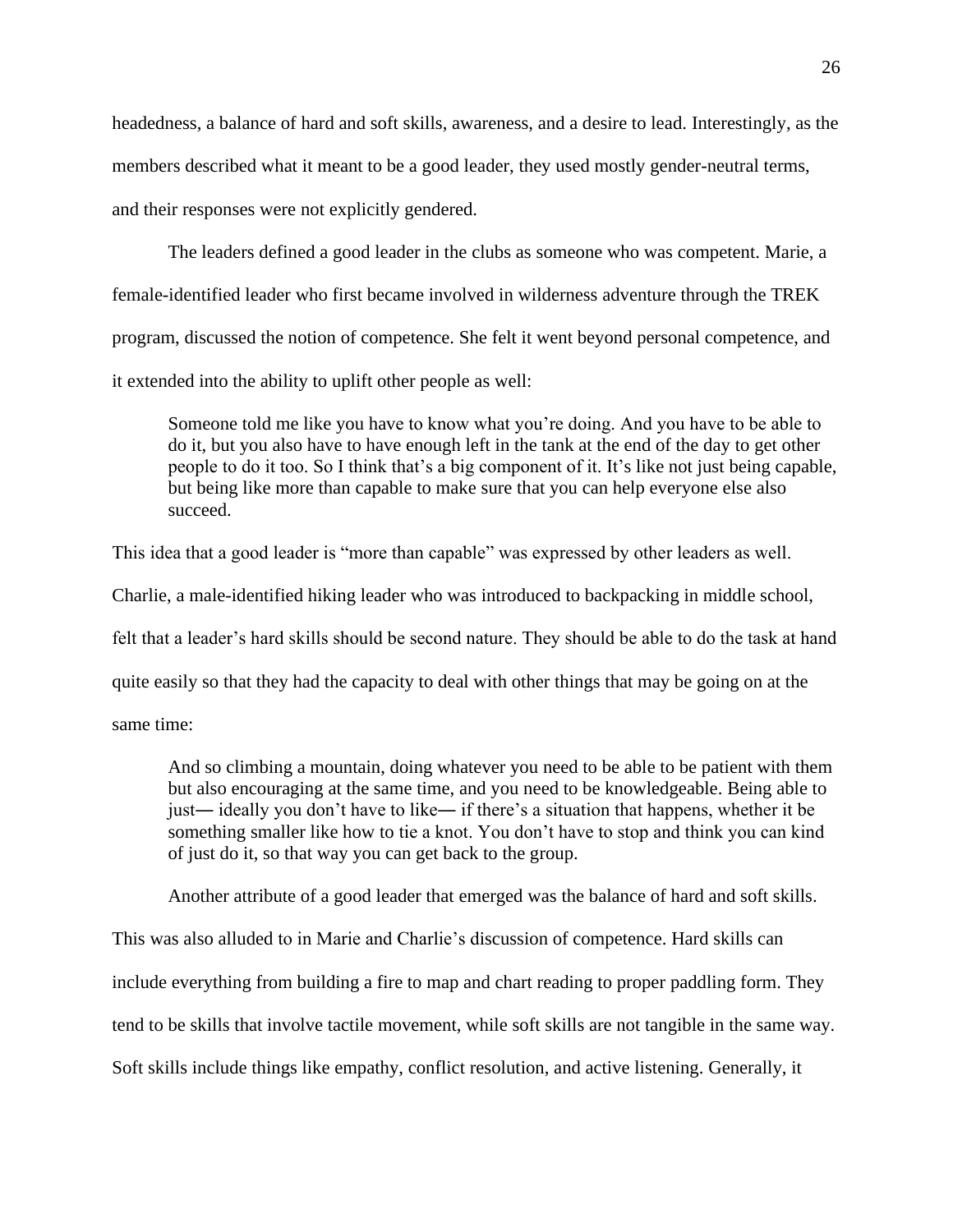seemed that the competence the leaders referred to was about the hard skills required to successfully complete any particular trip, but they both referenced the importance of helping the trip succeed in various other ways as well. Ella, a female-identified hiking leader who has loved smaller day trips since she was a child, also emphasized the need for balance between hard and soft skills. She described the attributes she looked for in potential leaders:

So I look for soft skills because I think that's like something a little harder to teach. It's not like the only thing important. I think you can― since we always have a group of like two or three leaders, I don't shy away from people who have really good hard skills necessarily. Because I feel like in at least a pairing, or a triad you can balance it out.

A good leader as well as a good leader team need to be balanced. Ideally if one leader on a trip has stronger hard skills, then their co-leader would have stronger soft skills. Their strengths should complement one another so that no particular skill set is neglected. Also in this is the idea of how teachable these attributes are. Ella expressed the belief that it is easier to teach someone hard skills than soft skills, and this was what motivated her search for strong soft skills in prospective leaders.

The leaders described various soft skills that are important for being a good leader and used phrases like "good people skills" to describe them. Among these skills were confidence, empathy, and awareness. Aidan, a male-identified whitewater kayaking leader, discussed the connection between leaders having confidence in their abilities and being able to gain the trust of their trip participants:

Confidence is a big one, but it's also the hardest to develop. Especially in whitewater where everything is changing all the time. You know you never really run the same river twice in terms of water level or you know how the features may have changed a little bit. So very quick decision making is a big one because a lot of the times if you just pick, you know, one thing or another like in the moment and just go with it then that will end up being better than sort of passively "Oh no I hope nothing bad happens." Good people skills too. That's a big one because, you know, in order to lead someone down something you've got to have some sort of you know relationship with them or they've got to like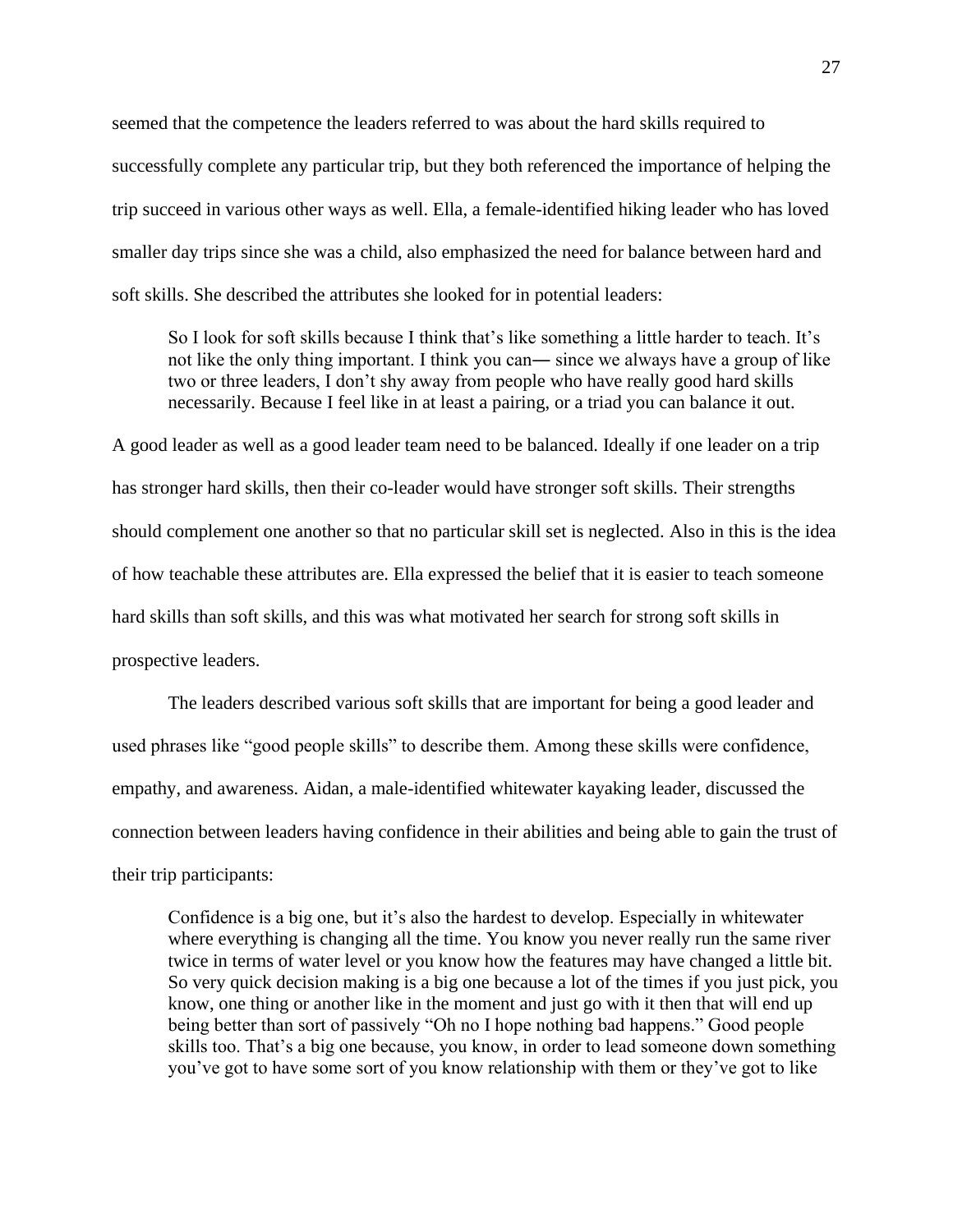trust you. And if you're like "I don't know, I think this is right" then they're going to have a tough time with that.

This is another specific way the leaders described the connection between hard and soft skills. By being competent and confident in their abilities, good leaders are able to build the kinds of relationships that are critical in high adventure sports. Without trust between the leader and participant in sports like whitewater kayaking, the inherent risks of the sport are amplified.

Other aspects of risk management were also discussed, specifically in the context of awareness. This extended to both awareness of physical risks as well as awareness of the emotional state of the trip participants. Rae, a female-identifying climbing leader who was brought on her first backpacking trip before she could walk, brought up this idea of awareness and the thought that good leaders have innate soft skills:

And then a really solid awareness of risk and site management. I don't think you necessarily need a lot of― like I don't bother taking in people with a lot of technical skills necessarily to train them. Like I can train you that stuff. I can show you how to tie a knot and make sure you get that. But are you paying attention to the bigger picture and anticipating the things that can go wrong? And not being paranoid, but being prepared and having a backup plan. And I think some people tend to be like too silly and focused on the social stuff, or too worried about teaching people as many climbing moves as possible, or as many tree facts as possible. And you got to― you got to be looking around and being really attentive. And that's kind of hard to see all of the pieces moving.

While Rae highlighted the more physical side of risk management, Ella brought up the

importance of empathizing with the trip participants. This empathy can help make trips more

enjoyable for trip participants, but it can also be used as part of risk management:

Just like empathy for what someone's going through kind of because a lot of people― it can be confusing coming here. And if you feel like you're an outdoors person, but you live somewhere really flat, and so you go on a hard hike. And then, like I've seen that happen in my group. And to just casually be the slowest person with them without like— I don't know. Like I've also seen people trudge ahead, or leaders trudge ahead or participants. I've had to yell, not yell, but yell up to participants be like "Please slow down! For *me*!" Like I am very out of shape… And just to like empathize well and to like help mitigate those situations before someone— like being able to bring them up yourself or work on them― like help someone through something yourself before them having to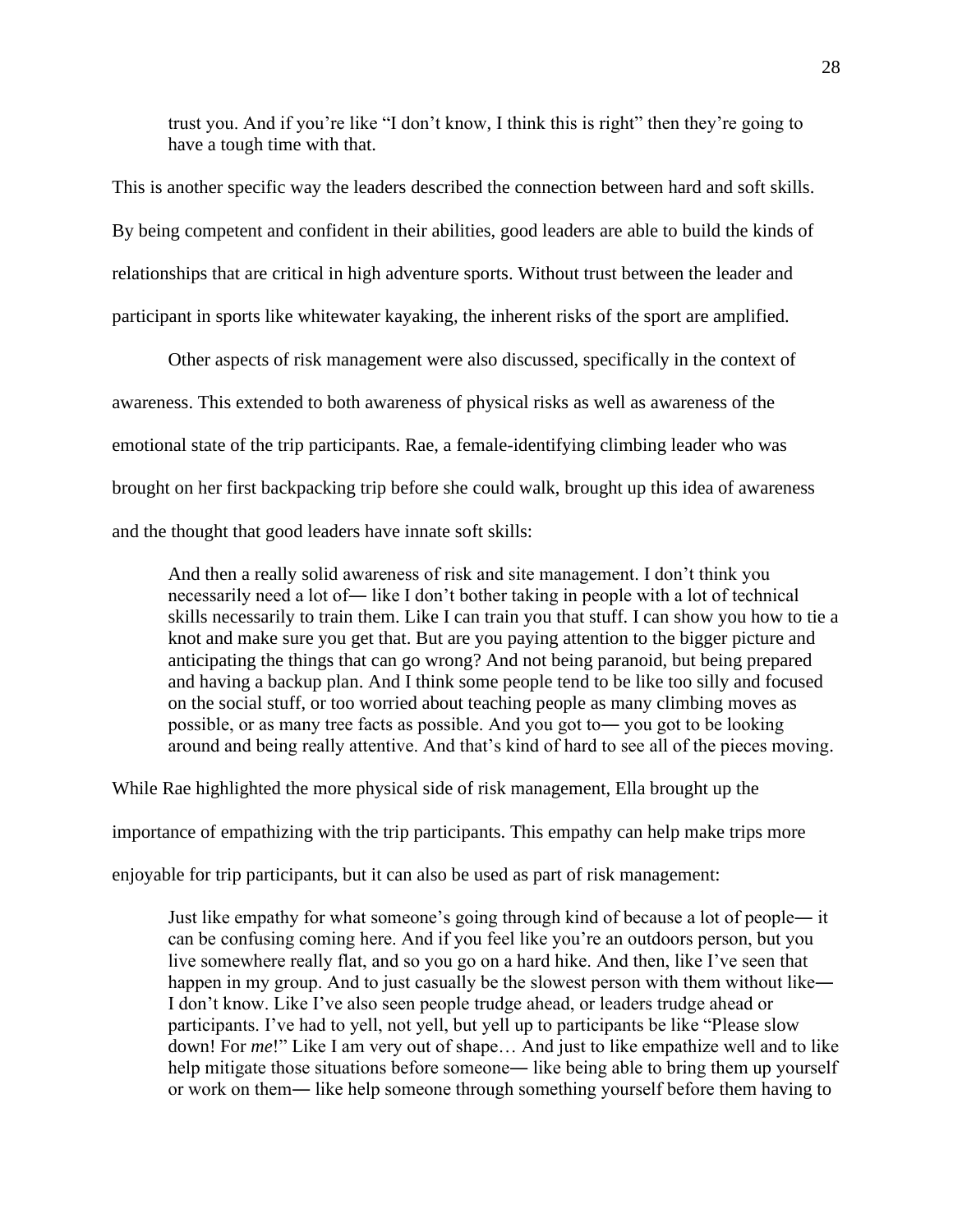speak up about it. Because sometimes it takes like a long time for people to speak up about it… so noticing those things and being super aware of your surroundings or what someone might feel.

By paying attention to how the trip participants are doing, a good leader is able to address problems before they get bigger. So by both doing some advance planning and staying aware of potential problems during the trip, leaders are able to help make a trip as safe and enjoyable for their participants as possible.

One last theme that emerged in interviews was the desire to lead. Having balanced hard and soft skills would mean very little if a leader does not want to lead the trip. Parker, a maleidentified leader who was introduced to the outdoors by his brother, described who made the best leaders:

I'd say the best trip leaders are people who are like open, enthusiastic, like they want to be out there. They don't really care about timing because a lot of trip leaders are like they'd be like "Well look, I have a lot of stuff to do. Like I need to get back." Like you're not there for like you. You're there for the people who are going on the trip. You want to give them the full experience. So like somebody who's out there enjoying the trip, making sure everyone else is enjoying it, is letting the trip kind of flow as it is, not rushing it, or slowing people down because it's not going as they want is probably the best trip leader.

Parker again emphasized the idea that leaders are not outside for themselves. The focus is instead on the trip participants. This desire to guide other people in the backcountry is what motivates people to be good leaders, and the hard and soft skills is what enables them to do this.

#### <span id="page-29-0"></span>Language

As with other subcultures, there is language— both formal and informal words, argot, acronyms, and expressions⸻ specific to the Outing Club and Kayak Club. The language is created and maintained by the club members, sometimes passed down from former members and sometimes adopted from the larger national outdoor community, and is an important part of the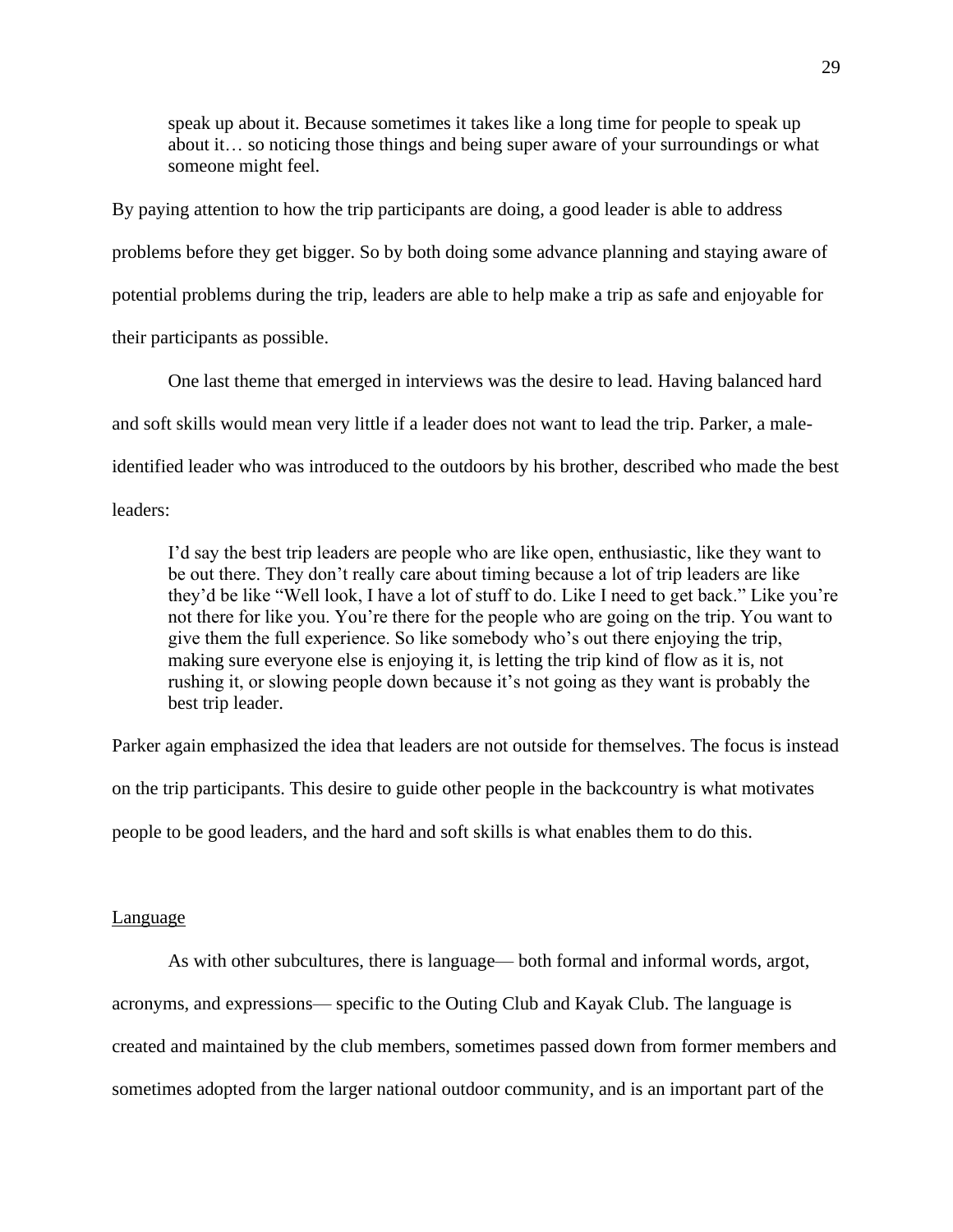group's culture. When the leaders were asked about their favorite outdoor-specific words and phrases, they provided examples such as "greywater," "boof," "being chundered in a hole," "pogie," and "chossy," all of which I understood but would not be familiar to an outsider.

The shared language was described as initially confusing and somewhat exclusionary. Marie described her initial experiences of attending a KC roll session (where people are learning to right their kayaks when they flip upside-down):

And so the language that's used is so specific that I remember my freshman year sitting in on like at practice and stuff and listening to older people talk and just not knowing what they were talking about. And now I do, but... I would feel like most of the language associated with whitewater kayaking is considered jargon.

The language in whitewater kayaking is so foreign to newcomers that it is indecipherable. Others said the same of climbing and backcountry skiing. These sports are all high adventure and are considered to be more technical, meaning a lot more practice and skill is required to participate at higher levels of the sport. Because they are more technical, they include many skills and pieces of gear that each have their own specific terms. Newcomers need to learn terms that describe the environment, the gear, and how they move through the environment.

Because of this initial challenge, learning and knowing how use the language of the subculture appropriately was described as exciting and gratifying by the leaders. Rae described this journey that she sees new climbing leaders go through:

I think those terms are like when somebody's getting excited about climbing they feel like they've found like a new community or a new identity in something. Yeah, it's something new, and once they start picking up the terms and understanding things, they feel that it feels satisfying. And they feel more included because they're part of something that's a little bit different from other things. Because they've become part of― they've taken on part of that identity, and I think that can be really powerful and build a sense of comradery. But until you get into that it's very confusing and intimidating for a lot of people. So it kind of goes both ways. Like I can see that it's use, and I can see why all the lingo has been continued. But I can also see how it is a barrier.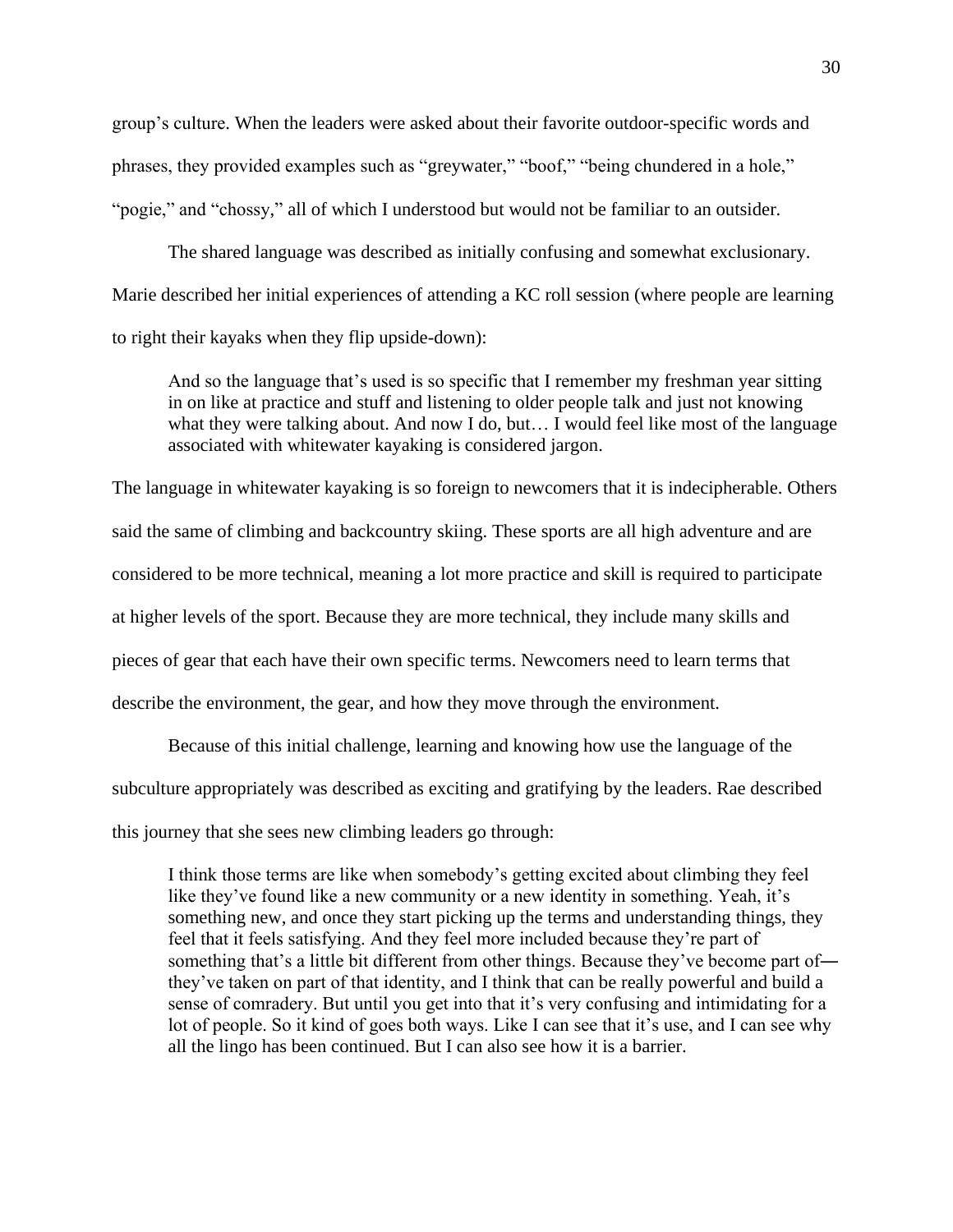Being able to use the words of the subculture makes new leaders feel a sense of belonging, and it builds the sense of community. They are able to understand things and communicate in ways that other people cannot. But as Rae says, this is also divisive.

The complex vocabularies of various sports that create community also divide the OC and KC by sport. Charlie, a long-time backpacker, describes a meeting that he had:

The other day I was having a meeting with people who are in charge of the BSAAP program [the backcountry ski and snowboard leadership development program], and I didn't understand a single thing they were saying. And I ski— like I ski at resorts and frontcountry, I guess you could call it. But yeah― they were talking completely different. And I know that climbing is the same way. And not just like the technical terms, but also their slang terms for things too. And yeah, they even apologized to me like "Sorry like we went off on such like a tangent." ... I would say it's exclusionary, even within the club and within the greater outdoor community.

Confusion over words is not reserved only for the newcomers to the OC and KC, but it also occurs between sports. While everyone in the OC and KC may love being in the outdoors, the particular sports that they do divide them as well. Charlie's experience also points out how this division is often overlooked. The skiers did not initially realize how the language they were using divided people in the room between those who could participate in the conversation and those who did not understand. Aidan described a similar situation that happened as he was instructing a new group of KC leaders:

I mean I don't even notice that I'm using it until someone will ask. I remember last year― giving a presentation in RAPIDS [the whitewater kayaking leadership development program] and then everyone was like "Whoa, whoa, whoa ,whoa. What do all those words mean?" and we were like "Oh right. Shit, forgot about that."

The complicated vocabulary becomes such second nature, that leaders need to be reminded of how foreign the words once were to them.

Not everyone agreed with this view. Two newer leaders interviewed said that there was not a lot of specialized vocabulary in the outdoor community. This was an exception. They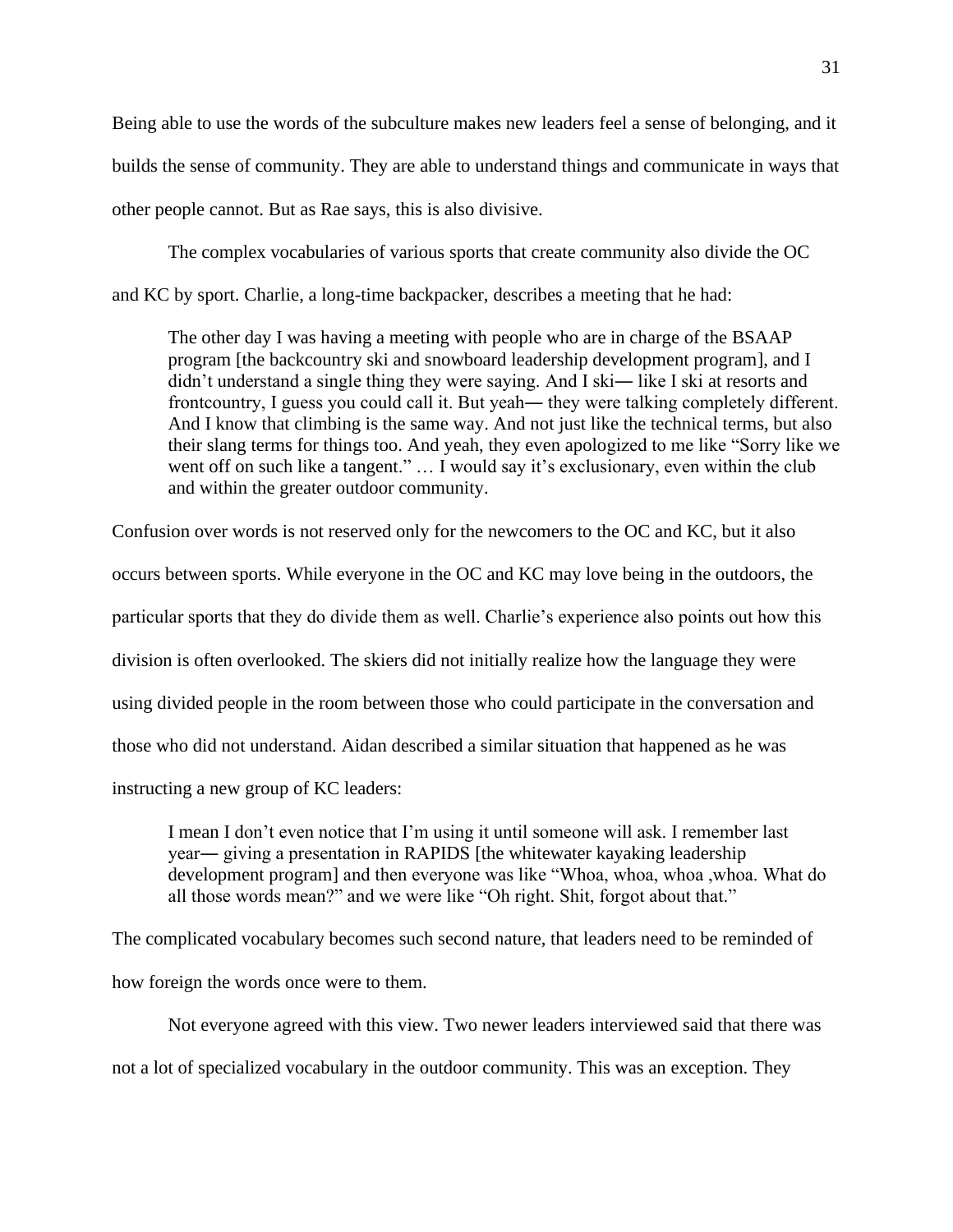mostly referenced acronyms for programs that only apply at UVM. Naomi, a female-identified leader who just graduated from a program in the fall, gave these examples: "Like when I say KPFD no one really knows what it is besides people in Outing Club. Or WILD or something." But other than these acronyms, Naomi did not feel that her new club used a lot of club-specific language. This may be due to less exposure to the language of some of the more technical sports.

Interestingly, the interviewees really enjoyed talking about this aspect of the culture of the clubs. It seemed as if knowing the language made them feel as if they were truly members of something unique and a separate subculture. The leaders had to learn both a new vocabulary as well as a new set of physical skills in order to feel that they were fully members. In this way, it seemed that being able to talk the talk was integral to being able to walk the walk.

#### <span id="page-32-0"></span>Gender

While describing how gender impacts leaders' experiences in the Outing Club and Kayak Club, the leaders repeatedly emphasized certain themes. They brought up how female-identified individuals are now the majority in some club activities, and they raised issues around both class and race. They also continually compared the state of affairs at UVM to the greater outdoor community, and they also expressed the idea that these various communities were in the process of improving.

Several leaders described the OC as "female-identifying people heavy." This was true at all levels of membership, including TREK, which is an outdoor orientation program designed to welcome First Years to UVM. Marie, who has led hiking TREK twice described the composition of those groups of incoming First Years: "I don't remember if it was this year or last year, but we had like more female TREK participants than ever. Like female dominated. Which is, I think is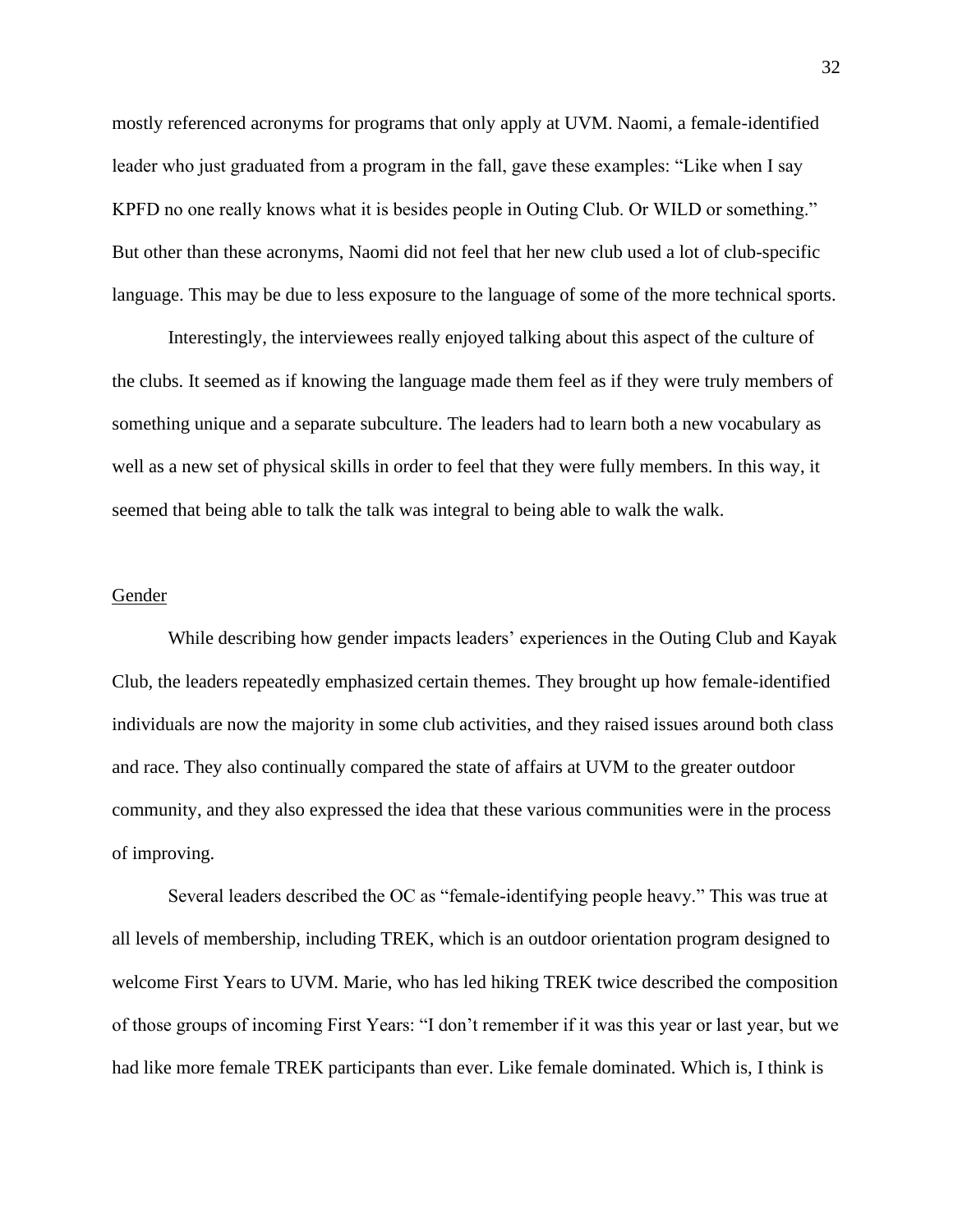super cool. And I think we might have a female heavy leader club." TREK is often the entryway for people into the OC and KC. It's an introductory level trip that serves as a good introduction to the outdoor community at UVM. It allows First Years to build relationships with other incoming students who enjoy the outdoors as well as older students who are leaders in the OC and KC. Because TREK can serve as a kind of feeder program for the leadership development programs in the OC, it may be one contributing factor to the continuation of a female-dominated demographic in these programs. Charlie, an experienced backpacker, spoke of the decisions the coordinators of these programs must make:

When we accept people into WILD [the backpacking leadership development program], we want to try and have a balance, which doesn't always work. Like last semester we― six boys applied out of like 40 girls. And we only liked two of the boys, but we thought that it would be weird if it was a class of 10 girls and two boys. So we accepted four of the guys, and so you know, that is it a different standpoint on gender than a lot of it.

Interesting to note in his quote is a commitment to gender balance in leadership through the use of an informal affirmative action system, where they accepted less preferred male-identified applicants over more preferred female-identified applicants. Also of note is the use of the terms "boys" and "girls." Typically, the leaders either used these terms of boy/girl or male/femaleidentified when referring to someone's gender identity. The use of these terms that are used to describe children (boy/girl) may indicate that the leaders do not yet see themselves as adults. In this way it may be more reflective of their age than their gender. Interest in the leadership development programs is overwhelmingly female, and this impacts who is able to become a leader for the club because only the people who are admitted to and complete these programs are able to obtain Level 3 membership in the clubs.

Leaders gave various potential reasons for this disproportionate male to female ratio in the clubs. Some referenced the idea that there is no recruitment meant to specifically gain the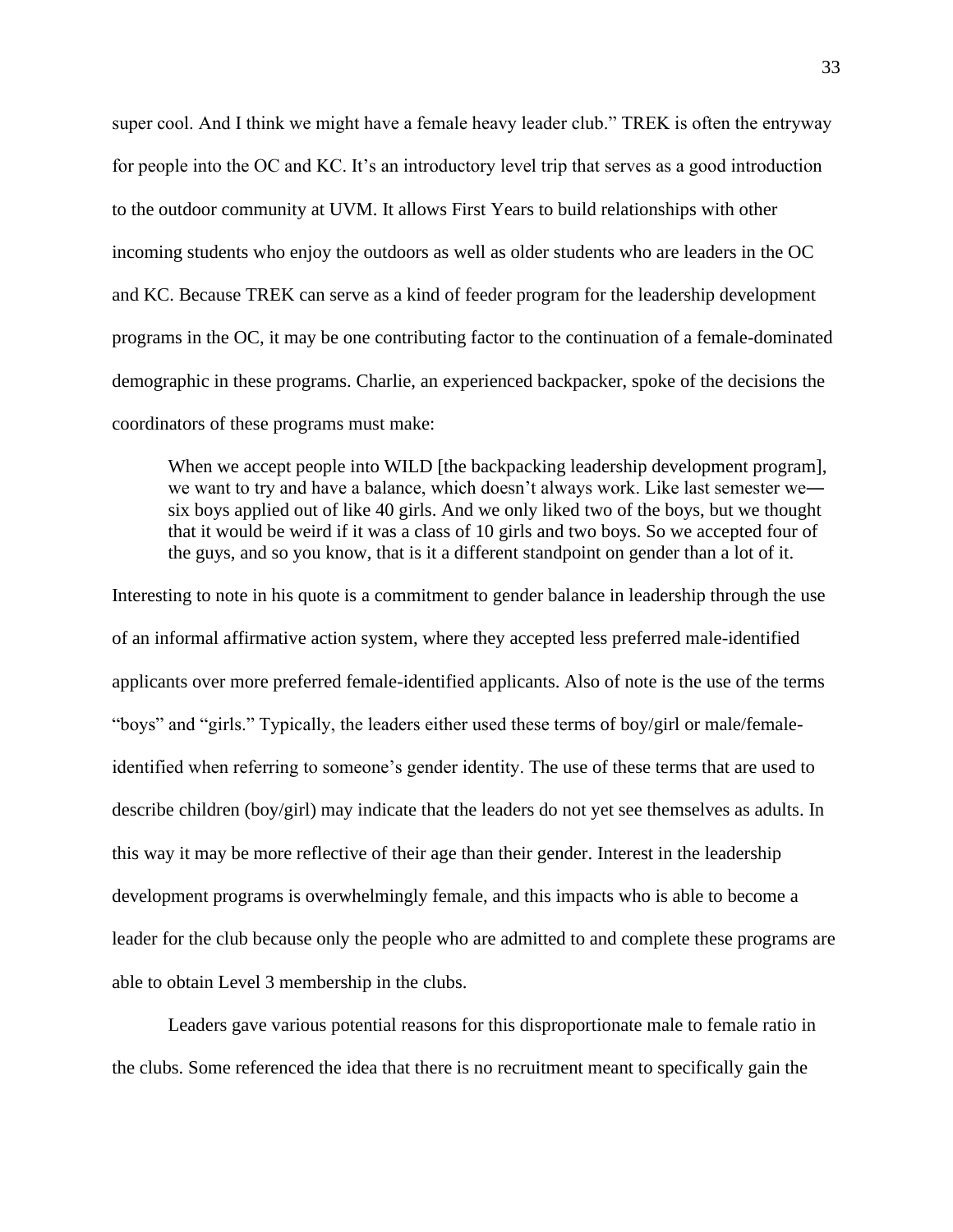interest of a particular demographic and the overall demographics of UVM, which has more female-identified than male-identified people. Others mentioned the presence of good female role models and a desire for community. Aidan, a male-identified kayaker, described how there is much more female interest in the KC at UVM in comparison to the larger community of whitewater kayakers:

But the thing with kayaking is that outside the [UVM] club, it's such a male dominated sport. There's so many more dudes that kayak than female-identifying folks. But I think we've done a great job not letting that happen at the Kayak Club. And honestly just based on the folks that were interested we don't have to intentionally think about it honestly. And obviously my perspective is my perspective as someone who might not be affected by that… I think we're probably split pretty 50/50 between male and female-identifying folks, which is fanta—I mean they're folks. You know everyone's just excited to get them all out there.

Aidan, noting his male privilege in his view, described the ratios as naturally occurring and something that did not require any special intentionality. Although, he also implied that if there was a gender imbalance that would not be acceptable to him or the club. Gender was not described as an issue or even something that was given much thought.

Another explanation for the "female-identifying people heavy" composition of the clubs was the overall composition of UVM. Sam, a non-binary leader who became involved with the OC through the TREK program, suggested: "I think part of it is just that UVM itself has a higher amount of female students than most other universities. I think that in turn affects who applies to be in the Outing Club, but I also think there is a very heavy push like for more girls in club." Thus, the overall demographics of UVM, which are approximately 59% female-identified, were proposed as one of the main contributors for higher female interest, placing the reason outside the club and its actions (U.S. News and World Report).

The presence of good female role models was another proposed reason for the demographics of the club. Older female leaders were described by both male and female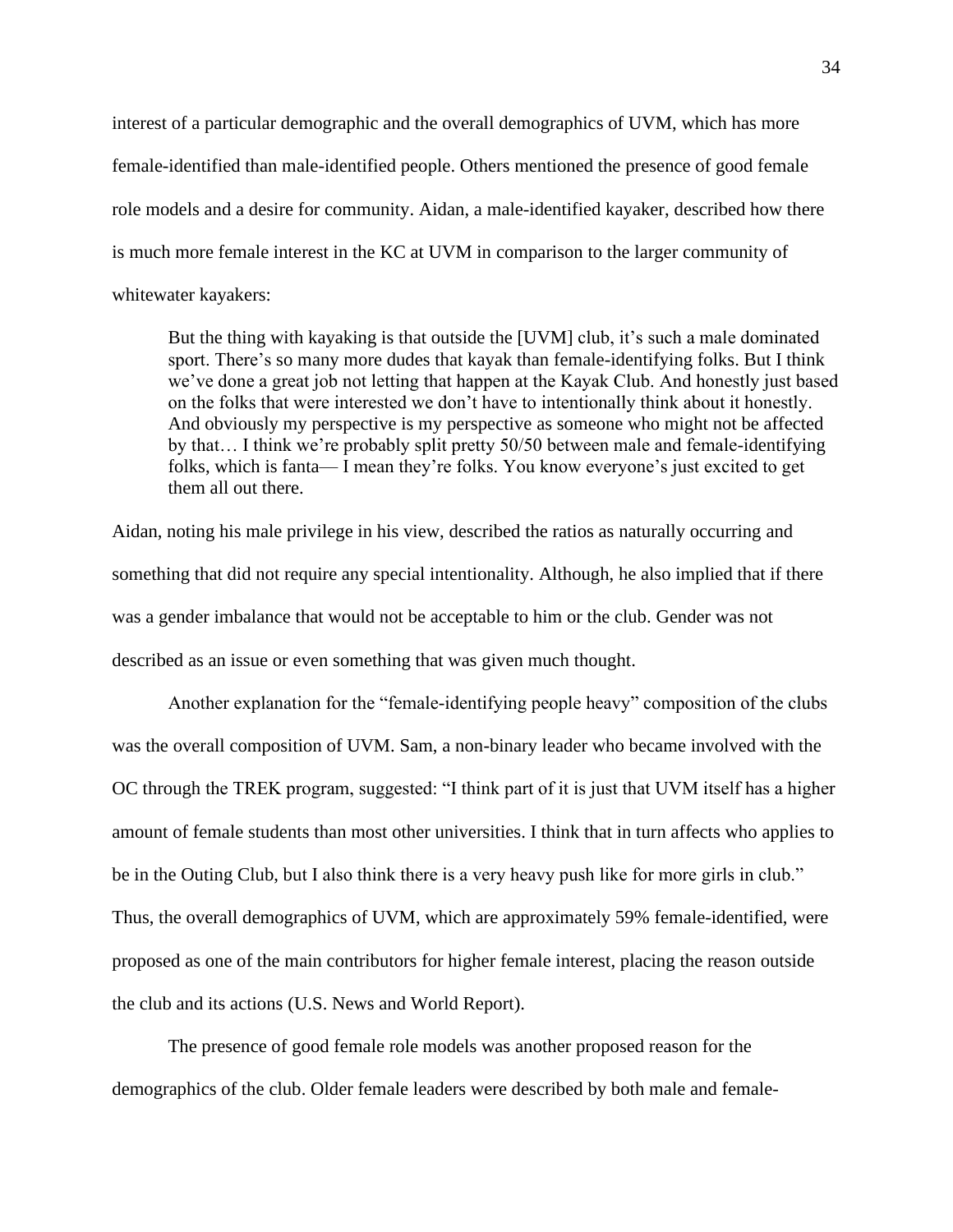identified leaders as "badass" and "great role models for everyone." There was a feeling that older female leaders inspired younger female leaders to join the club. This was especially true in my experience. When I joined the Kayak Club there were very few female-identifying leaders in the club, and the support I received from them made me want all the more to become a leader and to give back to younger generations in the same way they gave to me.

One other explanation that was proposed was that women may be more likely to want to be part of a community, while men may feel that they can do things on their own. Cara, a femaleidentified leader who graduated from a program in the fall, described what she saw happening in her workplace and suggested that it may be what is happening at UVM as well:

Probably I think guys might think they're too good to be led. I know my brother didn't― like for example, the youth services… where I work. I loved going on the trips as a kid, but he did not. And it was kind of like the same thing. Like a lot of girls went on the trips, but not as many guys went on the trips. I don't know why. I know for my brother it was definitely he thought he was too good to be led around. Like he'd rather just go with his friends or whatever. Which could be the same here. For guys, could just go with their friends, and they'd rather do that.

With this, men may feel more confident in their hard skills and may be less willing to participate in an organized trip. They may prefer to going into the backcountry on their own or with their friends and the independence of that is part of the appeal. Other female-identified leaders also referenced their own desire to find a community on campus, and how TREK as well as the OC provided opportunities to make friends and create a community.

When describing the role gender plays in the OC and KC more generally, there was the impression that it is still something to talk about, but it is not a major issue. Marie, who has been involved in both clubs described some disparity between the two clubs:

So I think [gender's] obviously still like a thing because otherwise we wouldn't feel the need to talk about it. But I think it's being mitigated more in the Outing Club than it is in Kayak Club. Not necessarily that it's a specific large issue in the Kayak Club. I know you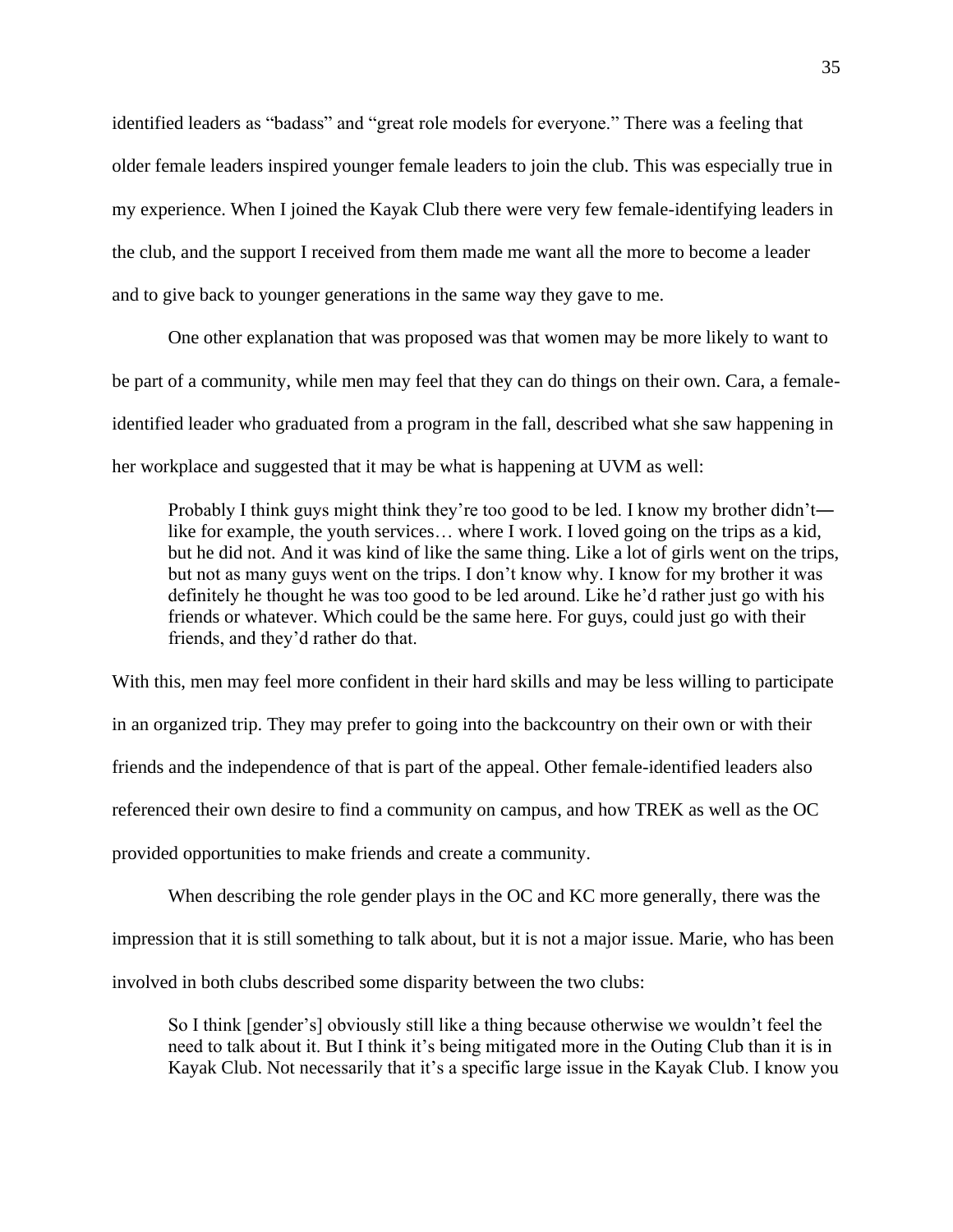and I have had conversations about that within Kayak Club. But like during our leadership development training in KC we didn't talk about it, yeah.

Because the OC and the KC are separate clubs, there are different conversations that happen in each, and despite all their similarities, the foci of the clubs differ slightly. Kayak Club tends to be more focused on getting people who Aidan described as "fired up" out on the water. It is about kayaking the coolest rivers possible. The Outing Club is more focused on getting everyone into the backcountry and lowering the barriers to entry. This means that more conversations about these barriers occur, and more time is spent thinking about these issues in the OC.

Ella, a female-identified backpacking leader, described how she still encounters some of the gender stereotypes when she is leading in the OC:

Some people are so aware and good about [gender stereotypes] and some are not. Sometimes I feel like I just feel a shyness that I tend to be more like a peer leader… Even though I tend to take a more low-key role, I also feel like I can be put in that role. And like same for other people. Feeling like, I don't know. Sometimes I just do feel belittled, I guess. But I definitely feel empowered in a lot of ways.

She points out how the attention paid to gender is not consistent across the whole club. Some people are more conscious of the potential issues surrounding it than others. This sometimes inconsistent attention to how gender is working could be contributing to Ella's feeling of being "put into that role." When people are not checking their biases, this kind of automatic role assignment can feel "natural" when in reality it is just upholding previous stereotypes.

Despite the impression that gender is not a large issue in the club, there is a feeling that the clubs are still in the process of improving. Charlie described the OC as "definitely not perfect," but people are working on learning more and making the community a better one for everyone. Ella also expressed this idea of continual improvement:

We need to better empower [women] to take on these harder roles. And we need other people to be more aware of when they're taking up space and why they are taking up space. Just getting a good balance of like doing it at appropriate times and for appropriate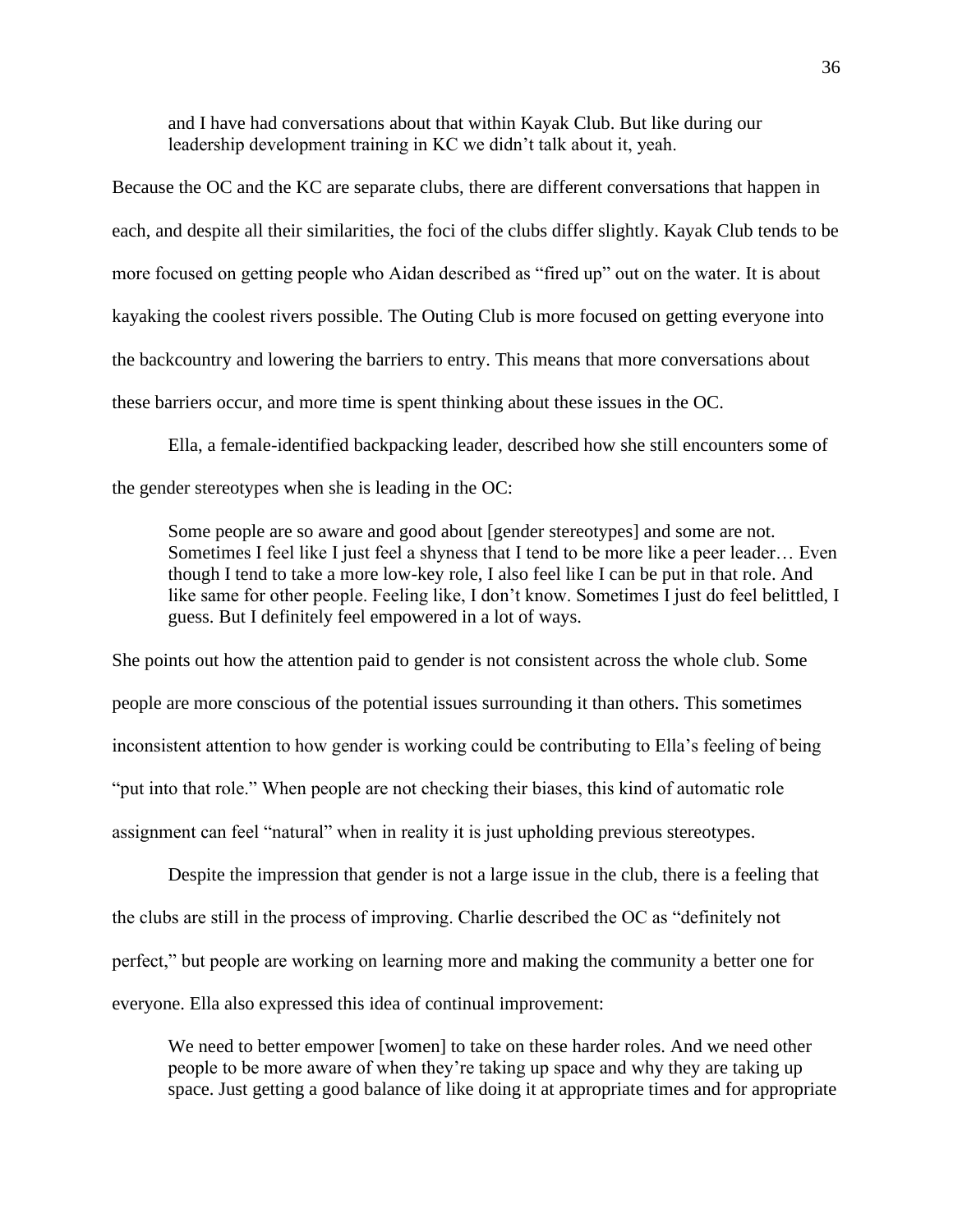reasons. I feel like that's still an issue in the whole outdoor community. Definitely something that we try to coach people to be like aware of. On like switching things up and checking in with your leaders because it's only going to make that leader team better as well.

Several of the leaders interviewed spoke of how leaders can continue to become more self-aware

of the impact of their actions, and this can improve things for everyone in the club.

While describing how gender is working in the clubs, the leaders almost constantly compared it to what is going on in the greater outdoor community. Generally, the leaders thought that the clubs were doing a better job than the rest of the community outside of UVM, but it was dependent on what part of the greater outdoor community the OC and KC were being compared to. In some locales, a distrust of women in powerful positions persists. Charlie discussed how the capabilities of the female staffers at a camp that he has worked for have been doubted:

There's seven events [camp sessions]. It'll happen at least twice every event. One of the women staff will come back and once the groups leave we'll be talking, and they'll talk about how one of the adults in their group didn't trust them. When they are paid to be guiding, and they would just, you know, they would say very demoralizing things of⸻ They would go towards like trying [to] take control. They would just constantly— they would get sometimes even go to junior staff, which are high schoolers, and yeah. Never— not great things to hear, and that— I think that's slowly going to change with that camp.

Instead of trusting the women who were in charge and had more experience, people would prefer

to take things into their own hands or to go to younger, less experienced male-identified staff.

Rae also described similar things happening in the climbing community:

Rarely do I have… clients or participants that have given me trouble, but I've definitely gotten like sexualized comments and catcalls. And heard like frustrating things when either working in the White Mountains or guiding trips. Which are― come from both men and women. Just as much men and women. Sometimes young people will say really shitty things, and you're like "Where are you from?" Like if it's a crusty old white guy I'm like "Of course!" But it's not always. It's sometimes from like that 30 year old buff like military guy, and you're like "What are you doing? Didn't expect this from you." Or like a mom or a 25 year old woman who cannot believe that I'm working this hard in the backcountry, and "Do you need help? My husband can help you." Like who are you? Work harder. Like test yourself more. Stop being so condescending.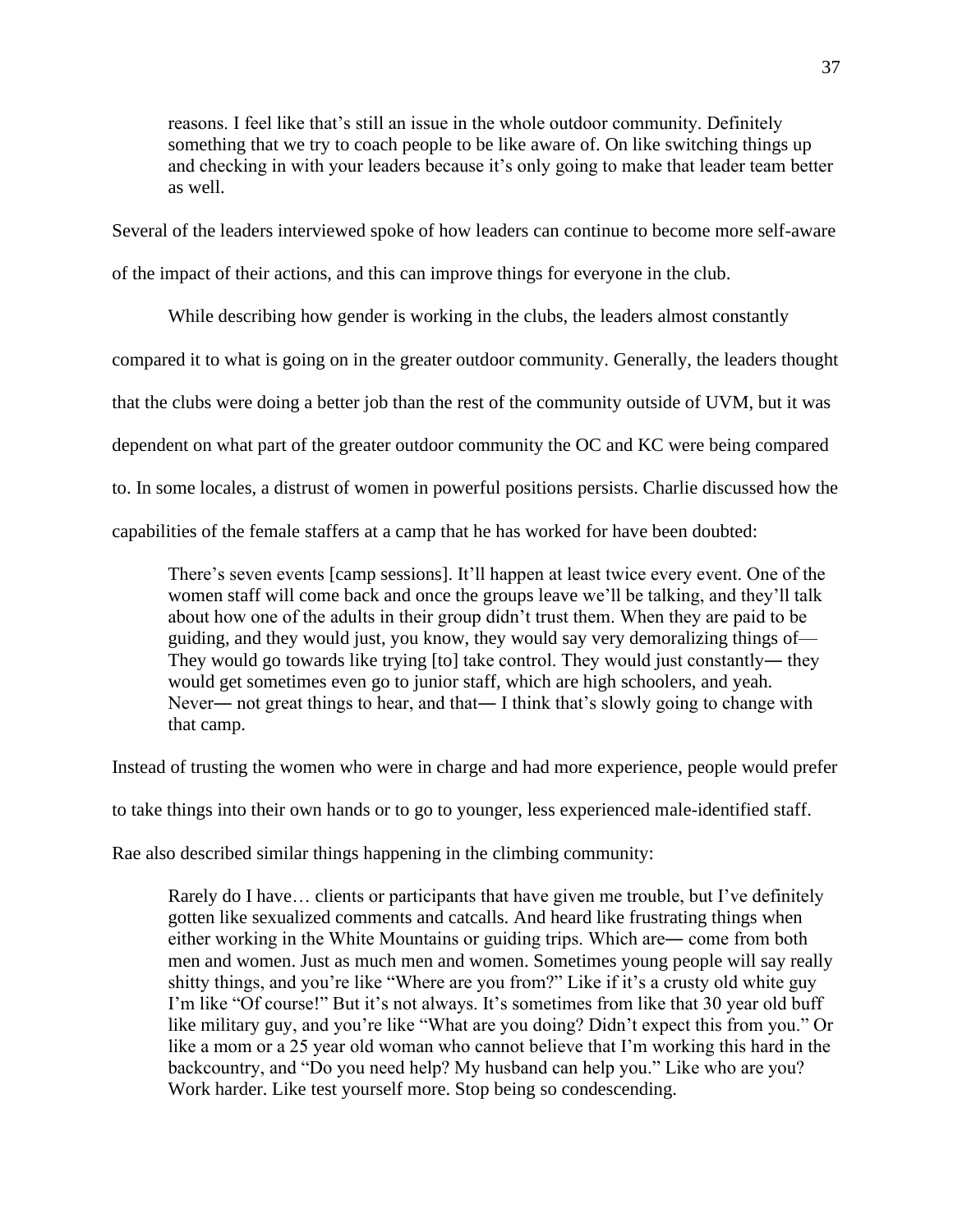All different types of people doubted her abilities. It was not just men, although she was not surprised by that kind of behavior from a "crusty old white guy." Other women also doubted Rae. They were surprised by how much work she took on and were unsure if she was really able to do all of it. Also what is interesting in this scenario is that the women themselves would not offer to help. Instead, they would offer the help of their husbands, which serves to reinforce the idea that the work Rae was doing would best be done by men.

Doubt in female leaders' capabilities were not limited to trip participants or clients. It also came from older, more experienced guides, who were typically men. Rae described her experiences with moving into the professional realm of guiding:

Mostly I've found guides that I've worked with or worked for are trying, especially mostly male guides, are trying to be supportive of me as a woman coming into the industry or coming into rock climbing guiding or ice climbing guiding as a job. They're trying to be supportive, but then they still say and do things that I'll go home and be so frustrated about. Like doubting me about things or questioning me about things that I don't think they realize, but they don't do that or ask that of my male counterparts. And I don't know if that's because they expect more of me and that's a compliment, or if it's just out of this subconscious doubt. Or if I portray myself as lacking confidence, which is something I think about a lot.

Rae's experiences also point to how women are forced to process experiences like these and how they can impact their self-perception. Because she saw that she was being treated differently than her male counterparts, she worked to understand why this is happening. She suggested that it may be a compliment that more is expected of her, but she also wondered if how she was treated was a result of how she portrayed her own capabilities.

Rae also spoke about what it was like to be a woman participating in the greater outdoor community:

When it's that intro level thing— when I'm working at like climbing festivals and stuff, the split's pretty even for the intro groups. The women's groups fill up real quick. There are definitely women into it. But then once they start, I feel like then they just stay in that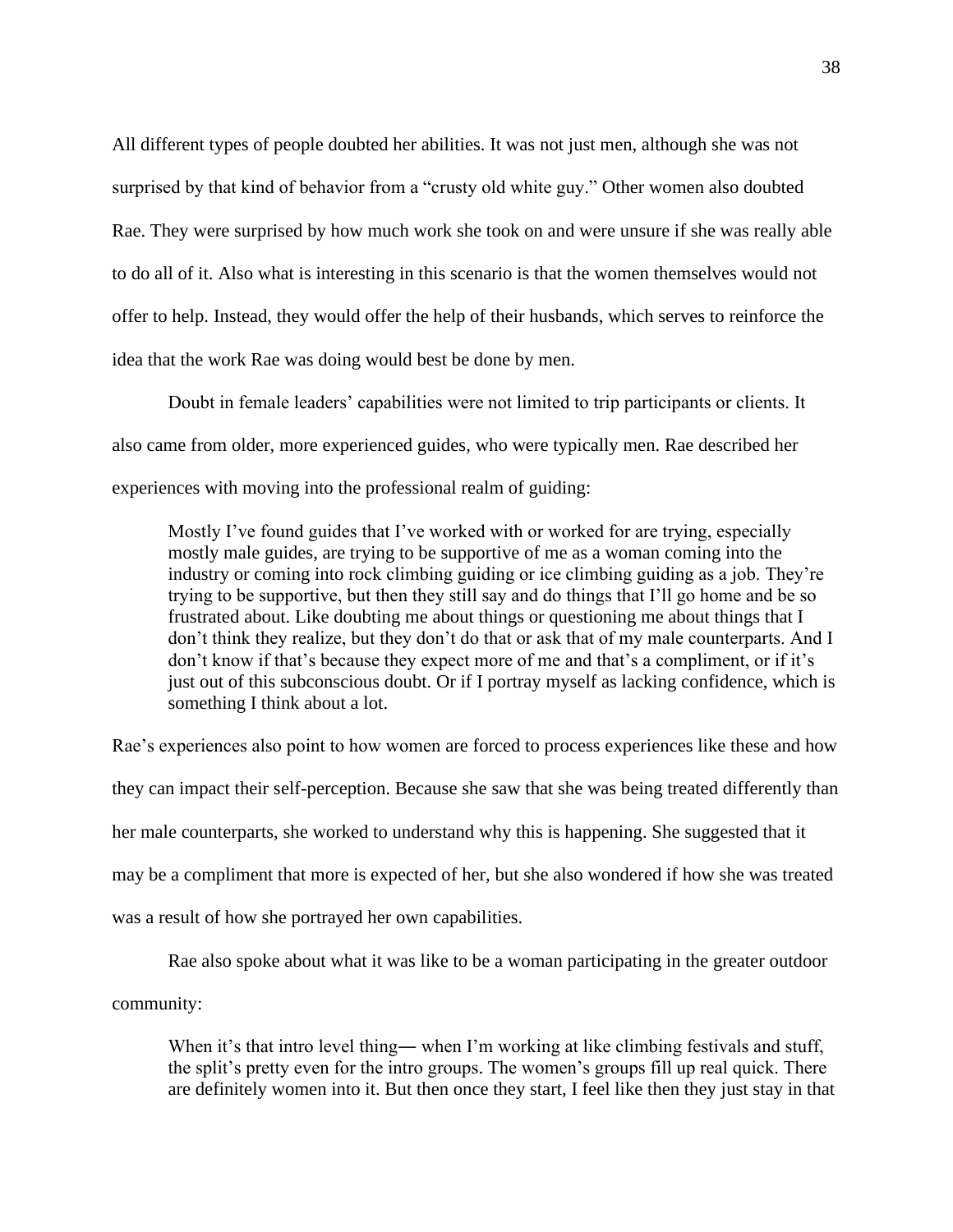beginner stage, and I don't know if that's because it's hard to find mentorship or it's just intimidating. For me personally, it's like not fun anymore to go out with some men to do more advanced climbing stuff because I just feel like I'm always on my toes. Like are they going to be mansplaining to me the whole time? Are they doubting my abilities? Are they flirting with me the whole time? Like it's just so many dynamics. So I try to pick female partners to go out with, especially because I think female mentorship like to other women is really important, and that's where it feels more rewarding to put my time.

She describes this split in involvement between the levels of the sport. Women express interest in climbing, but there isn't much representation past the beginner stage. This was also echoed by other leaders. They said that many of their leaders were female, but when looking at the next step up of professional guides most of them were male. Rae offers a few different explanations for this division whether its due to intimidation or a lack of good mentors. She also cites the gender dynamics that surround more advanced climbing as something that makes an activity she finds enjoyable lose its fun. These questions around gender serve as a kind of barrier to entry for women in the more advanced levels of the sports.

When describing how gender works in the OC and KC, leaders brought up race and socioeconomic status as well. After Rae compared the OC to places she has worked, she referred to the composition of UVM as one of the things that impacts how much the OC is able to do to be inclusive:

I think it's hard because we're such a white school. We're such a New England school. Like there's all these stereotypes of the UVM type, so there's only so much we can do to diversify what the Outing Club― who the Outing Club is appealing to or just how people feel included. And I think we're definitely above average compared to other school Outing Clubs.

Who the OC appeals to is also impacted by the type of student that is drawn to a school like UVM. Sam, a non-binary leader also highlighted this need to be aware of who goes to UVM when describing how they would like the OC social justice education programs to be modified:

I think just like being a little bit more brutally honest. Like no one wants to hear "Oh, UVM has like a really horrible history of like being super racist." Like no one wants to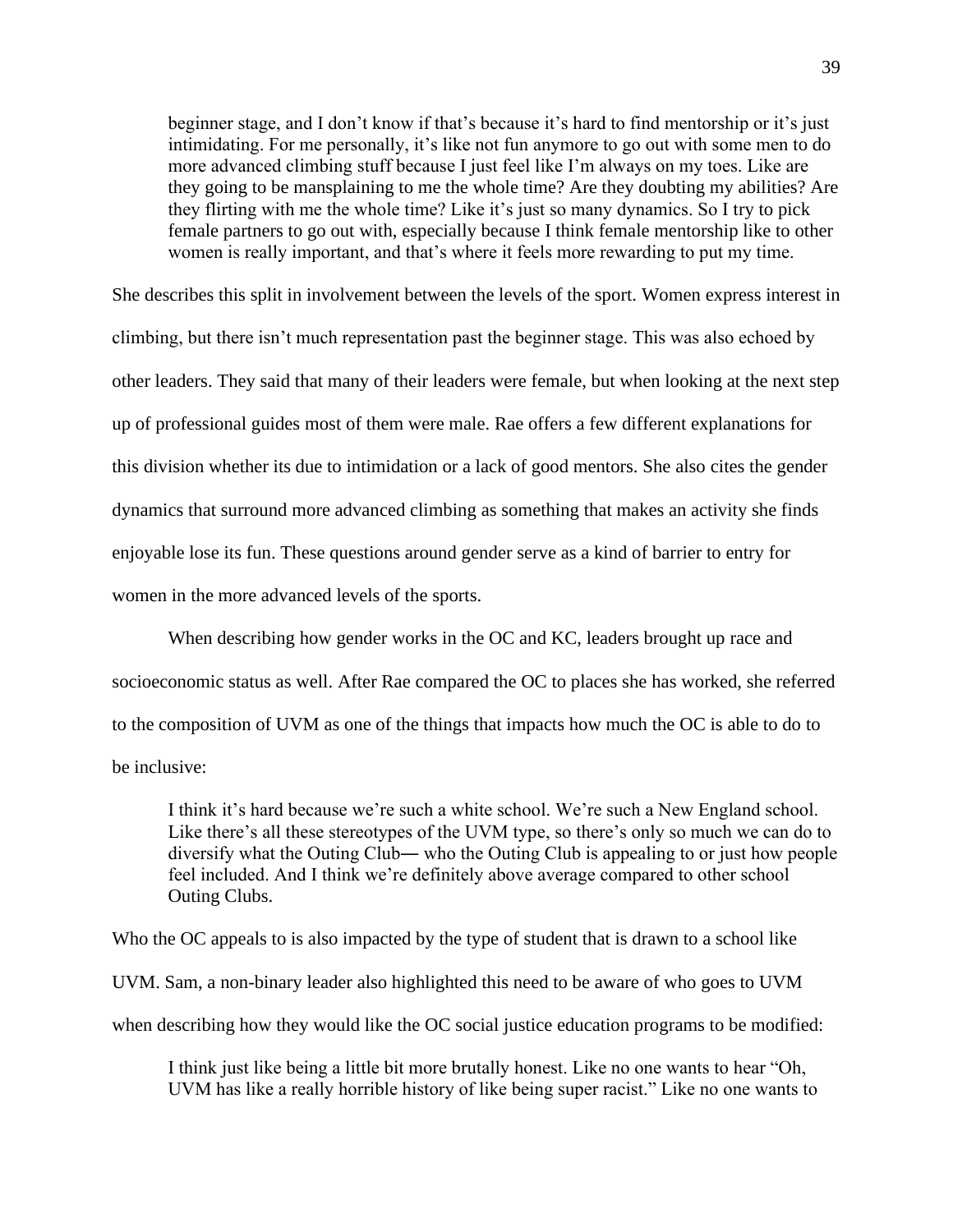really like hear about that, but like I think it's super important that we are aware of our school's history. And how that affects who is willing to go to the school and go on trips in the Outing Club.

How welcoming UVM is to people of color impacts who might feel comfortable being in

Vermont as well as who would go on an OC trip.

Socioeconomic status was another issue that leaders highlighted. When describing the

people she looks to for advice, Ella described how "gearheads" were still a part of the overall

culture:

The people that I look to are sometimes still men— white men doing things, having a bunch of gear. I don't know. Someone made fun of me for my sleeping bag, but it's my dad's really old sleeping bag that's so heavy and not efficient at all. And I have a stuff sack that's way too big for it, so it takes up like so much room in my pack. But it still works. Like, I don't know. They said something like "I like need this." Having a really expensive bag being like "I need this though." I don't know why I only do winter camping… And winter camping sucks, but I do it anyway― all the time. But I need a really nice bag, but I don't have― like some of those bags are \$500. So I'm not going to buy that bag if this bag is heavy, but right now I'm going out two nights, three nights. I can carry it… My bag's really old and shitty, but it's really warm still. I don't know sometimes I'm like— the gearheads is still a thing. Just being told that I didn't need it. When like, I do. Like I do so much winter camping. Like that's what I do. It's winter camping.

The image of a white man with all of the newest, fanciest gear persists as the epitome of an outdoorsperson. Sometimes they are still the people that are looked to for advice, and they are in a position of privilege. They are able to afford top of the line gear and the outdoors has historically been designated as a place they are allowed and encouraged to inhabit. Thus, these views show the exclusive nature of the sport, and they show how gender, race, and class are all elements of that exclusivity.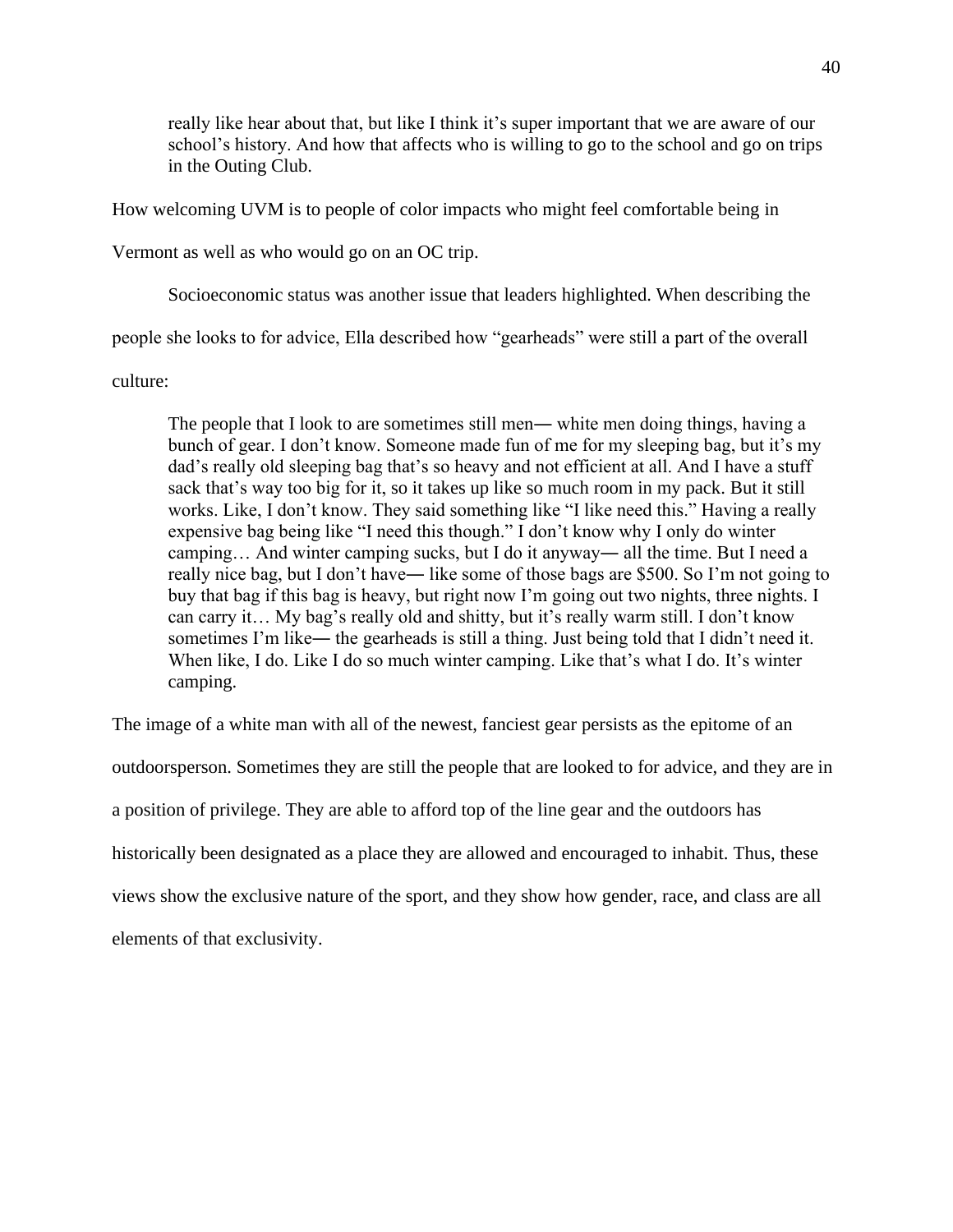### **QUANTITATIVE RESULTS**

In the survey, gender identity was a question without any preselected answers. This allowed respondents to choose whatever label they felt fit them best. I categorized these answers were into four categories: male-identifying, female-identifying, non-binary, and non-informative. Wherever the words "male" and "female" appear they are meant to refer to the respondent's gender-identity, and this is just meant as an abbreviation to save space. Non-binary in this context refers to all identities that fall outside of the male/female binary, and the one response that was categorized as non-informative was "cisgender." This response did not provide enough information for me to categorize it into one of the three previous categories. The sample was composed of 37.2% male-identifying, 51.2% female-identifying, and 9.3% non-binary people.

|                 | <b>Frequency</b> | <b>Valid Percent</b> |  |  |
|-----------------|------------------|----------------------|--|--|
| <b>Male</b>     |                  | 37.2                 |  |  |
| Female          |                  | 51.2                 |  |  |
| Non-binary      |                  | 9.3                  |  |  |
| Non-informative |                  | 2.3                  |  |  |
| <b>Total</b>    |                  | 0.00                 |  |  |

Table 3: Gender Identification

One variable that was created for analysis of the population was elite membership. I asked the survey respondents about the leadership positions they have held both presently and in the past. These correlated to levels 1, 2, and 3 of club membership. Respondents selected all answers that applied to them. To compute the elite variable, a respondent was considered elite if they had obtained Level 1 or 2 membership and not elite if they have only ever held Level 3 membership. The sample was split evenly between elite and not elite members with 50% of respondents in each category.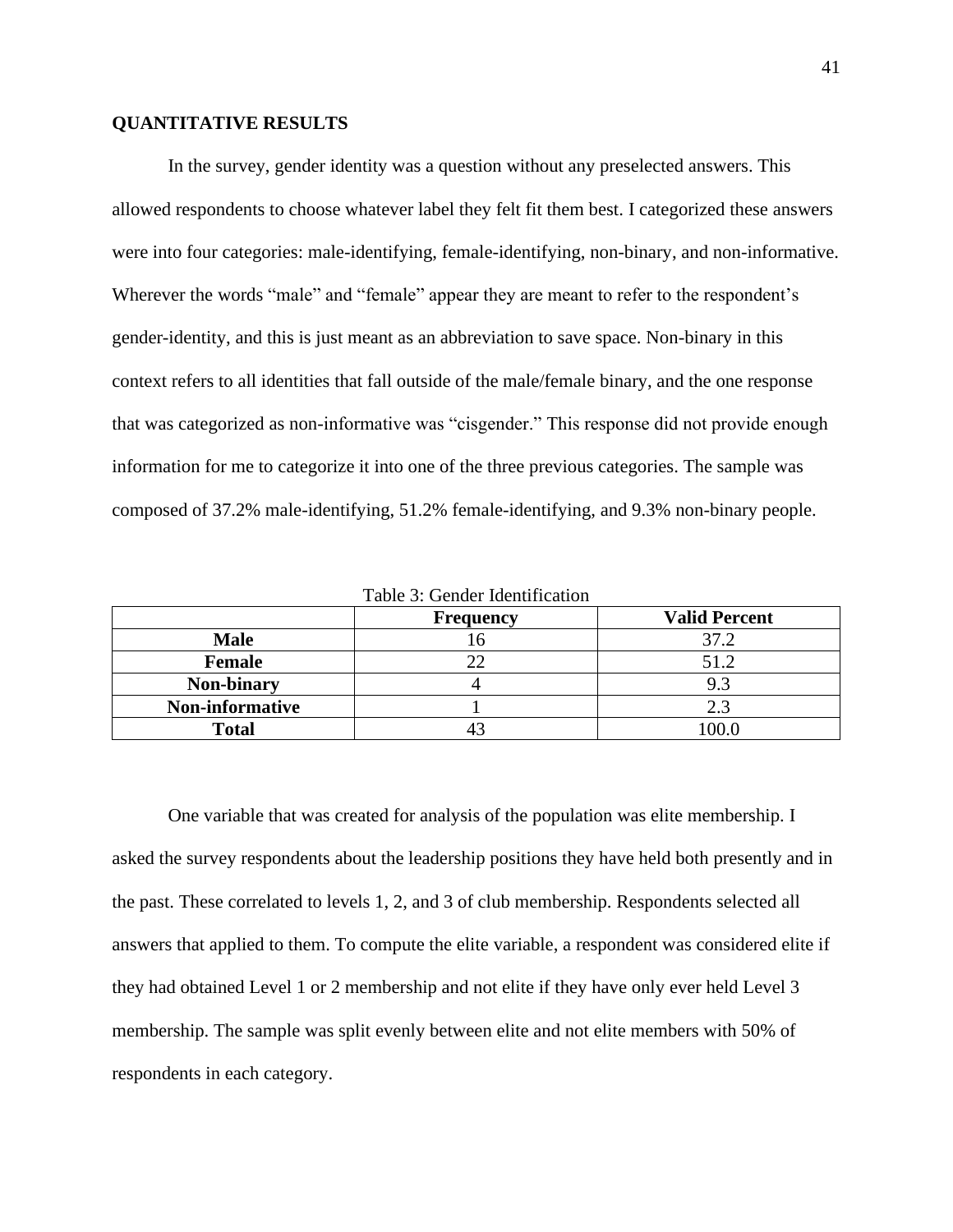| Table 4: Elite Membership         |  |       |  |  |
|-----------------------------------|--|-------|--|--|
| <b>Valid Percent</b><br>Frequency |  |       |  |  |
| <b>Elite</b>                      |  | 50.0  |  |  |
| <b>Not Elite</b>                  |  | 50.0  |  |  |
| <b>Total</b>                      |  | 0.001 |  |  |

I also examined the respondents' backcountry experience before coming to UVM in order to get a better understanding of the overall population. Respondents chose between four categories that described this experience. The first category was "extensive (multiple overnight trips)," which included 64.4% of respondents. The second was "plentiful (day trips and at least one overnight trip)," and this category encompassed 11.1% of respondents. The third category was "limited (day trips only)," which included 20.0% of respondents. The final category was "none," which represented 4.4% of respondents. This indicates that the majority of people who are in the OC and KC had significant backcountry experience before joining the clubs.

|                                                          | <b>Frequency</b> | <b>Valid Percent</b> |
|----------------------------------------------------------|------------------|----------------------|
| <b>Extensive (multiple)</b><br>overnight trips)          | 29               | 64.4                 |
| Plentiful (day trips and at<br>least one overnight trip) |                  | 11.1                 |
| Limited (day trips only)                                 |                  | 20.0                 |
| <b>None</b>                                              |                  | 4.4                  |
| <b>Total</b>                                             |                  | 100.0                |

Table 5: Backcountry Experience

I asked the respondents what they thought the most important goal of the club was. They selected between three possible answers, or if none of the answers fit, I asked them to elaborate in the comments. The first option was "bringing new people into the backcountry," and 26.7% of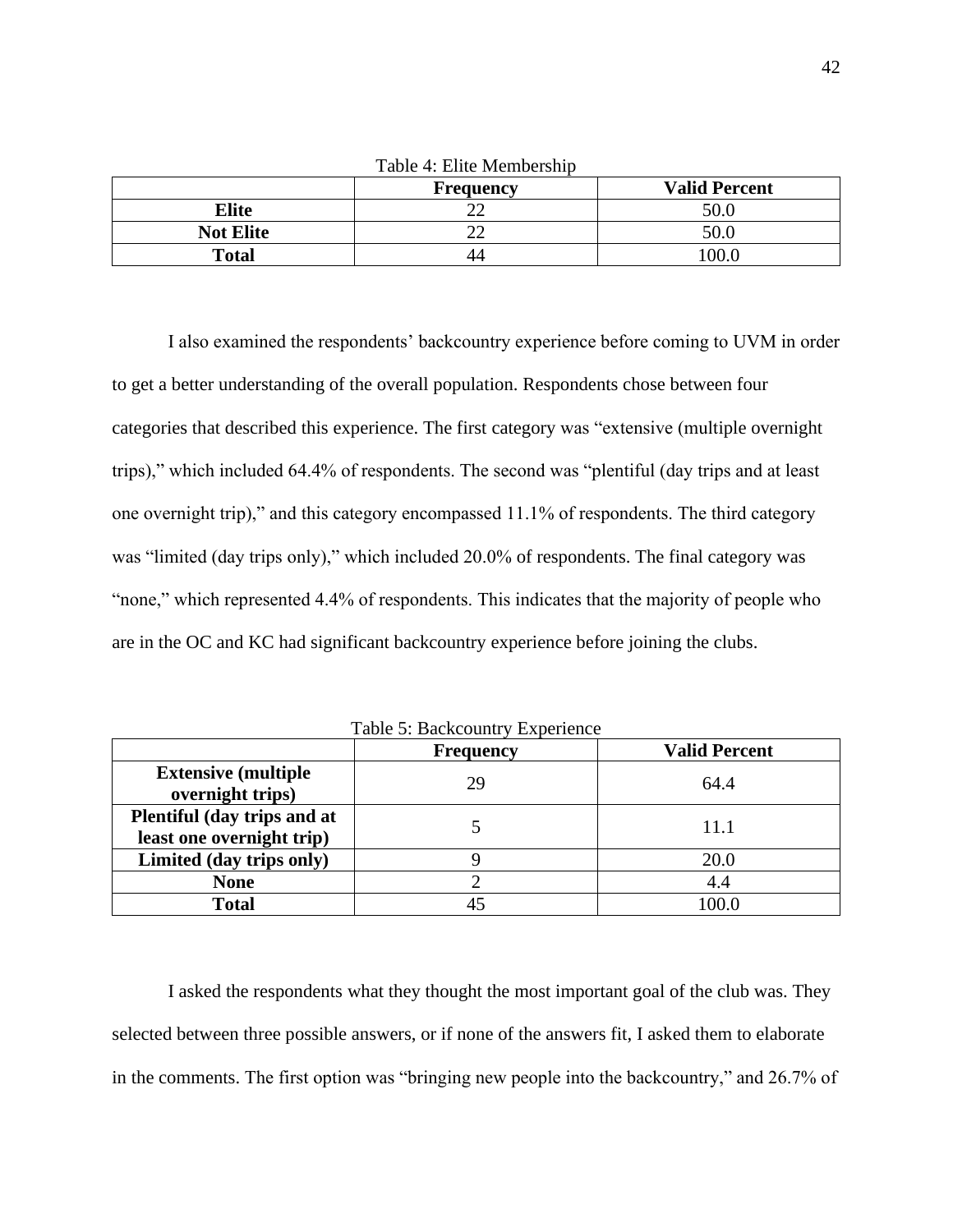respondents chose this. The second option was "creating a welcoming and inclusive community on campus," and 26.7% of respondents chose this response. The third option was "providing easy access to the outdoors," which 46.7% of respondents chose. One respondent selected "other" and elaborated in the comments that they thought it was a combination of two responses. But their comment seemed to lean more toward "providing easy access to the outdoors," so it was recoded to be included in this category.

| <b>Valid Percent</b><br><b>Frequency</b>                     |    |       |  |
|--------------------------------------------------------------|----|-------|--|
| Bringing new people into<br>the backcountry                  | 12 | 26.7  |  |
| Creating a welcoming and<br>inclusive community on<br>campus | 12 | 26.7  |  |
| Providing easy access to the<br>outdoors                     | 21 | 46.7  |  |
| <b>Total</b>                                                 |    | 100.0 |  |

Table 6: Most Important Goal of the Club

I also asked respondents about the effectiveness of the effort to educate about social justice issues within the clubs. I presented them with the statement "the work done in the OC/KC to combat stereotypes and educate about social justice issues is highly effective" and asked them to rate this statement from strongly agree to strongly disagree. For analysis, I recoded the variable into a trichotomous variable to make further statistical analysis possible. I combined the categories of "strongly agree" and "agree" into "agree." This group comprised 41.9% of the sample. I relabeled "Neither agree nor disagree" as "neutral," and this represented 20.9% of respondents. I combined the categories of "strongly disagree" and "disagree" into "disagree," which included 37.2% of respondents. This shows that respondents were generally divided on the effectiveness of social justice education.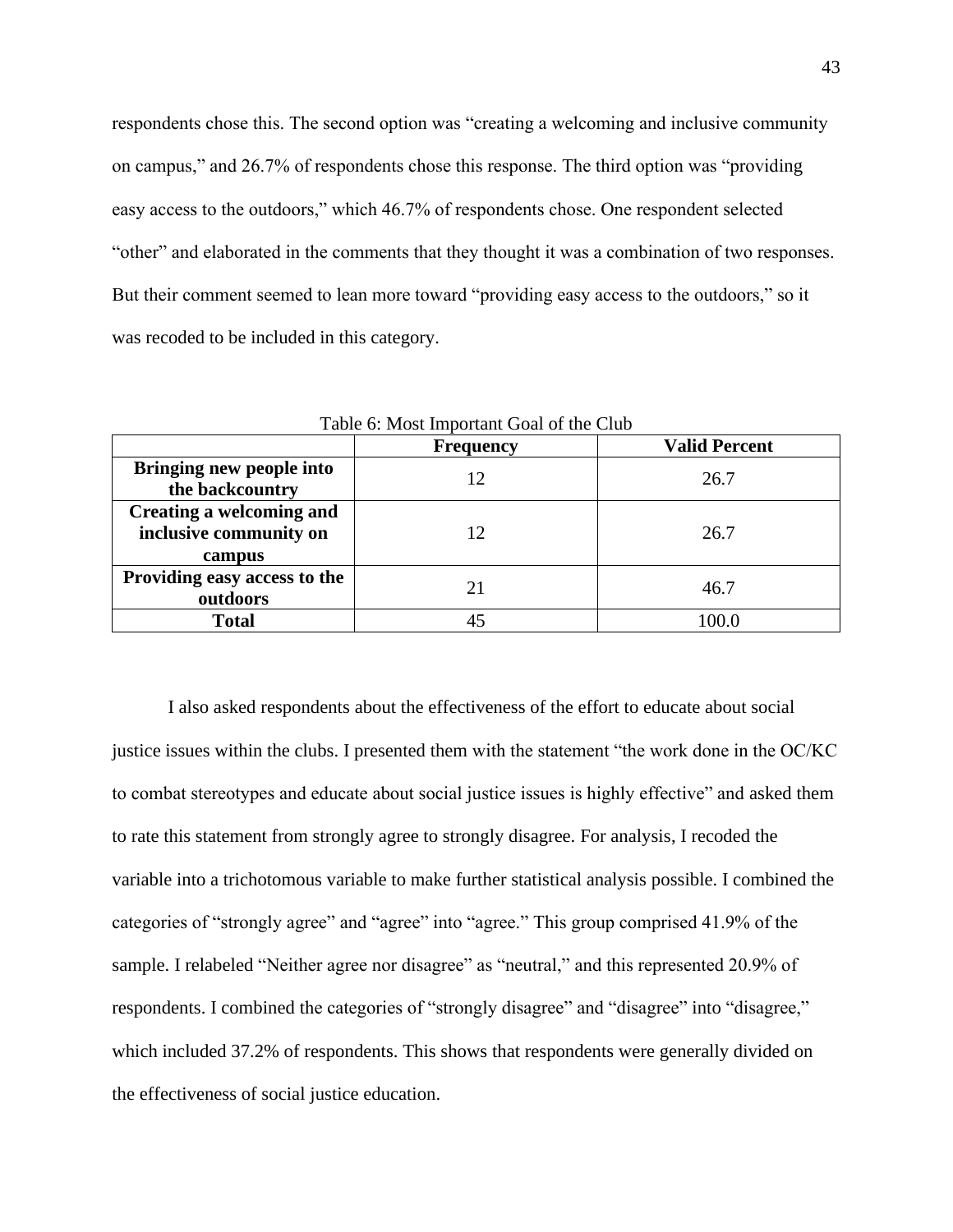|                 | $\sim$<br>Frequency | <b>Valid Percent</b> |
|-----------------|---------------------|----------------------|
| Agree           |                     | 41.9                 |
| <b>Neutral</b>  |                     | 20.9                 |
| <b>Disagree</b> |                     | つワ                   |
| <b>Total</b>    |                     | 0.00                 |

Table 7: The work done in the OC/KC to combat stereotypes and educate about social justice issues is highly effective

Another statement I asked respondents to rate from strongly agree to strongly disagree was "my gender identification has impacted my experience of the OC/KC." I recoded the variable in the same way as the effect of social justice training, and I trichotomized it. Results showed that 26.7% of respondents agreed, 26.7% were neutral, and 46.7% of respondents disagreed. The patterns I observed in this variable were similar to the responses to the statement "gender directly impacts how people interact with the OC/KC," so I only included the variable asking about personal experience in the analysis.

| $= 40.44$       |                  |                      |  |  |
|-----------------|------------------|----------------------|--|--|
|                 | <b>Frequency</b> | <b>Valid Percent</b> |  |  |
| Agree           |                  | 26.7                 |  |  |
| <b>Neutral</b>  |                  | 26.7                 |  |  |
| <b>Disagree</b> |                  | 46.                  |  |  |
| <b>Total</b>    |                  | 00.0                 |  |  |

Table 8: My gender identification has impacted my experience of the OC/KC

The final variable I examined was the evaluation of gender stereotypes. I asked respondents to rate the statement "gender stereotypes are less prevalent in the OC/KC in comparison to the larger outdoor community" on the same scale of strongly agree to strongly disagree. I also recoded this variable to trichotomize it in the same way as the previous two variables. The data show that 82.2% of respondents agreed that gender stereotypes were less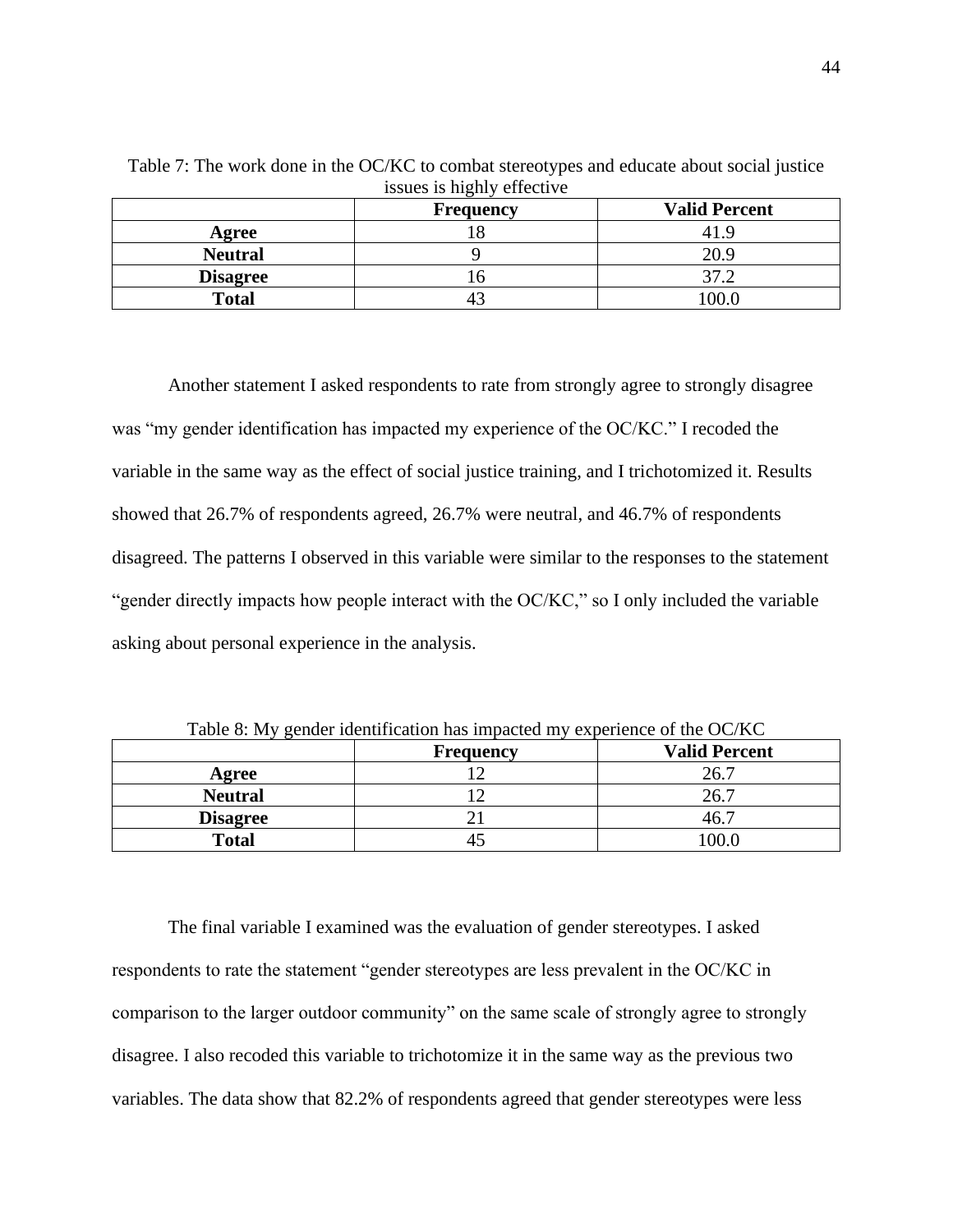prevalent in the OC/KC, 13.3% of respondents were neutral, and 4.4% of respondents disagreed. I also examined the responses to the statement "gender stereotypes are less prevalent in the OC/KC in comparison to other places where I've worked in outdoor leadership," but I observed patterns similar to those in the statement about the larger outdoor community. Because of this similarity, I only included the variable about the greater outdoor community in analysis.

Table 9: Gender stereotypes are less prevalent in the OC/KC in comparison to the larger outdoor community

|                 | <b>Frequency</b> | <b>Valid Percent</b> |
|-----------------|------------------|----------------------|
| Agree           | $\cap$           | $\Omega$ າາ          |
| <b>Neutral</b>  |                  | 13.3                 |
| <b>Disagree</b> |                  |                      |
| <b>Total</b>    |                  | 100.0                |

Next, I examined the relationship between the chosen independent and dependent variables next. I looked at elite membership status as the first independent variable. I also examined length of club membership, but the results were similar to elite membership status. So I only included elite membership status here.

When I looked at the relationship between the most important goal and elite membership status, I could not reject the null hypothesis because the p value was 0.091 for this crosstabs. This means that there is a 9.1% chance that the observed relationship was due to sampling error and that the hypothesis that there is no relationship between the most important goal of the club and elite member status cannot be rejected.

Of elite members, 59.1% of them said that "providing easy access to the outdoors" was what they thought to be the main goal of the club, and this was the mode for elite members.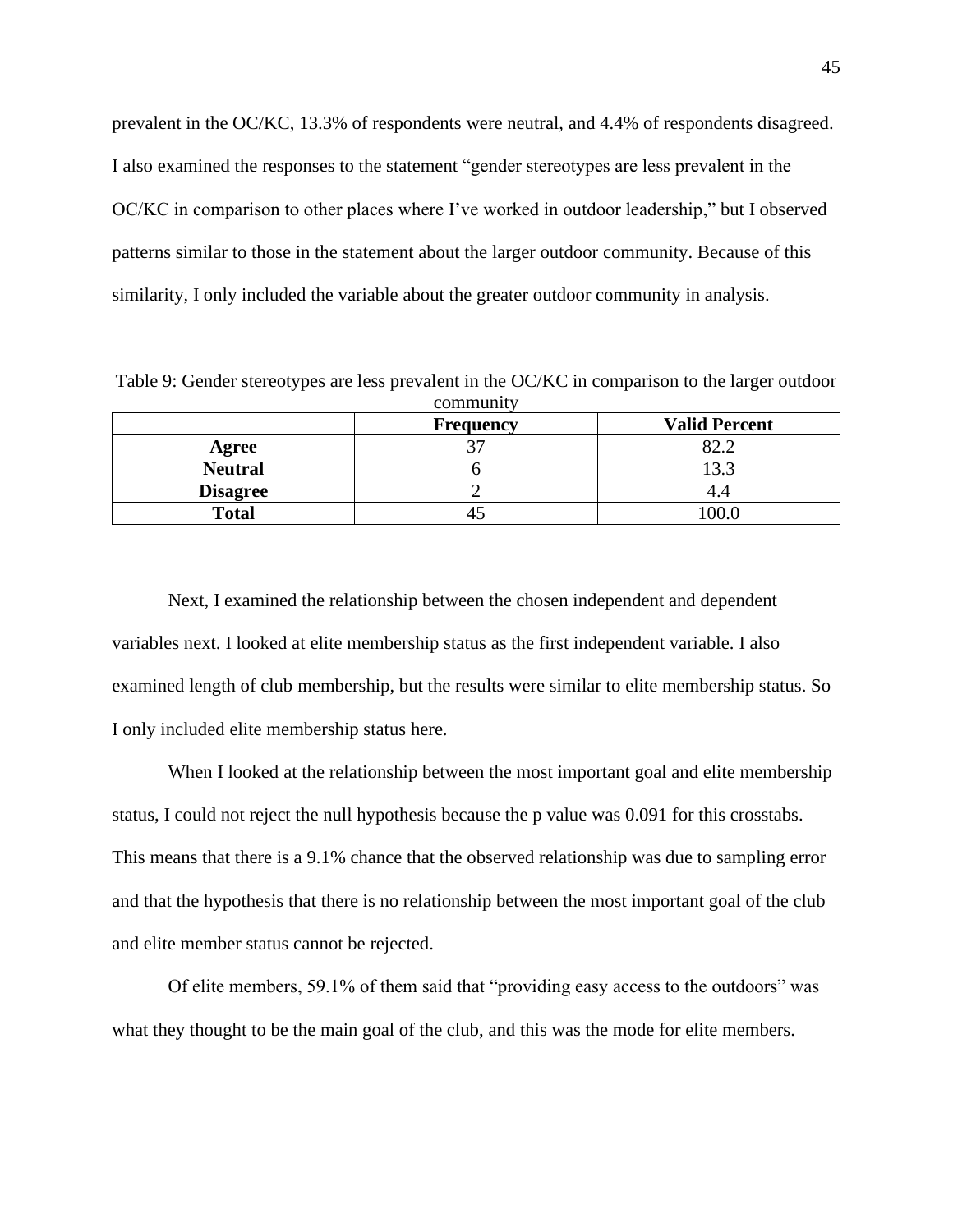Meanwhile, the mode for not elite members was the goal of "bringing new people into the backcountry," with 40.9% of not elite members responding this way.

| Table To, Most Important Goal of the Club by Emic Memocramp Dianas |                                      |              |                  |              |
|--------------------------------------------------------------------|--------------------------------------|--------------|------------------|--------------|
|                                                                    |                                      | <b>Elite</b> | <b>Not Elite</b> | <b>Total</b> |
|                                                                    | Count                                | 3            | 9                | 12           |
| <b>Bringing new people</b><br>into the backcountry                 | % within<br><b>Membership Status</b> | 13.6%        | 40.9%            | 27.3%        |
| <b>Creating a</b>                                                  | Count                                | 6            | 6                | 12           |
| welcoming and                                                      | % within                             |              |                  |              |
| inclusive community                                                | <b>Membership Status</b>             | 27.3%        | 27.3%            | 27.3%        |
| on campus                                                          |                                      |              |                  |              |
| <b>Providing easy access</b>                                       | Count                                | 13           | 7                | 20           |
| to the outdoors                                                    | % within<br><b>Membership Status</b> | 59.1%        | 31.8%            | 45.5%        |
|                                                                    | Count                                | 22           | 22               | 44           |
| <b>Total</b>                                                       | % within<br><b>Membership Status</b> | 100%         | 100%             | 100%         |

Table 10: Most Important Goal of the Club by Elite Membership Status

 $p = 0.091$ 

I found a strong, significant association between elite membership status and the respondent's gender identity impacting their experience of the clubs. The p value is 0.010, which means that there is a 1% chance that the observed relationship is due to sampling error, and because this p value is less than 0.05, the null hypothesis can be rejected. The relationship between the two variables is strong because Cramer's V is higher than 0.3.

Elite members were more likely to agree that their gender identity has impacted their experience with the clubs than not elite members. I found that 45.5% of elite members agreed that their gender identity had an impact as opposed to only 9.9% of not elite members. Meanwhile 68.2% of not elite members disagreed that their gender identity impacted things, and 27.3% of elite members also disagreed. This may be because elite members tend to be highly involved in the club, and with more interactions with the club, the impact of their gender may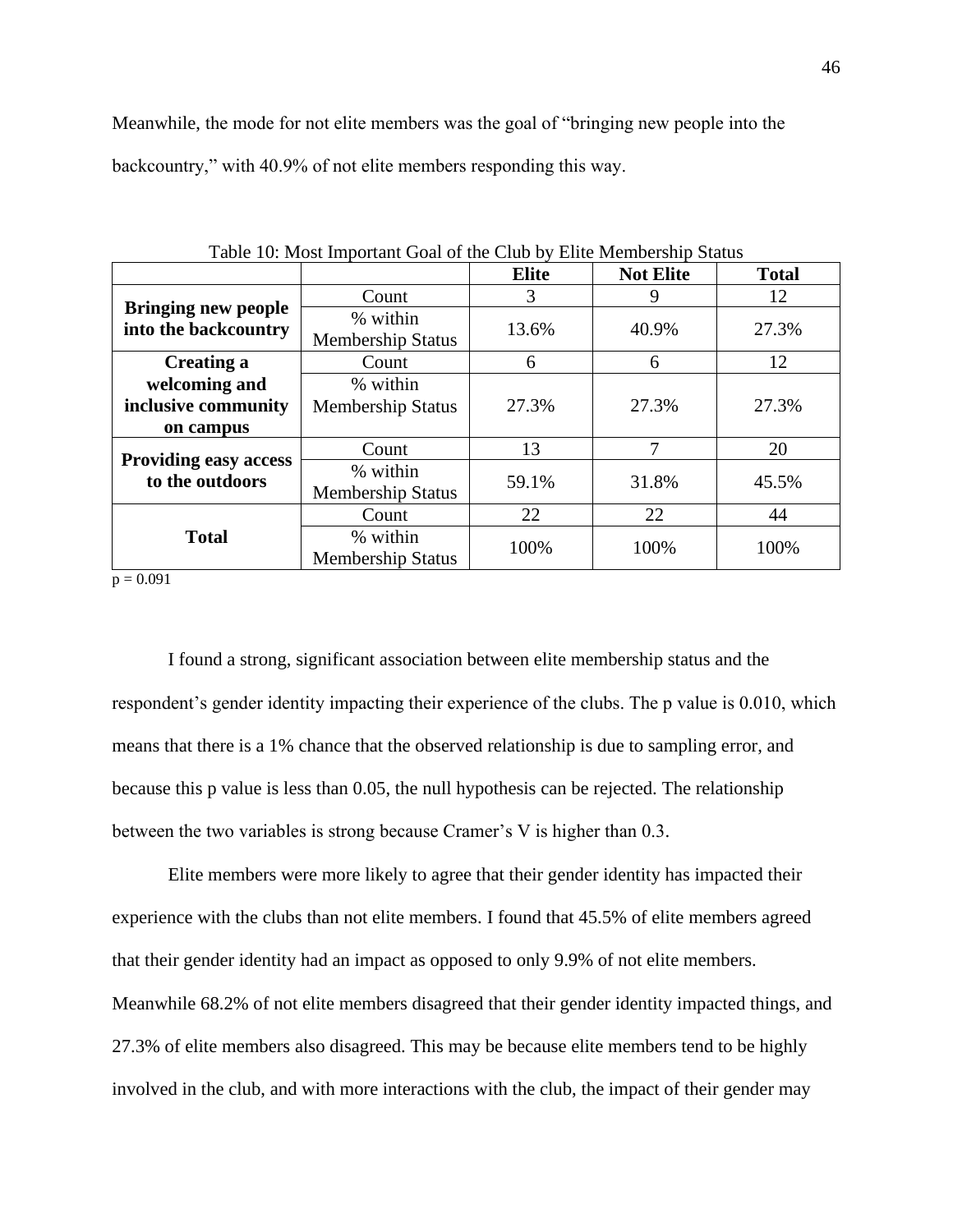have become more apparent. This could also be due to the gender compositions within each category, which are discussed later in the results.

|                 |                                      | <b>Elite</b> | <b>Not Elite</b> | <b>Total</b> |
|-----------------|--------------------------------------|--------------|------------------|--------------|
| Agree           | Count                                | 10           | $\overline{2}$   | 12           |
|                 | % within Membership<br><b>Status</b> | 45.5%        | 9.1%             | 27.3%        |
|                 | Count                                | 6            | 5                | 11           |
| <b>Neutral</b>  | % within Membership<br><b>Status</b> | 27.3%        | 22.7%            | 25%          |
|                 | Count                                | 6            | 15               | 21           |
| <b>Disagree</b> | % within Membership<br><b>Status</b> | 27.3%        | 68.2%            | 47.7%        |
|                 | Count                                | 22           | 22               | 44           |
| <b>Total</b>    | % within Membership<br><b>Status</b> | 100%         | 100%             | 100%         |

Table 11: My Gender Identity Has Impacted My Experience with the Clubs by Elite Membership Status<sup>1</sup>

 $p = 0.010$ 

Cramer's  $V = 0.459$ 

The next relationship I looked at was between the effectiveness of social justice education and elite membership status. Elite members were more likely to agree that education around social justice was highly effective. It was found that 52.4% of elite members agreed, while 28.6% of not elite members agreed. Not elite members were more likely to disagree with the statement, with 42.9% of not elite members saying they disagreed. In contract only 33.3% of elite members disagreed with the statement that the OC social justice education was effective.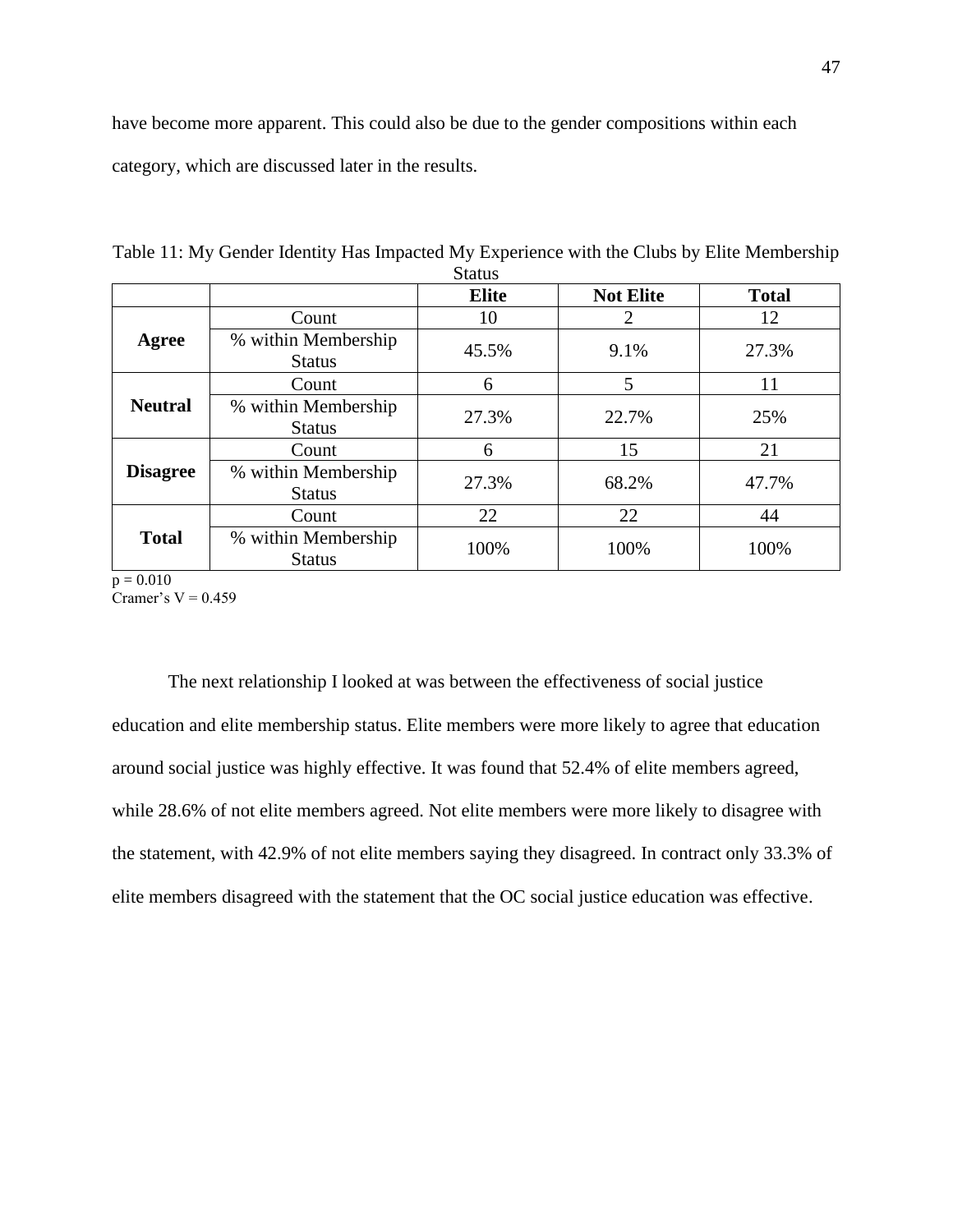| $\cdots$        |                                      |              |                  |              |  |
|-----------------|--------------------------------------|--------------|------------------|--------------|--|
|                 |                                      | <b>Elite</b> | <b>Not Elite</b> | <b>Total</b> |  |
|                 | Count                                | 11           | 6                | 17           |  |
| Agree           | % within Membership<br><b>Status</b> | 52.4%        | 28.6%            | 40.5%        |  |
|                 | Count                                | 3            | 6                | 9            |  |
| <b>Neutral</b>  | % within Membership<br><b>Status</b> | 14.3%        | 28.6%            | 21.4%        |  |
|                 | Count                                | ┑            | 9                | 16           |  |
| <b>Disagree</b> | % within Membership<br><b>Status</b> | 33.3%        | 42.9%            | 38.1%        |  |
|                 | Count                                | 21           | 21               | 42           |  |
| <b>Total</b>    | % within Membership<br><b>Status</b> | 100%         | 100%             | 100%         |  |

Table 12: Work Done in Club to Educate about Social Justice Highly Effective by Elite Membership Status

2 cells (33.3%) have expected count less than 5. The minimum expected count is 4.50.

Gender identity was the next independent variable I examined. The first relationship I examined was between the impact of gender identity on interaction with the clubs and gender identity. About half of male-identified respondents (50%) and female-identified respondents (54.5%) disagreed that their gender identity has impacted their experience with the clubs, and only a quarter to a third agreed. Meanwhile 50% of non-binary respondents agreed that their gender identity has impacted their experience. This may be because identifying as non-binary can impact someone's whole life perspective. In the interviews, Sam, a non-binary leader, said:

As someone who's non-binary, it affects how I go out in the outdoors, like as a queer person. Just because of that, but like I don't think it's as much of a deal for like just be a boy or a girl because usually like in the outdoors it's much more of a boy club, but that's not the case in the Outing Club.

Gender identity may be in the forefront of non-binary people's minds more often, and they may be forced to understand how their gender identity impacts their experience of the world. People who are able to fit into the binary more easily may have the privilege of not having to think about the impact of their gender identity in this way.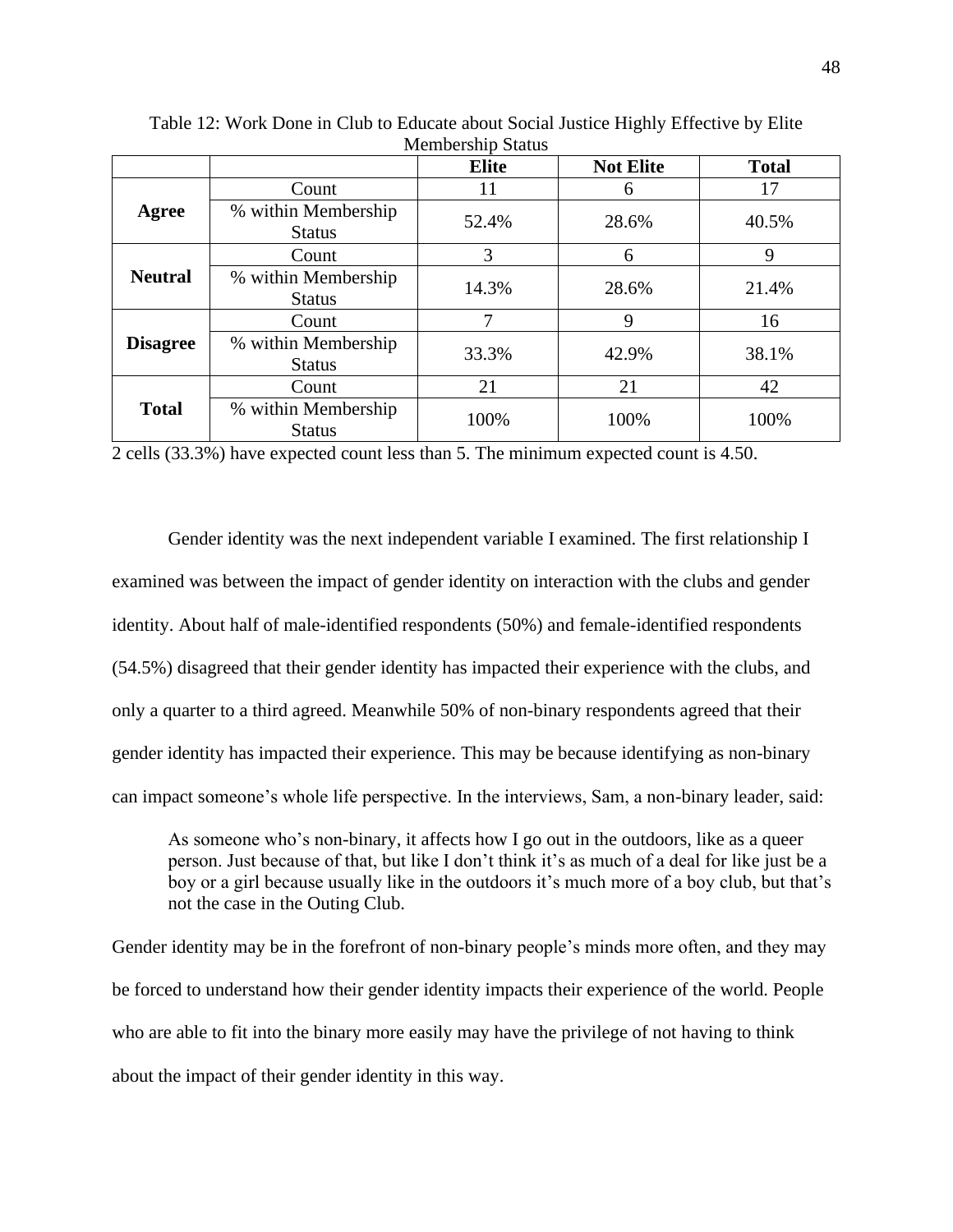|                 |                                   | <b>Male</b> | <b>Female</b> | <b>Non-Binary</b> | <b>Total</b> |
|-----------------|-----------------------------------|-------------|---------------|-------------------|--------------|
|                 | Count                             | 5           | 5             | 2                 | 12           |
| Agree           | % within Gender<br>Identification | 31.3%       | 22.7%         | 50.0%             | 28.6%        |
|                 | Count                             | 3           | 5             | $\overline{2}$    | 10           |
| <b>Neutral</b>  | % within Gender<br>Identification | 18.8%       | 22.7%         | 50.0%             | 23.8%        |
|                 | Count                             | 8           | 12            | 0                 | 20           |
| <b>Disagree</b> | % within Gender<br>Identification | 50.0%       | 54.5%         | 0.0%              | 47.6%        |
|                 | Count                             | 16          | 22            | 4                 | 42           |
| <b>Total</b>    | % within Gender<br>Identification | 100%        | 100%          | 100%              | 100%         |

Table 13: My Gender Identity Has Impacted My Experience with the Clubs by Gender Identification

5 cells (55.6%) have expected count less than 5. The minimum expected count is 0.95.

The next relationship I examined was the impact of social justice education and gender identity. Male-identified (53.3%) and non-binary respondents (75%) were more likely to agree that the work done to educate about social justice issues in the club is highly effective. Meanwhile, a majority of female-identified respondents disagreed (57.1%). This pattern may be because many male-identified people may not have been exposed to this kind of social justice education, while female-identified may have been forced to pay more attention to these issues due to their less privileged position. Because of this, male-identified leaders may feel that the social justice training is effective because it gave them new information about these issues, and female-identified leaders may feel that the training didn't bring in much new information. In the interviews a few female-identified leaders said that they thought the social justice education was fine right now but that they wished it went deeper into the topics that are brought up. Rae, a female-identified climbing leader said, "I don't think they [the Social Justice Coordinators] get enough support, have enough time, or ever get enough traction to be super effective." The general agreement in non-binary respondents may be because the OC does a better job at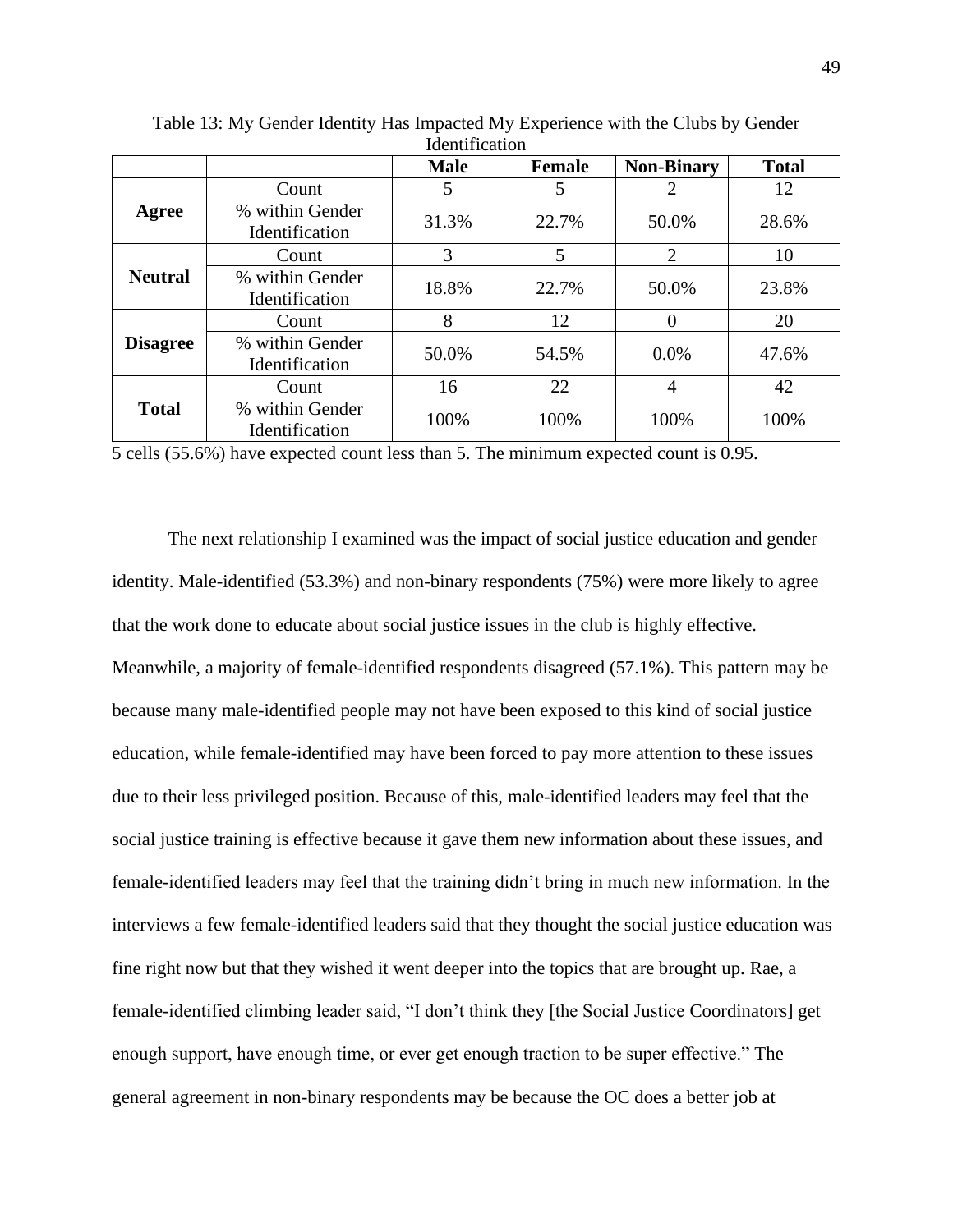affirming people's identities than the general public and they appreciate this more cognizant approach to social justice issues.

| <u>iuchti kativii</u> |                                          |             |               |                   |              |
|-----------------------|------------------------------------------|-------------|---------------|-------------------|--------------|
|                       |                                          | <b>Male</b> | <b>Female</b> | <b>Non-Binary</b> | <b>Total</b> |
|                       | Count                                    | 8           | 5             | 3                 | 16           |
| Agree                 | % within Gender<br><b>Identification</b> | 53.3%       | 23.8%         | 75.0%             | 40.0%        |
|                       | Count                                    | 4           | 4             |                   | 9            |
| <b>Neutral</b>        | % within Gender<br>Identification        | 26.7%       | 19.0%         | 25.0%             | 22.5%        |
|                       | Count                                    | 3           | 12            | 0                 | 15           |
| <b>Disagree</b>       | % within Gender<br>Identification        | 20.0%       | 57.1%         | 0.0%              | 37.5%        |
|                       | Count                                    | 15          | 21            | 4                 | 40           |
| <b>Total</b>          | % within Gender<br>Identification        | 100%        | 100%          | 100%              | 100%         |

Table 14: Work Done in Club to Educate about Social Justice Highly Effective by Gender Identification

5 cells (55.6%) have expected count less than 5. The minimum expected count is 0.90.

I also examined the relationship between the prevalence of gender stereotypes in the OC/KC versus the greater outdoor community. The leaders were in general agreement that gender stereotypes are less prevalent in the OC/KC. Results showed that 75% of male-identified respondents, 86.4% of female-identified respondents, and 100.0% of non-binary respondents agreed.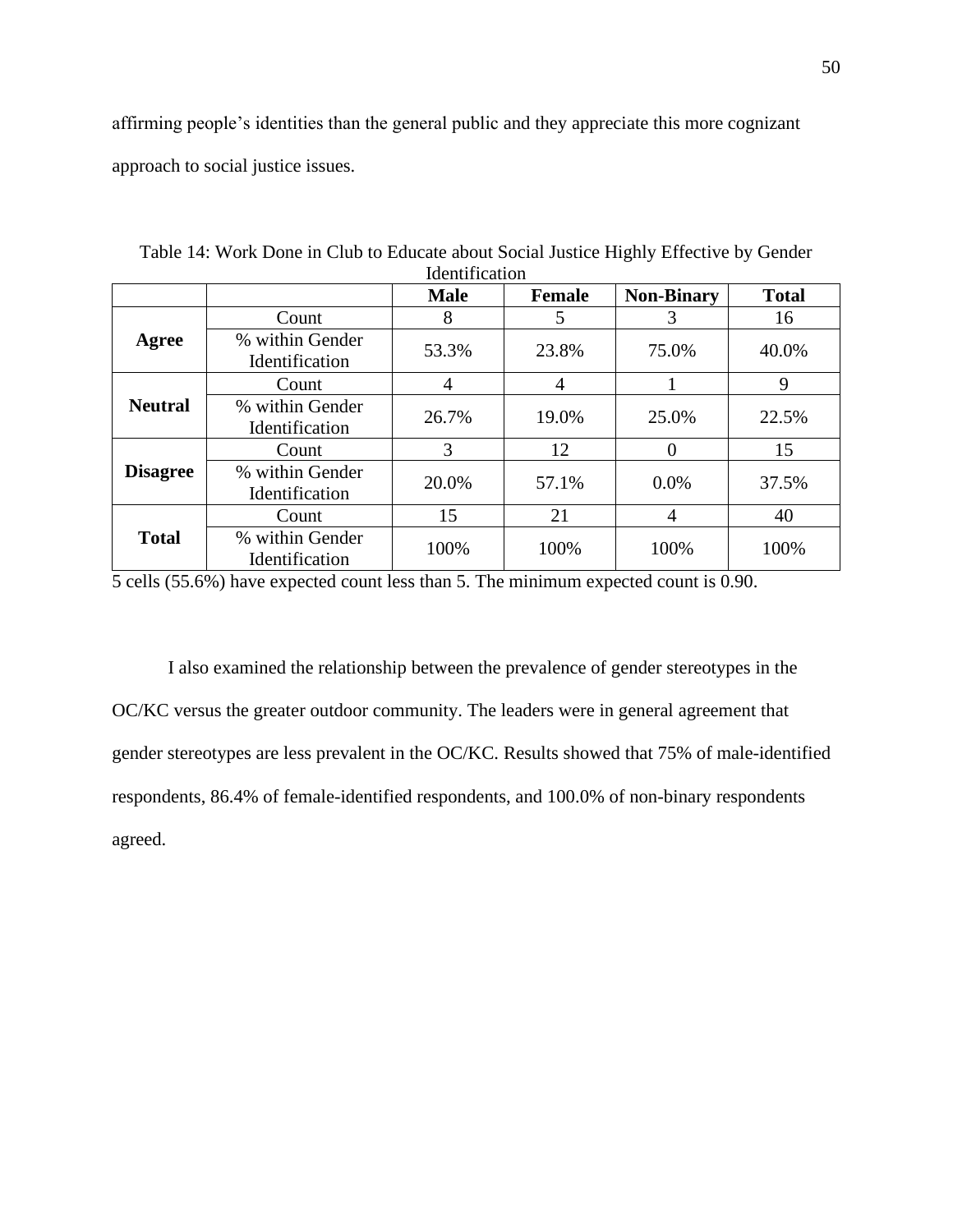|                 |                                   | <b>Male</b> | <b>Female</b>  | <b>Non-Binary</b> | <b>Total</b>   |  |  |
|-----------------|-----------------------------------|-------------|----------------|-------------------|----------------|--|--|
| Agree           | Count                             | 12          | 19             | 4                 | 35             |  |  |
|                 | % within Gender<br>Identification | 75.0%       | 86.4%          | 100.0%            | 83.3%          |  |  |
| <b>Neutral</b>  | Count                             | 3           | $\overline{2}$ |                   | 5              |  |  |
|                 | % within Gender<br>Identification | 18.8%       | 9.1%           | 0.0%              | 11.9%          |  |  |
| <b>Disagree</b> | Count                             |             |                | $\theta$          | $\overline{2}$ |  |  |
|                 | % within Gender<br>Identification | 6.3%        | 4.5%           | 0.0%              | 4.8%           |  |  |
| <b>Total</b>    | Count                             | 16          | 22             | 4                 | 42             |  |  |
|                 | % within Gender<br>Identification | 100%        | 100%           | 100%              | 100%           |  |  |

Table 15: Gender Stereotypes are Less Prevalent in the OC/KC Compared to the Larger Outdoor Community by Gender Identification

7 cells (77.8%) have expected count less than 5. The minimum expected count is 0.19.

One last crosstab I created looked at the gender distribution within the categories of elite membership status. While 50% of female-identified respondents held elite membership status, only 37.5% of male identified leaders also held this status. Also 100% of non-binary respondents held elite membership status. This may be because male-identified leaders are not encouraged by older leaders to take on larger leadership positions in the same way that female-identified and non-binary leaders are encouraged. The male-identified leaders may be especially aware of the history of the outdoors being labeled as a masculine space, and they might purposely step back in order for people with other gender identities to step forward. They may also prefer to go into the backcountry on their own once they have the hard skills to do so, and they may not have a desire to get more involved with the club.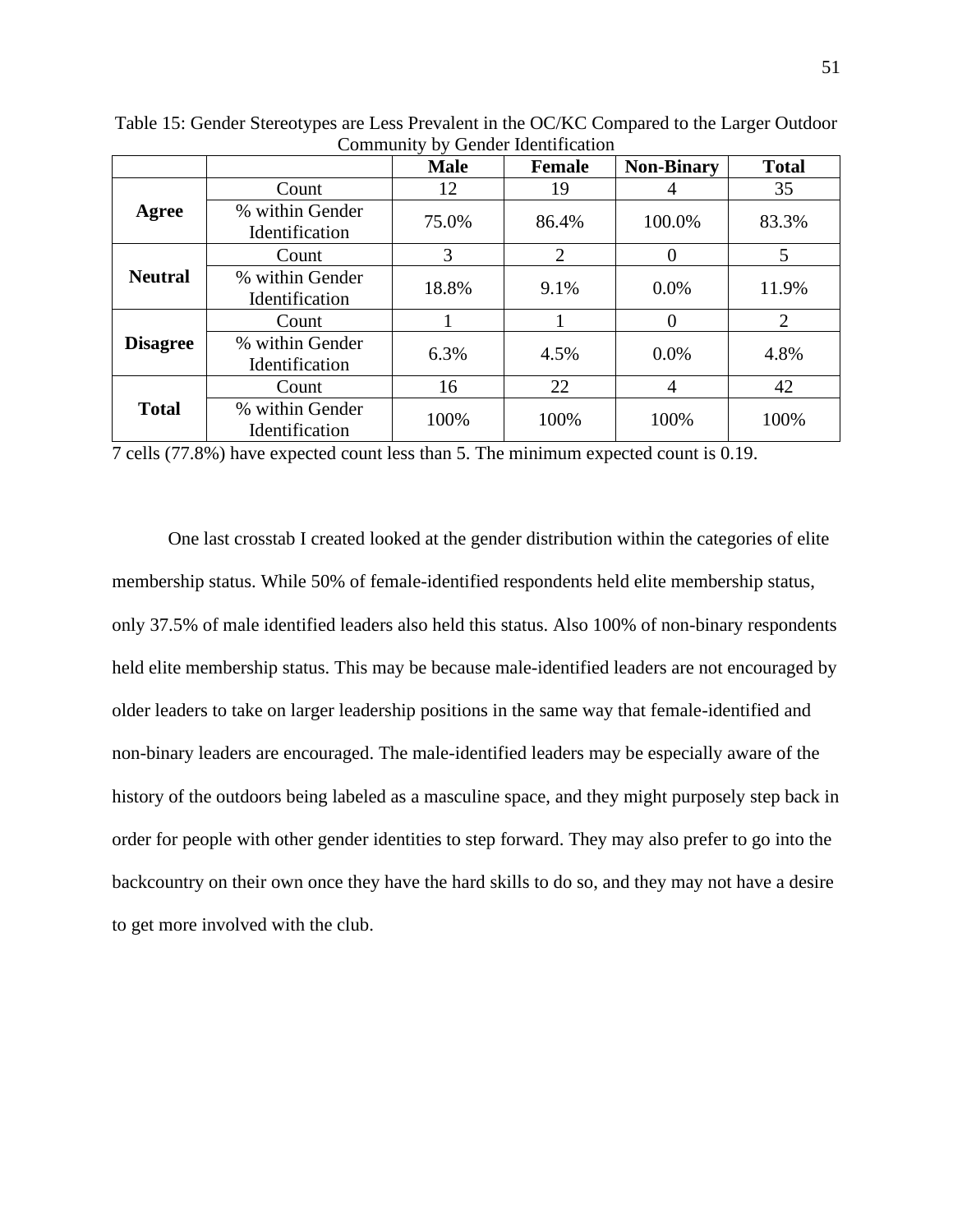|                  |                                   | <b>Male</b> | <b>Female</b> | <b>Non-Binary</b> | <b>Total</b> |
|------------------|-----------------------------------|-------------|---------------|-------------------|--------------|
| <b>Elite</b>     | Count                             | 6           | 11            |                   | 21           |
|                  | % within Gender<br>Identification | 37.5%       | 50.0%         | 100.0%            | 50.0%        |
| <b>Not Elite</b> | Count                             | 10          | 11            |                   | 21           |
|                  | % within Gender<br>Identification | 62.5%       | 50.0%         | $0.0\%$           | 50.0%        |
| <b>Total</b>     | Count                             | 16          | 22            |                   | 42           |
|                  | % within Gender<br>Identification | 100%        | 100%          | 100%              | 100%         |

Table 16: Elite Membership Status by Gender Identification

2 cells (33.3%) have expected count less than 5. The minimum expected count is 2.00.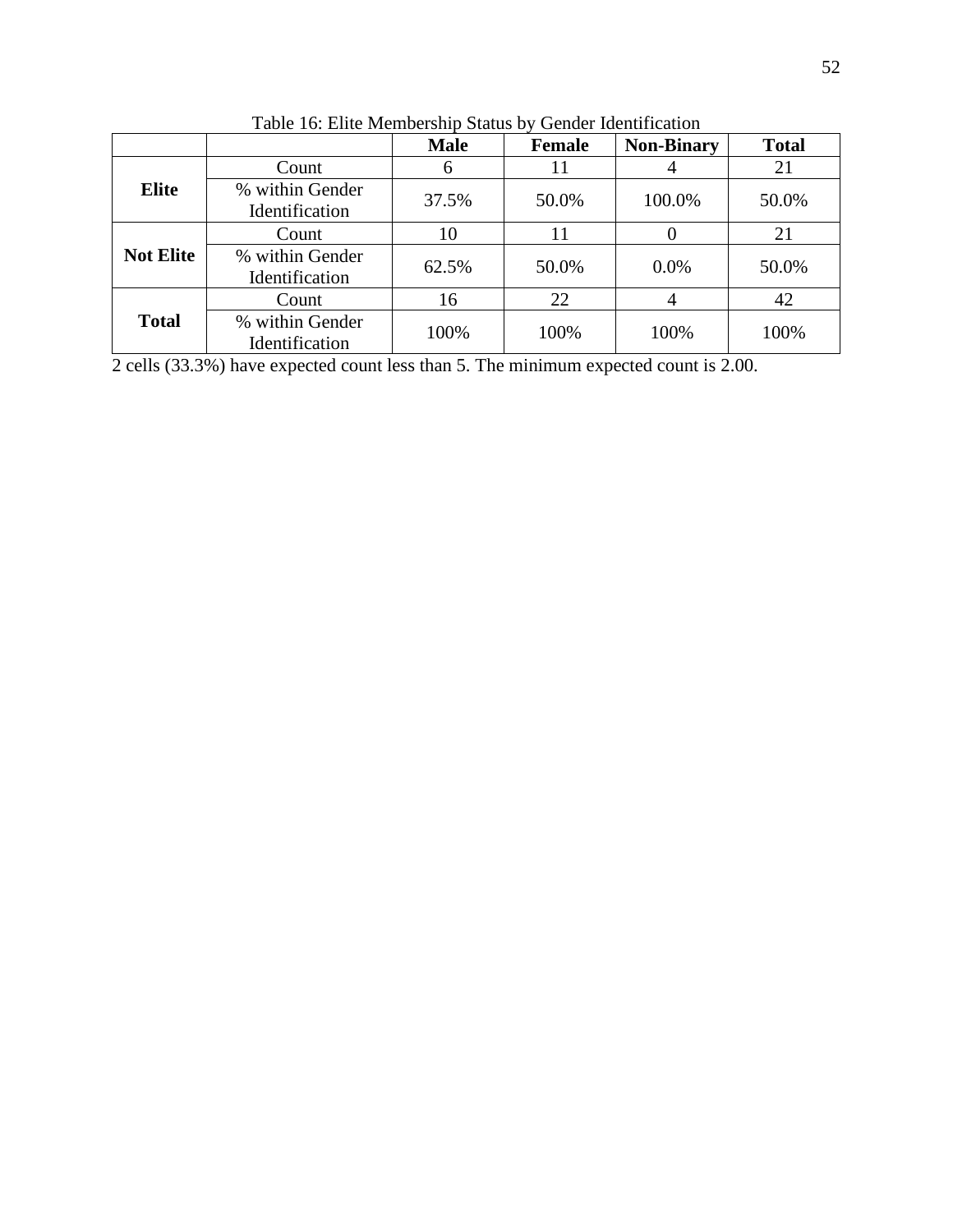#### **DISCUSSION**

Swidler (1986) argued that "culture consists of such symbolic vehicles of meaning, including beliefs, ritual practices, art forms, and ceremonies, as well as informal cultural practices such as language, gossip, stories, and rituals of daily life" (p. 273). My research has shown that the students involved in the Outing Club and Kayak Club at UVM have created their own subculture that has beliefs and cultural practices that are distinct from both the general student body at UVM as well as the larger outdoor community. The leaders value the outdoors and their ability to help provide access to the outdoors for fellow students. The majority of leaders believe that providing this access is the main goal of the club. For many of the leaders, the clubs play a large role in their experiences of college. While the main goal of the club is to bring other people into the backcountry, the clubs also provide opportunities for people who share a passion for the outdoors to come together and create community.

The culture created and maintained by the leaders of the OC and KC includes language. Language is an important part of culture and can help distinguish a subculture from the larger group as well as identify what is important within the culture (Swidler 1986; Johnson et al. 2006; Whorf 1956). The language of the OC and KC is constituted of both words adapted from other sources and words created specifically for the clubs. The leaders adopt words from the larger outdoor community and other sources such as terminology used in geology or hydrology. Other words and acronyms are made up to describe what is happening within the clubs. Many of the acronyms refer to the leadership development programs, and these terms were created by past leaders and continue being passed down to younger leaders. This language serves as a divisive and unifying force. It separates the members of the subculture from others, and it is a signal of membership. Once the vernacular is mastered, it can provide a strong sense of community and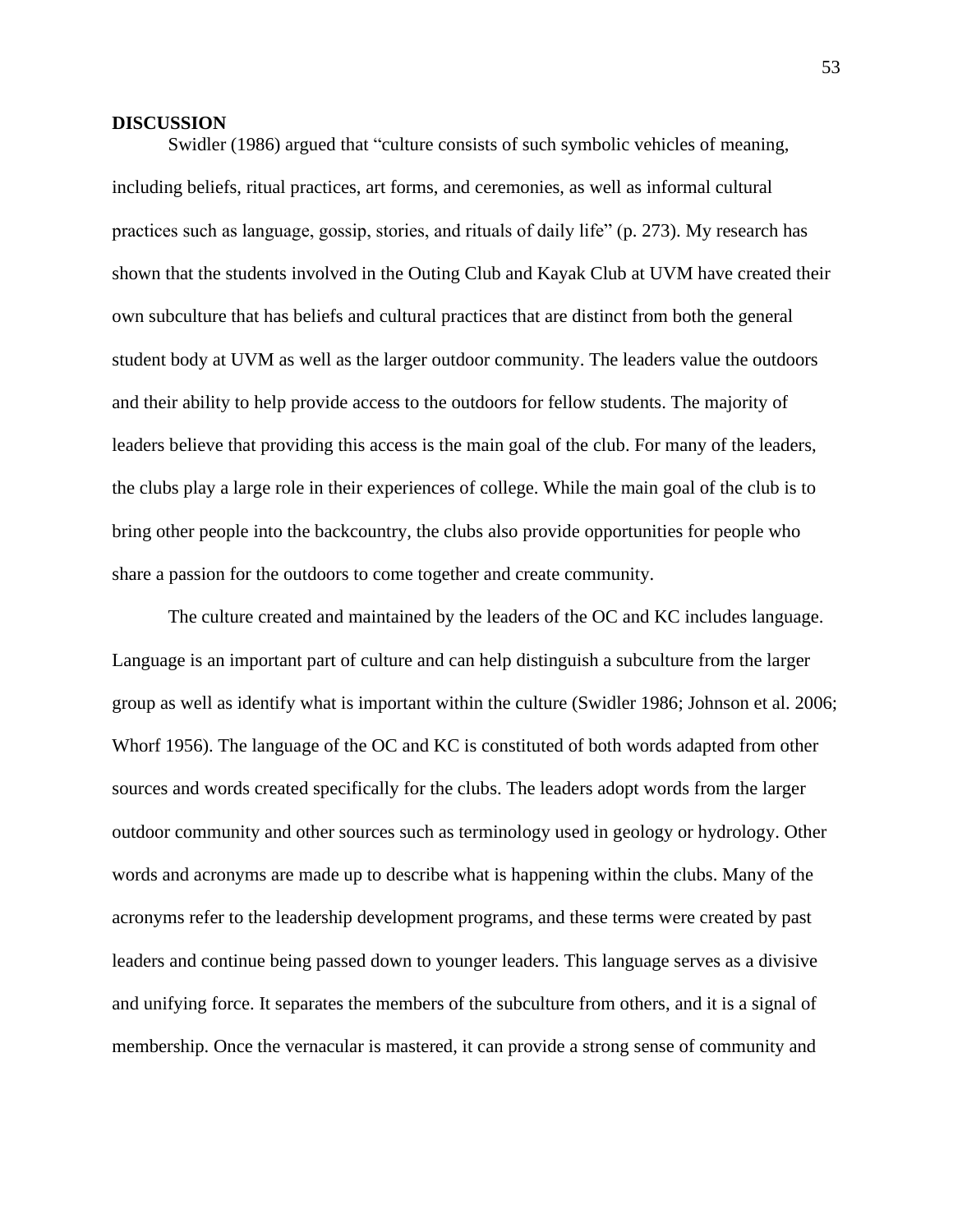membership. Overall, the students in this study were enthusiastic about their membership in this subculture and identified with the values and goals of the club.

One of the goals of the clubs is to develop leaders and help members develop leadership skills, and interviewees believed that there were many different attributes that make someone a good leader. These attributes included competency, confidence, level-headedness, having a balance of hard and soft skills, awareness, and a desire to lead. These attributes have also been associated with various wilderness adventure leadership styles, a preference for leaders with good people skills, the positive evaluation of leaders' skills, and the leaders' ability to foster trust from their participants (Rilling and Jordan 2007; Shooter et al. 2012).

The survey did not directly ask about leadership, but people with higher leadership positions in the clubs (Levels 1 and 2, or "elite") responded differently to various questions. Elite members said that they thought the main goal of the club was "providing easy access to the outdoors." They also were more likely to say that their gender identity has impacted their experience of the clubs and that the social justice education done within the clubs is highly effective. This may be because leaders in Level 1 and 2 are more central to the subculture, and this may mean they are more likely to believe in the values and follow the norms. This, in turn, may mean that they experience the clubs in a slightly different way and thus see its work slightly differently as well. Within elite membership, non-binary and female-identified leaders were more likely to hold this elite status. This may be due to male-identified leaders' awareness of how the backcountry has been traditionally characterized as a male space, and they may be stepping back in order for others to take on leadership roles. They also may prefer to go into the backcountry on their own instead of with the club.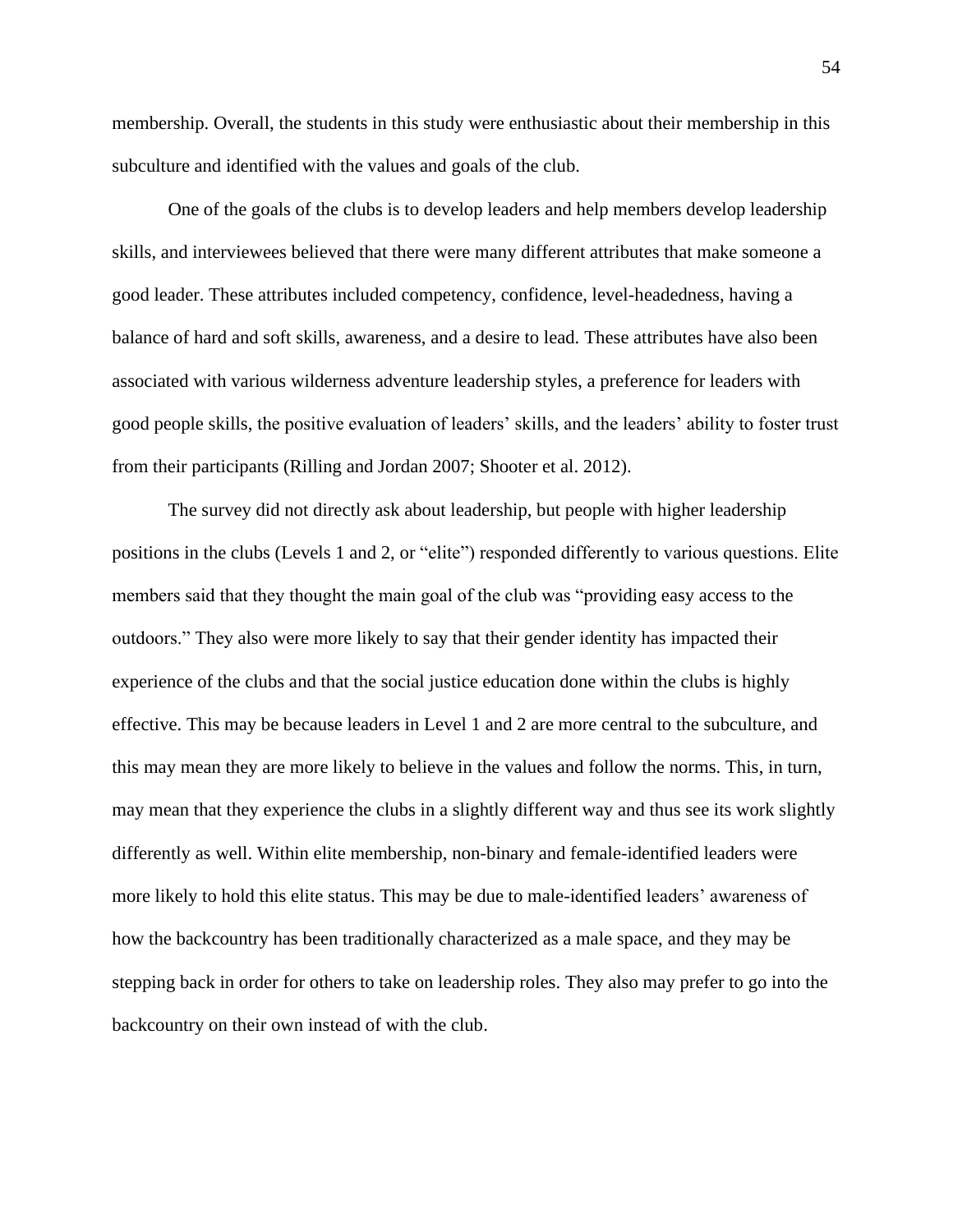Wilderness adventure has traditionally been conceptualized as a male space (Koivula 2001; Stoddart 2011). Women have faced several different constraints on their participation in these activities. The interviewees mentioned various gender stereotypes as well as sexualized comments. Some women in this study preferred to go into the backcountry with other women in order to avoid some of these gender dynamics, which has been found in other studies (McDermott 2004). Both the interviews and the survey depicted the OC and KC as an environment where these concerns are lessened in comparison to the larger outdoor community.

Participation in wilderness adventure has been associated with various types of privilege including whiteness, maleness, and high socioeconomic status (Jin-Hyung et al. 2001; Shores et al. 2007). The interviewees expressed that the image of knowledge and competency in the backcountry is still white and male. It was also associated with having the newest, coolest gear, which is also a status symbol. Outdoor gear is quite expensive, and many people cannot afford new gear or any gear at all. Many of the study participants had first-hand experience dealing with the privilege traditionally associated with the backcountry, and this privilege contributes to the exclusive and sometimes oppressive conditions in the larger outdoor community.

The OC and KC are working to deconstruct this depiction of the backcountry as male space. As a subculture, these clubs are committed to inclusivity. They are focused on increasing accessibility, and they are making a conscious effort to maintain a somewhat balanced gender composition. Within the OC, the Social Justice Coordinators create workshops for the people going through leadership development programs, as well as a few other opportunities for older leaders to continue learning about social justice issues. Female-identified leaders constitute the majority in the clubs as well as in the higher leadership positions. This means that there are many mentors for younger, aspiring female leaders. The clubs also provide the opportunity for creating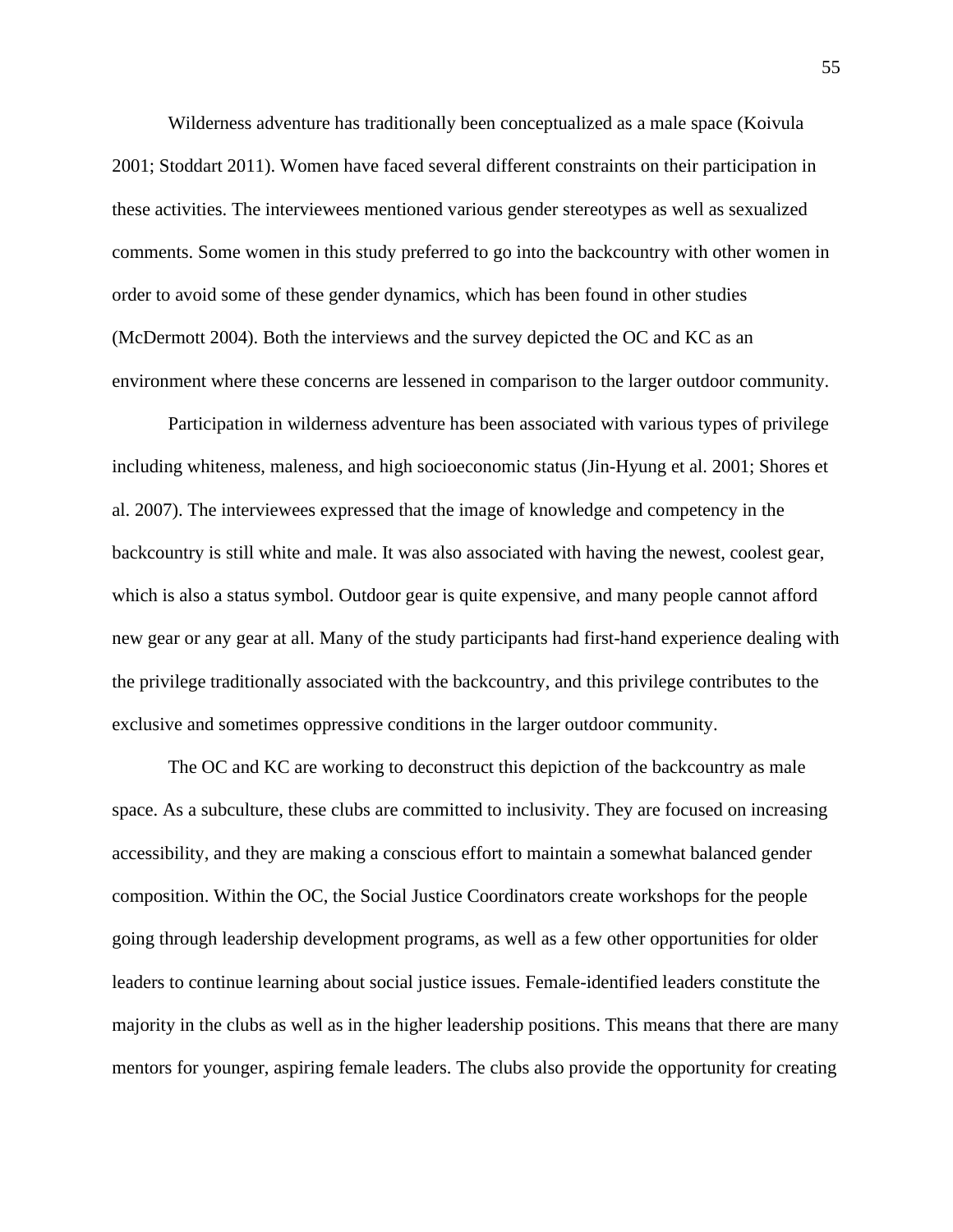the community that many women desire, which enable them to enter the world of wilderness recreation in a more supportive environment. By entering the community in college, these women may be better positioned to enter the less ideal and less welcoming larger outdoor community than women who did not have the benefit of participating in collegiate outdoor clubs. This may be the beginning of change in the larger outdoor community. Often social change begins on college campuses where students are trying to shake up the normal order. The outdoors should not be considered a male space. Exploring the backcountry provides benefits that transfer into everyday life, such as empowerment, self-sufficiency, and mental clarity (Allee 2011; Pohl 2000), and everyone should have the opportunity to access these benefits.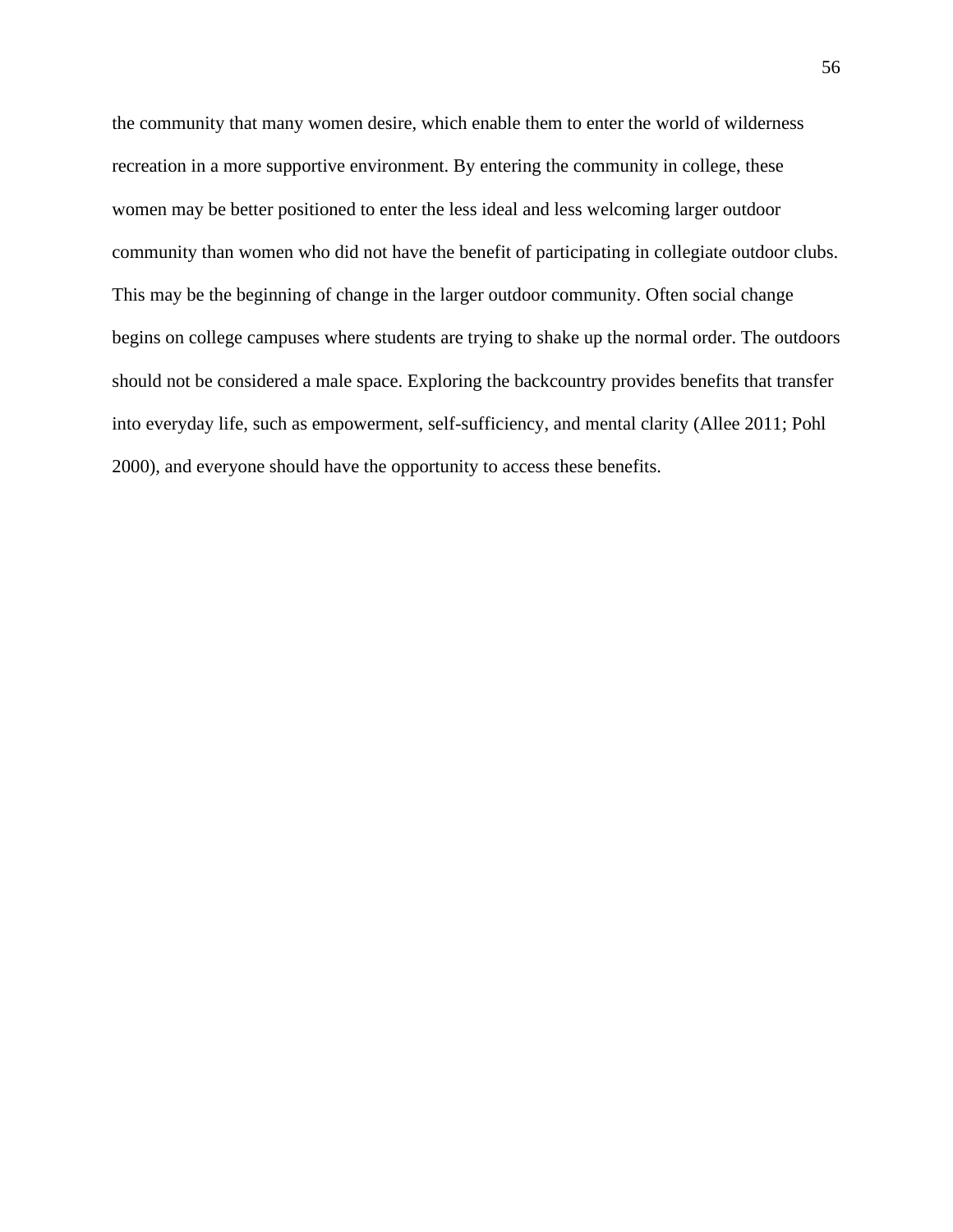### **CONCLUSION**

Little is known about wilderness adventure groups and whether they challenge or reinforce traditional cultural values or norms. These clubs are a strategic site to learn more about social group subculture, gendered norms in a traditionally male space, and how leadership values can shift. At UVM, the Outing Club and Kayak Club are two clubs that many students choose to engage with during their free time and studying the members of these groups provides a further understanding of the creation of this subculture. Because I have been an active member of this community for the past three years, I have the unique position of having insider status. Through this status in the community I have had access to its members in a way that other researchers would not, and with this, my thesis has tried to provide an in-depth look at the culture of these two outdoor clubs.

There are a few limitations with my study. One is the lack of consistency with themes examined in the qualitative and quantitative data. Originally all of the interviews were going to be done before the creation and distribution of the survey, but because of time constraints, this was not possible. If the interviews were coded before writing the survey, more of the questions would directly correlate with the findings that emerged from the interview. Another limitation is the amount of time taken for transcription. If I had found funding to hire a transcriptionist, I would have had more time for other parts of data gathering and data analysis. However, by transcribing the interviews myself, I was afforded the advantage of being immersed in the data. Another possible limitation is my "insider" status and my gender identity. While being an "insider" can bring many benefits, such as trust and rapport in the interviews, it is also important to consider that my role in these clubs influences the study in some ways. I know many of these people personally, some very well, and that can affect the data gathered. Being female-identified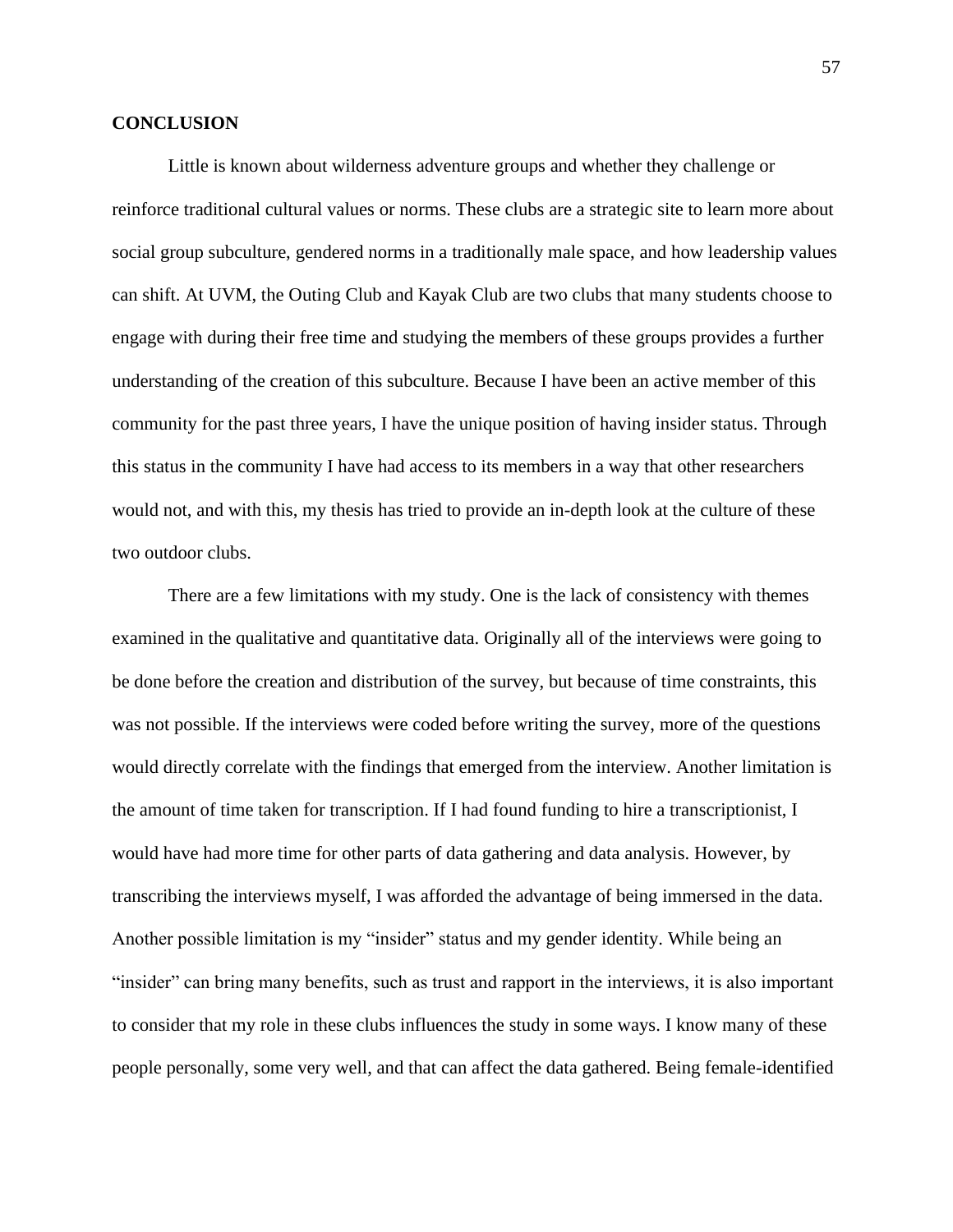could have influenced the responses as well. In addition, I have been observing the gender dynamics in the club for years, which is the reason for my interest in the topic, but it also means that I am approaching the study with a particular, critical lens.

In closing, I have a few thoughts on the successes of the Outing Club and Kayak Club at UVM and a few recommendations for future research. One of the main foci of this project is seeing how the gender dynamics work within the community. Typically, wilderness adventure is framed as a largely male-dominated space, yet UVM has made many efforts to challenge and reject this in our community. This commitment to gender equity seems to have paid off. When leaders compare the culture of the OC and KC to the greater outdoor community there is overwhelming agreement that gender stereotypes are less prevalent in wilderness adventure at UVM. In this way the OC and KC can be seen as a kind of subculture within a subculture. In the United States, wilderness adventure is a subculture with its own language and norms, but my research shows that wilderness adventure at UVM is distinct from the larger wilderness adventure community. The UVM Outing Club and Kayak Club may be its own subculture, or it might reflect more broadly the subculture of collegiate wilderness adventure programs across the country. This is one exciting potential site for future research. Seeing how collegiate wilderness adventure programs compare to one another as well as to the larger community would be interesting to start to understand how each of these sites interact with and influence one another. In addition to a comparative study across colleges, future research could focus on how the young adults of these clubs take these values and goals and move forward in their lives. Do the experiences they have in these clubs (with their commitment to the outdoors, gender equity, trusting themselves in high-risk situations, empowerment, and interpersonal skills) end up having an influence on their decisions and experiences after college? I believe further research into the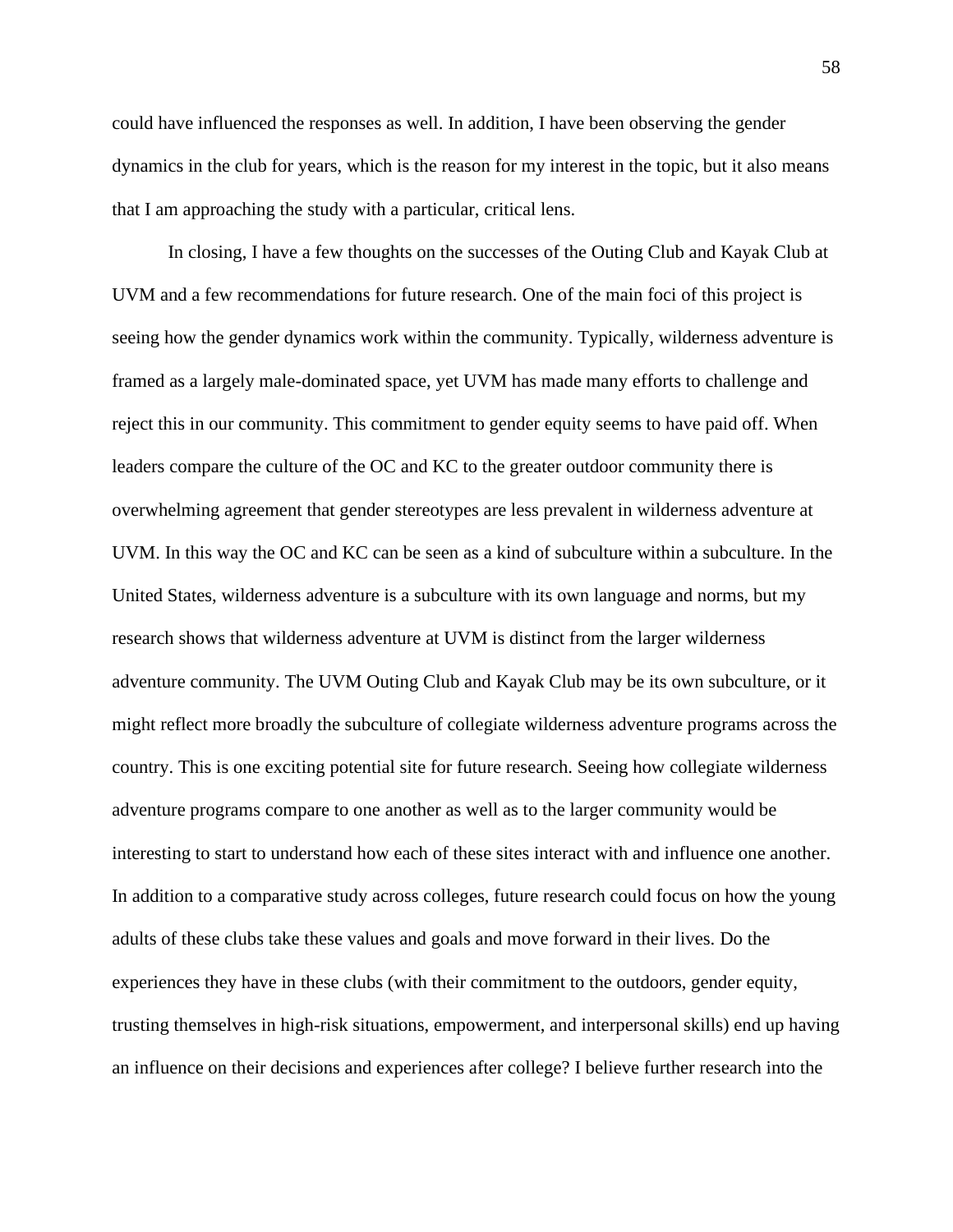role of how these groups and their culture can contribute to larger social change would be a worthwhile sociological project.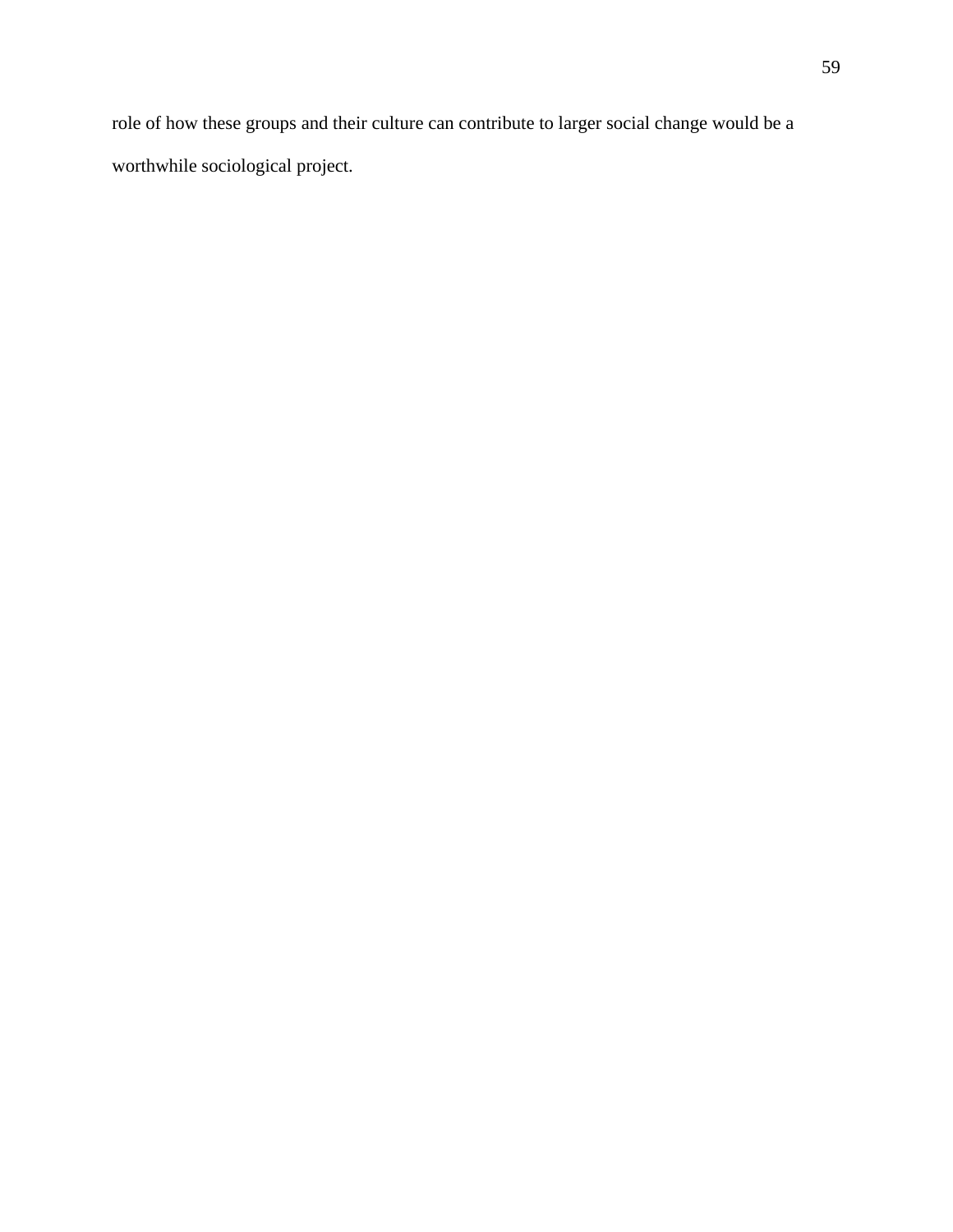### **REFERENCES**

- Allee, Kegan M. 2011. "Rock Climbers Defying Gravity and Gender Expectations." Order No. 3495656 dissertation, University of California, Santa Barbara, Ann Arbor [\(https://search](https://search-proquest-com.ezproxy.uvm.edu/docview/923785314?accountid=14679)[proquest-com.ezproxy.uvm.edu/docview/923785314?accountid=14679\)](https://search-proquest-com.ezproxy.uvm.edu/docview/923785314?accountid=14679).
- Bialeschki, M. Deborah. 2005. "Fear of Violence: Contested Constraints by Women in Outdoor Recreation Activities." Pp. 103-114 in *Constraints to Leisure,* edited by E. L. Jackson. State College, PA: Venture Pub.
- Biernacki, Patrick, and Dan Waldorf. 1981. "Snowball Sampling: Problems and Techniques of Chain Referral Sampling." *Sociological Methods and Research.* 10:141-163.
- Cousineau, Luc, and Jennifer Roth, J. 2012. "Pervasive patriarchal leadership ideology in seasonal residential summer camp staff." *Leadership* 8(4): 421–440. (https://doi.org[/10.1177/1742715012444052\)](https://doi-org.ezproxy.uvm.edu/10.1177/1742715012444052).
- Eagly, Alice H., and Steven J. Karau. 2002. "Role Congruity Theory of Prejudice Toward Female Leaders." *Psychological Review* 109(3):573-598 [\(https://search-proquest](https://search-proquest-com.ezproxy.uvm.edu/docview/214220883?accountid=14679)[com.ezproxy.uvm.edu/docview/214220883?accountid=14679\)](https://search-proquest-com.ezproxy.uvm.edu/docview/214220883?accountid=14679).
- Einat, Tomer, and Haim Einat. 2000. "Inmate Argot as an Expression of Prison Subculture: The Israeli Case." *Prison Journal* 80(3):309-325 [\(https://search-proquest](https://search-proquest-com.ezproxy.uvm.edu/docview/60395894?accountid=14679)[com.ezproxy.uvm.edu/docview/60395894?accountid=14679\)](https://search-proquest-com.ezproxy.uvm.edu/docview/60395894?accountid=14679).
- Gray, Tonia, Sandy Allen-Craig and Cathryn Carpenter. 2017. "Selective Hearing: The Unrecognised Contribution of Women to the Outdoor Profession." *Journal of Outdoor and Environmental Education* 20(1):25-34 [\(https://search-proquest](https://search-proquest-com.ezproxy.uvm.edu/docview/1941331517?accountid=14679)[com.ezproxy.uvm.edu/docview/1941331517?accountid=14679\)](https://search-proquest-com.ezproxy.uvm.edu/docview/1941331517?accountid=14679).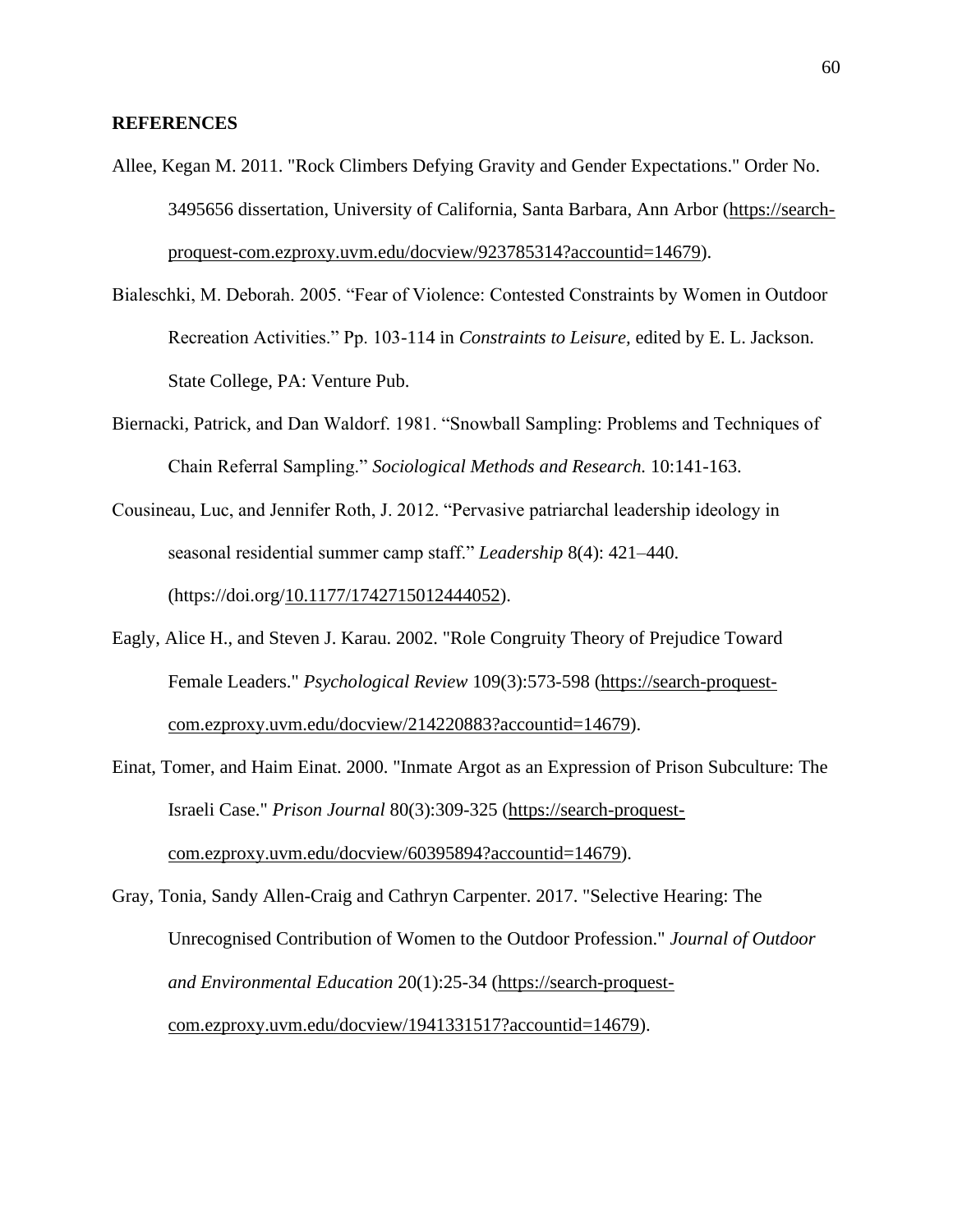Gray, Tonia. 2016. "The "F" Word: Feminism in Outdoor Education." *Journal of Outdoor and Environmental Education* 19(2):25-41 [\(https://search-proquest](https://search-proquest-com.ezproxy.uvm.edu/docview/1871584403?accountid=14679)[com.ezproxy.uvm.edu/docview/1871584403?accountid=14679\)](https://search-proquest-com.ezproxy.uvm.edu/docview/1871584403?accountid=14679).

Holyfield, Lori. 1999. "Manufacturing Adventure: The Buying and Selling of Emotions." *Journal of Contemporary Ethnography* 28(1):3-32 (https://search-proquestcom.ezproxy.uvm.edu/docview/195941775?accountid=14679). doi: [http://dx.doi.org.ezproxy.uvm.edu/10.1177/089124199129023352.](http://dx.doi.org.ezproxy.uvm.edu/10.1177/089124199129023352)

Jin-Hyung, Lee, David Scott and Myron F. Floyd. 2001. "Structural Inequalities in Outdoor Recreation Participation: A Multiple Hierarchy Stratification Perspective." *Journal of Leisure Research* 33(4):427-449 (https://search-proquestcom.ezproxy.uvm.edu/docview/201120792?accountid=14679). doi: [http://dx.doi.org.ezproxy.uvm.edu/10.1080/00222216.2001.11949953.](http://dx.doi.org.ezproxy.uvm.edu/10.1080/00222216.2001.11949953)

Johnson, Bruce D., Flutura Bardhi, Stephen J. Sifaneck and Eloise Dunlap. 2006. "Marijuana Argot as Subculture Threads: Social Constructions by Users in New York City." *British Journal of Criminology* 46(1):46-77 (https://search-proquestcom.ezproxy.uvm.edu/docview/60046117?accountid=14679). doi: [http://dx.doi.org.ezproxy.uvm.edu/10.1093/bjc/azi053.](http://dx.doi.org.ezproxy.uvm.edu/10.1093/bjc/azi053)

Johnson, Cassandra Y., J. M. Bowker and H. K. Cordell. 2001. "Outdoor Recreation Constraints: An Examination of Race, Gender, and Rural Dwelling." *Southern Rural Sociology* 17(1):111-133 [\(https://search-proquest-](https://search-proquest-com.ezproxy.uvm.edu/docview/60440169?accountid=14679)

[com.ezproxy.uvm.edu/docview/60440169?accountid=14679\)](https://search-proquest-com.ezproxy.uvm.edu/docview/60440169?accountid=14679).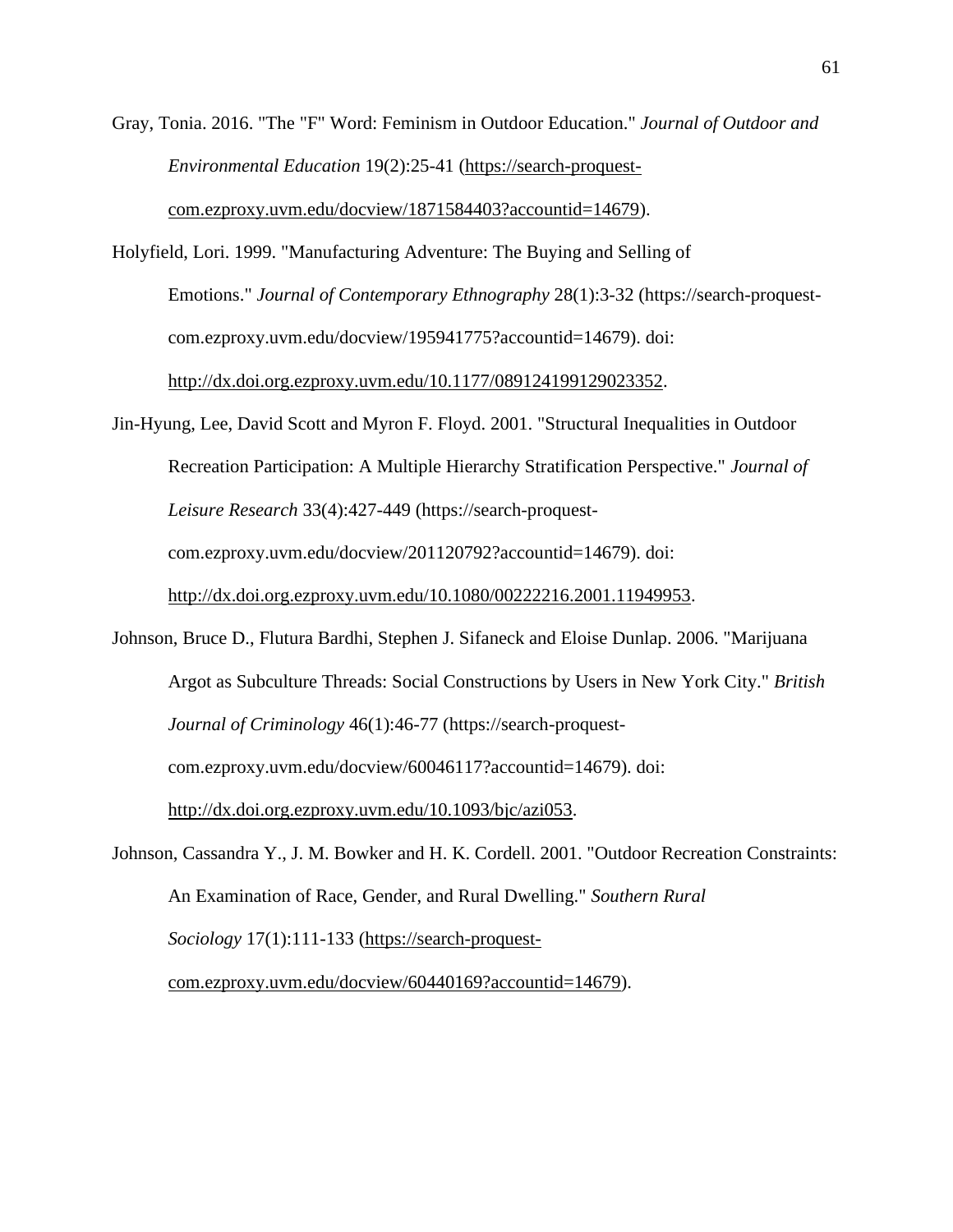Jordan, Deb. 1991. "In the Eye of the Beholder: Perceptions of Female and Male Outdoor Leaders." *Leisure Studies* 10(3):235-245 [\(https://search-proquest](https://search-proquest-com.ezproxy.uvm.edu/docview/61312463?accountid=14679)[com.ezproxy.uvm.edu/docview/61312463?accountid=14679\)](https://search-proquest-com.ezproxy.uvm.edu/docview/61312463?accountid=14679).

- Koivula, Nathalie. 2001. "Perceived Characteristics of Sports Categorized as Gender-Neutral, Feminine and Masculine." *Journal of Sport Behavior* 24(4):377-393 [\(https://search](https://search-proquest-com.ezproxy.uvm.edu/docview/215875909?accountid=14679)[proquest-com.ezproxy.uvm.edu/docview/215875909?accountid=14679\)](https://search-proquest-com.ezproxy.uvm.edu/docview/215875909?accountid=14679).
- Little, Donna E. 2002a. "How do Women Construct Adventure Recreation in their Lives? Why we Need to Re-Engage with the Essence of Adventure Experience." *Journal of Adventure Education and Outdoor Learning* 2(1):55-69 [\(https://search-proquest](https://search-proquest-com.ezproxy.uvm.edu/docview/62204229?accountid=14679)[com.ezproxy.uvm.edu/docview/62204229?accountid=14679\)](https://search-proquest-com.ezproxy.uvm.edu/docview/62204229?accountid=14679).
- Little, Donna E. 2002b. "Women and Adventure Recreation: Reconstructing Leisure Constraints and Adventure Experiences to Negotiate Continuing Participation." *Journal of Leisure Research* 34(2):157-177 [\(https://search-proquest-](https://search-proquest-com.ezproxy.uvm.edu/docview/619890413?accountid=14679)

[com.ezproxy.uvm.edu/docview/619890413?accountid=14679\)](https://search-proquest-com.ezproxy.uvm.edu/docview/619890413?accountid=14679).

- Loeffler, T. A. 1997. "Assisting Women in Developing a Sense of Competence in Outdoor Programs." *The Journal of Experiential Education* 20(3):119-123 (https://searchproquest-com.ezproxy.uvm.edu/docview/1972443358?accountid=14679). doi: [http://dx.doi.org.ezproxy.uvm.edu/10.1177/105382599702000302.](http://dx.doi.org.ezproxy.uvm.edu/10.1177/105382599702000302)
- Lois, Jennifer. 2001. "Peaks and Valleys: The Gendered Emotional Culture of Edgework." *Gender & Society* 15(3):381-406 [\(https://search-proquest](https://search-proquest-com.ezproxy.uvm.edu/docview/60418305?accountid=14679)[com.ezproxy.uvm.edu/docview/60418305?accountid=14679\)](https://search-proquest-com.ezproxy.uvm.edu/docview/60418305?accountid=14679).
- Lois, Jennifer. 2003. *Heroic Efforts: The Emotional Culture of Search and Rescue Volunteers*. New York: New York University Press.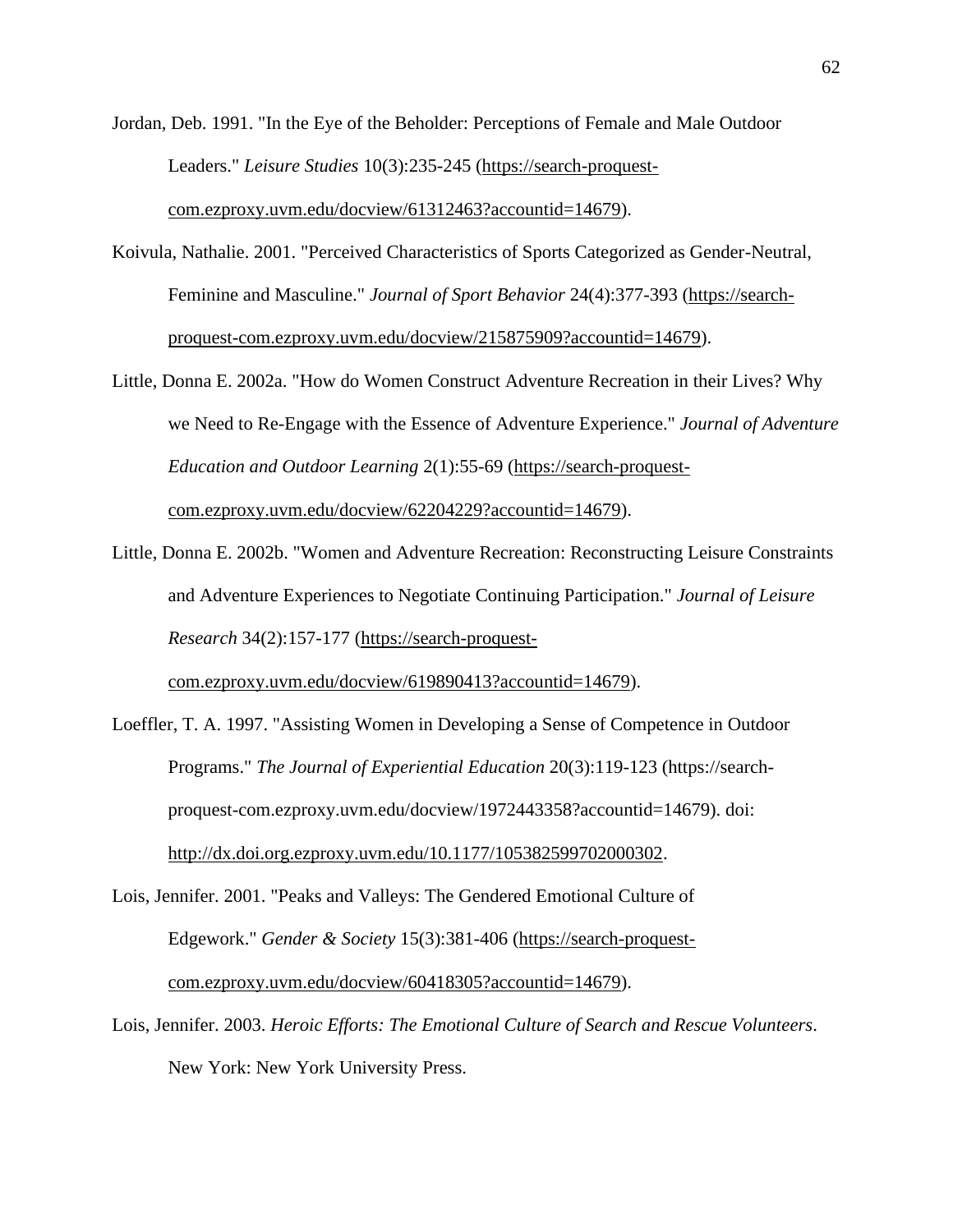Lyng, Stephen. 1990. "Edgework: A Social Psychological Analysis of Voluntary Risk Taking." *The American Journal of Sociology* 95(4):851 (https://search-proquestcom.ezproxy.uvm.edu/docview/195939917?accountid=14679). doi: [http://dx.doi.org.ezproxy.uvm.edu/10.1086/229379.](http://dx.doi.org.ezproxy.uvm.edu/10.1086/229379)

McDermott, Lisa. 2004. "Exploring Intersections of Physicality and Female-Only Canoeing Experiences." *Leisure Studies* 23(3):283-301 (https://search-proquestcom.ezproxy.uvm.edu/docview/60550830?accountid=14679). doi: [http://dx.doi.org.ezproxy.uvm.edu/10.1080/0261436042000253039.](http://dx.doi.org.ezproxy.uvm.edu/10.1080/0261436042000253039)

- McHugh, Mary L. 2013. "The Chi-Square Test of Independence." *Biochemia Medica* 23(2): 143- 149 [\(https://www.biochemia-medica.com/en/journal/23/2/10.11613/BM.2013.018\)](https://www.biochemia-medica.com/en/journal/23/2/10.11613/BM.2013.018). doi: [http://dx.doi.org/10.11613/BM.2013.018.](http://dx.doi.org/10.11613/BM.2013.018)
- Mitten, Denise, Tonia Gray, Sandy Allen-Craig, T. A. Loeffler and Cathryn Carpenter. 2018. "The Invisibility Cloak: Women's Contributions to Outdoor and Environmental Education." *Journal of Environmental Education* 49(4):318-327 (https://search-proquestcom.ezproxy.uvm.edu/docview/2101592487?accountid=14679). doi: [http://dx.doi.org.ezproxy.uvm.edu/10.1080/00958964.2017.1366890.](http://dx.doi.org.ezproxy.uvm.edu/10.1080/00958964.2017.1366890)
- Patton, Michael Quinn. 2002. *Qualitative Research and Evalutaion Methods*. Thousand Oaks, CA: Sage Publications.

Pohl, Sarah L., William T. Borrie and Michael E. Patterson. 2000. "Women, Wilderness, and Everyday Life: A Documentation of the Connection between Wilderness Recreation and Women's Everyday Lives." *Journal of Leisure Research* 32(4):415-434 (https://searchproquest-com.ezproxy.uvm.edu/docview/201171352?accountid=14679). doi: [http://dx.doi.org.ezproxy.uvm.edu/10.1080/00222216.2000.11949925.](http://dx.doi.org.ezproxy.uvm.edu/10.1080/00222216.2000.11949925)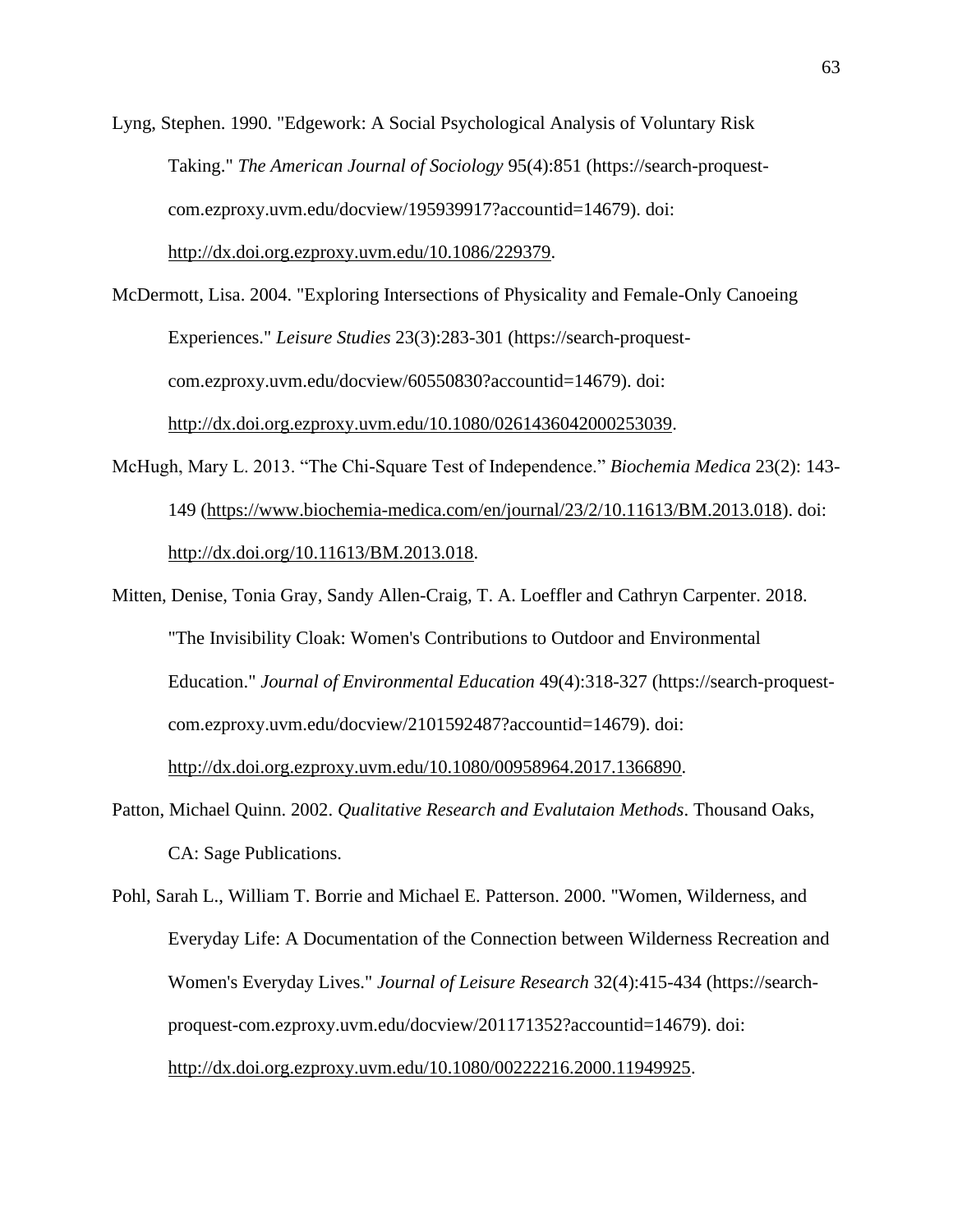Raisborough, Jayne. 2006. "Getting Onboard: Women, Access and Serious Leisure." *The Sociological Review* 54(2):242-262 (https://search-proquestcom.ezproxy.uvm.edu/docview/199305382?accountid=14679). doi: [http://dx.doi.org.ezproxy.uvm.edu/10.1111/j.1467-954X.2006.00612.x.](http://dx.doi.org.ezproxy.uvm.edu/10.1111/j.1467-954X.2006.00612.x)

Ridgeway, Cecilia L. 2001. "Gender, Status, and Leadership." *The Journal of Social Issues* 57(4):637-655 [\(https://search-proquest-](https://search-proquest-com.ezproxy.uvm.edu/docview/60419480?accountid=14679)

[com.ezproxy.uvm.edu/docview/60419480?accountid=14679\)](https://search-proquest-com.ezproxy.uvm.edu/docview/60419480?accountid=14679).

- Rilling, Chrtstel, and Deb Jordan. 2007. "Important Co-Leader Skills and Traits on Extended Outdoor Trips as Perceived by Leaders." *Leisure Studies* 26(2):193-212 (https://searchproquest-com.ezproxy.uvm.edu/docview/61626689?accountid=14679). doi: [http://dx.doi.org.ezproxy.uvm.edu/10.1080/02614360500337524.](http://dx.doi.org.ezproxy.uvm.edu/10.1080/02614360500337524)
- Rubin, Herbert J and Irene Rubin. 2005. *Qualitative Interviewing: The Art of Hearing Data.* Thousand Oaks, CA: Sage Publications.
- Sharpe, Erin K. 2005a. "'Going Above and Beyond:' The Emotional Labor of Adventure Guides." *Journal of Leisure Research* 37(1):29-50.
- Sharpe, Erin K. 2005b. "Delivering Communitas: Wilderness Adventure and the Making of Community." *Journal of Leisure Research* 37(3):255-280. doi: 10.1080/00222216.2005.11950053.

Shooter, Wynn, Karen Paisley and Jim Sibthorp. 2012. "Fostering Trust in Outdoor Leaders: The Role of Personal Attributes." *Journal of Experiential Education* 35(1):222-237 (https://search-proquest-com.ezproxy.uvm.edu/docview/1140140308?accountid=14679). doi: [http://dx.doi.org.ezproxy.uvm.edu/10.5193/JEE35.1.222.](http://dx.doi.org.ezproxy.uvm.edu/10.5193/JEE35.1.222)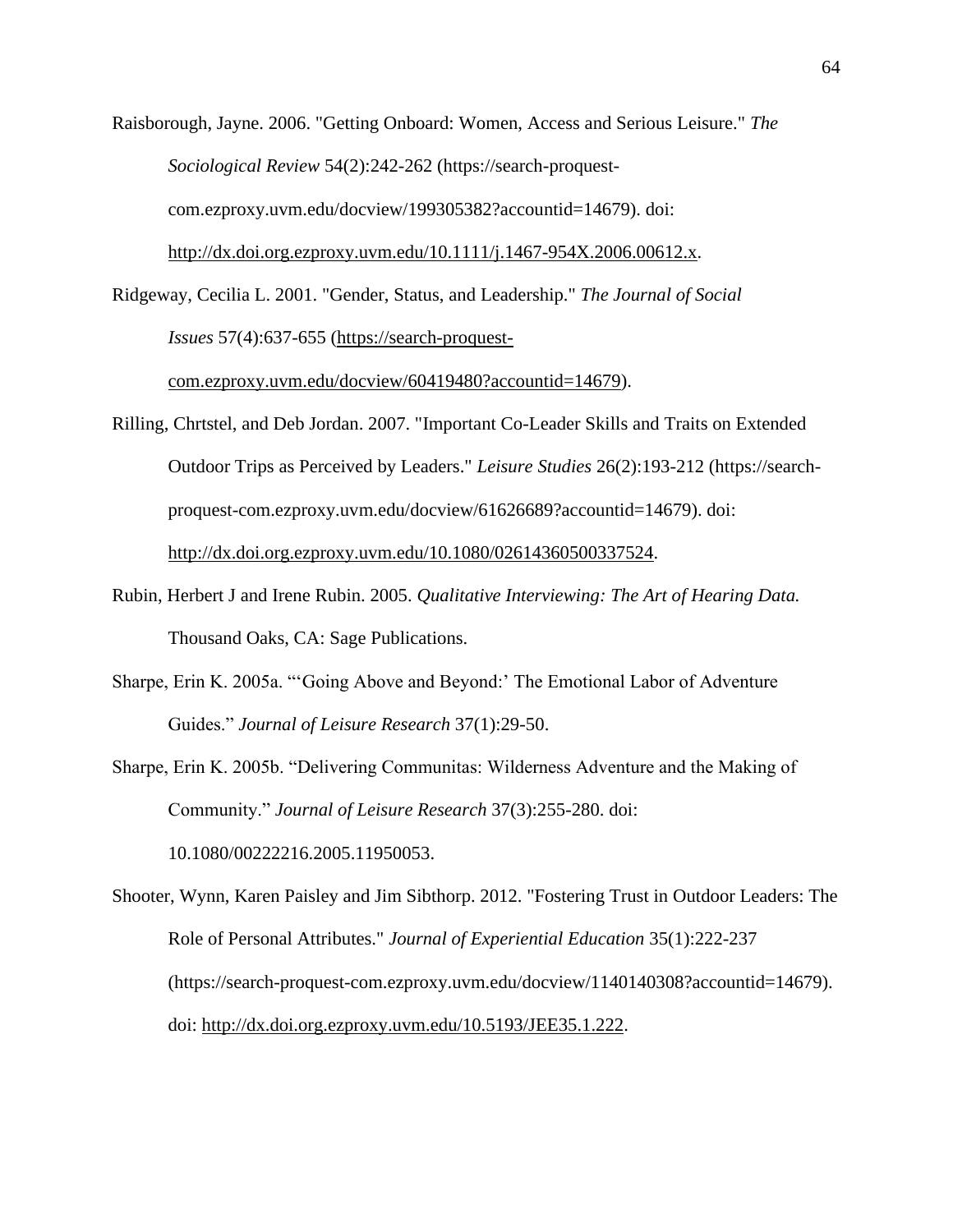Shores, Kindal A., David Scott and Myron F. Floyd. 2007. "Constraints to Outdoor Recreation: A Multiple Hierarchy Stratification Perspective." *Leisure Sciences* 29(3):227-246 (https://search-proquest-com.ezproxy.uvm.edu/docview/621748097?accountid=14679). doi: [http://dx.doi.org.ezproxy.uvm.edu/10.1080/01490400701257948.](http://dx.doi.org.ezproxy.uvm.edu/10.1080/01490400701257948)

Stoddart, Mark C. J. 2011. "Constructing Masculinized Sportscapes: Skiing, Gender and Nature in British Columbia, Canada." *International Review for the Sociology of Sport* 46(1):108- 124 (https://search-proquestcom.ezproxy.uvm.edu/docview/856404362?accountid=14679). doi: [http://dx.doi.org.ezproxy.uvm.edu/10.1177/1012690210373541.](http://dx.doi.org.ezproxy.uvm.edu/10.1177/1012690210373541)

- Swidler, Ann. 1986. "Culture in Action: Symbols and Strategies." *American Sociological Review* 51(2):273-286 (https://search-proquestcom.ezproxy.uvm.edu/docview/61065376?accountid=14679).
- U.S. News and World Report. 2020. "University of Vermont Student Life." Washington, DC: U.S. News and World Report. Retrieved April 20, 2020 [\(https://www.usnews.com/best](https://www.usnews.com/best-colleges/university-of-vermont-3696/student-life)[colleges/university-of-vermont-3696/student-life\)](https://www.usnews.com/best-colleges/university-of-vermont-3696/student-life).
- Warren, Carol A. B. and Tracy Xavia Karner. 2010. *Discovering Qualitative Methods: Field Research, Interviews, and Analysis*. New York: Oxford University Press.
- Whorf, Benjamin L. 1956. *Language, Thought, and Reality: Selected Writings*. Cambridge: Technology Press of Massachusetts Institute of Technology.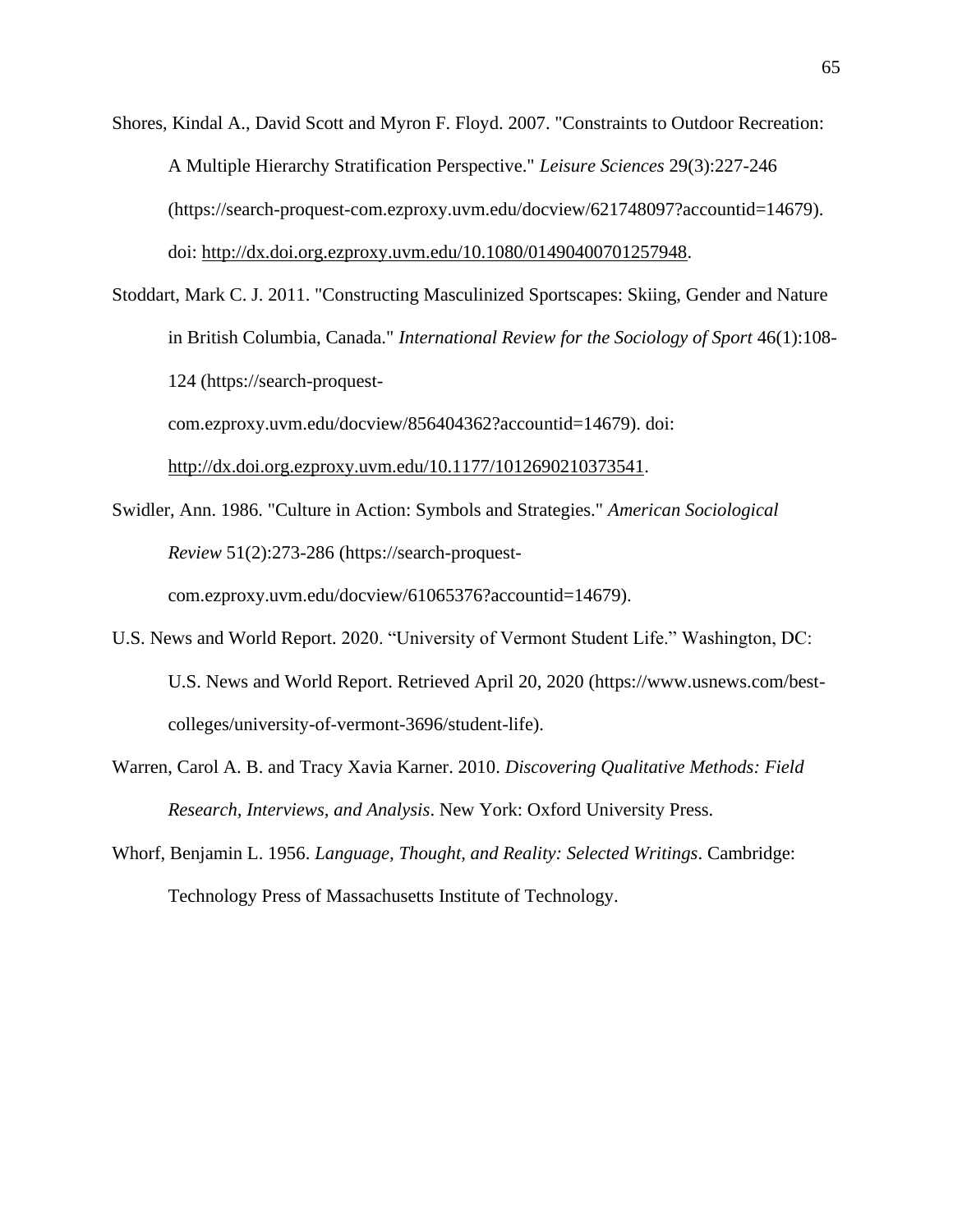# **APPENDIX A: INTERVIEW QUESTIONS**

- What were your first experiences with the backcountry?
	- o Would you describe your earliest memory of a trip into the backcountry?
- Why did you want to start going into the backcountry?
- How did you first get involved with the OC or KC?
	- o What drew you to the groups?
- What were your first impressions of the outdoor community at UVM?
- Which leadership program did you go through?
- How would you describe the clubs to someone who's not in them?
	- o How would you describe the people who are members?
- What is your involvement level in the clubs now?
- As you know there are these different levels of membership, and people are elected in a certain way
	- o What do you think of this system?
	- o Who typically takes on these roles of leadership?
- What qualities make a good trip leader?
	- o How would you describe them?
- How are decisions made within the club?
	- o Who has the final say?
	- o Does this process work for you?
- What do you think are the main goals of the clubs?
	- o Are there other lesser goals?
	- o Do you think everyone shares these goals?
- Do you feel like the people that are in these clubs differ from the rest of the student body?
- Is there language that is specific to the outdoor community?
- Do you think gender affects any of the workings within the clubs?
	- o Is this different from or the same as what you see happening in the outdoor community outside of UVM?
	- o How have you seen gender work in places that you've guided or lead trips?
	- o How has your sport been portrayed on social media in terms of gender?
- Do male-identified or female-identified leaders typically take on particular roles?
- If gender is a non-issue, what work has been done to make it this way?
- Do you think the work done by the Social Justice Chairs is effective?
- Do you think the gender ratios have shifted in the past few years?
	- o Why do you think this may have happened?
- Why do you think more female-identified people than male-identified people sign up for TREK?
- Describe who you see when I say:
	- o Whitewater kayaking guide
	- o Backpacking guide
	- o Sea kayaking guide
	- o Climbing guide
	- o Canoeing guide
	- o Backcountry skiing/snowboarding guide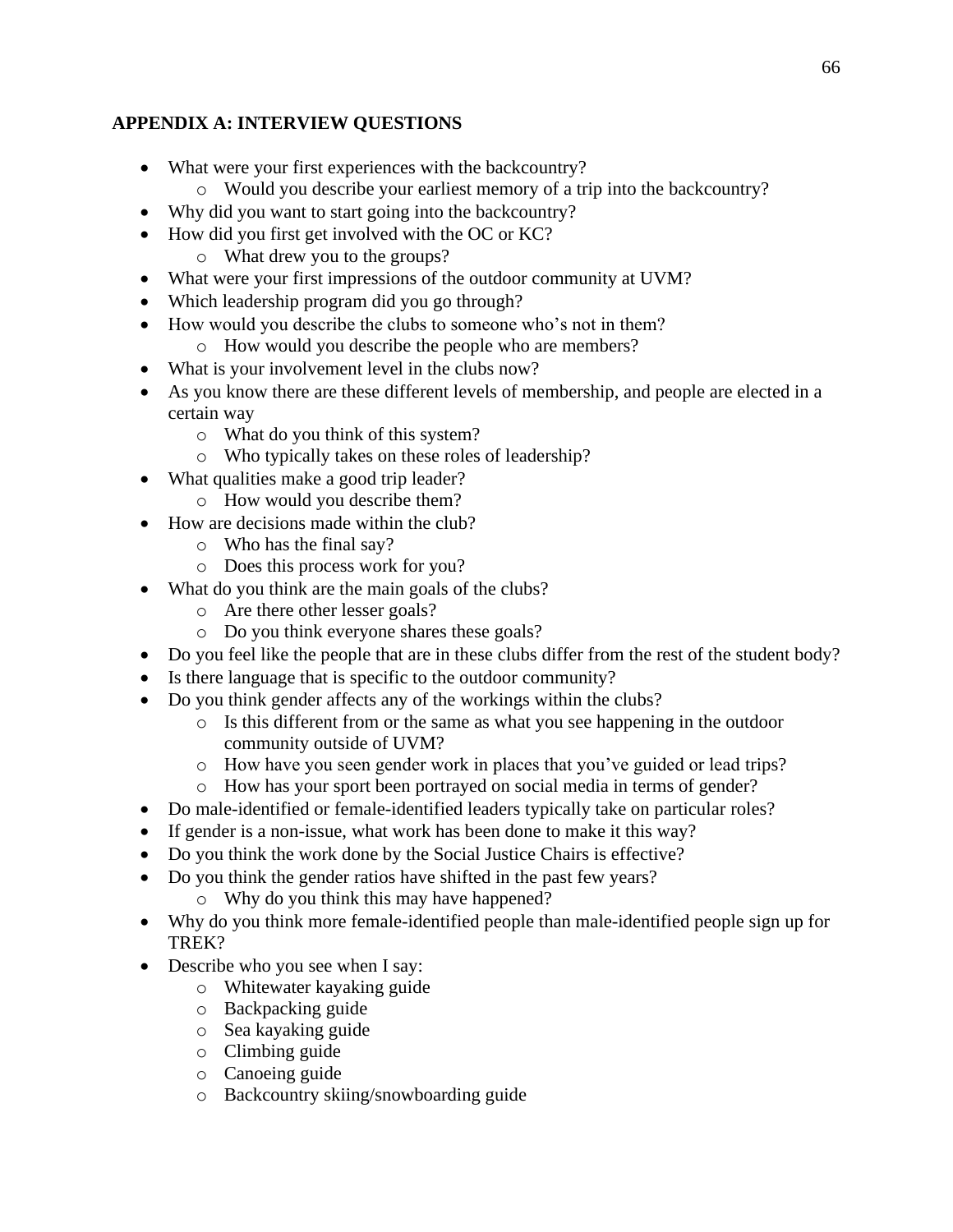- What do you like about being a part of the group?
- Do you feel that your identity on campus is tied to the clubs?
- Is there anything about how a club member dresses that makes them identifiable as a part of the club?
- Have you guided professionally outside of UVM?
- What do you think you will take with you from the clubs into your postgrad life?
- What term do you use to describe your gender identity?
- Who would you suggest that I interview next?
	- o Who has a different perspective than you? Whether it be because of a different gender identity, level of backcountry experience, or difference sport?
- Any other thoughts or questions?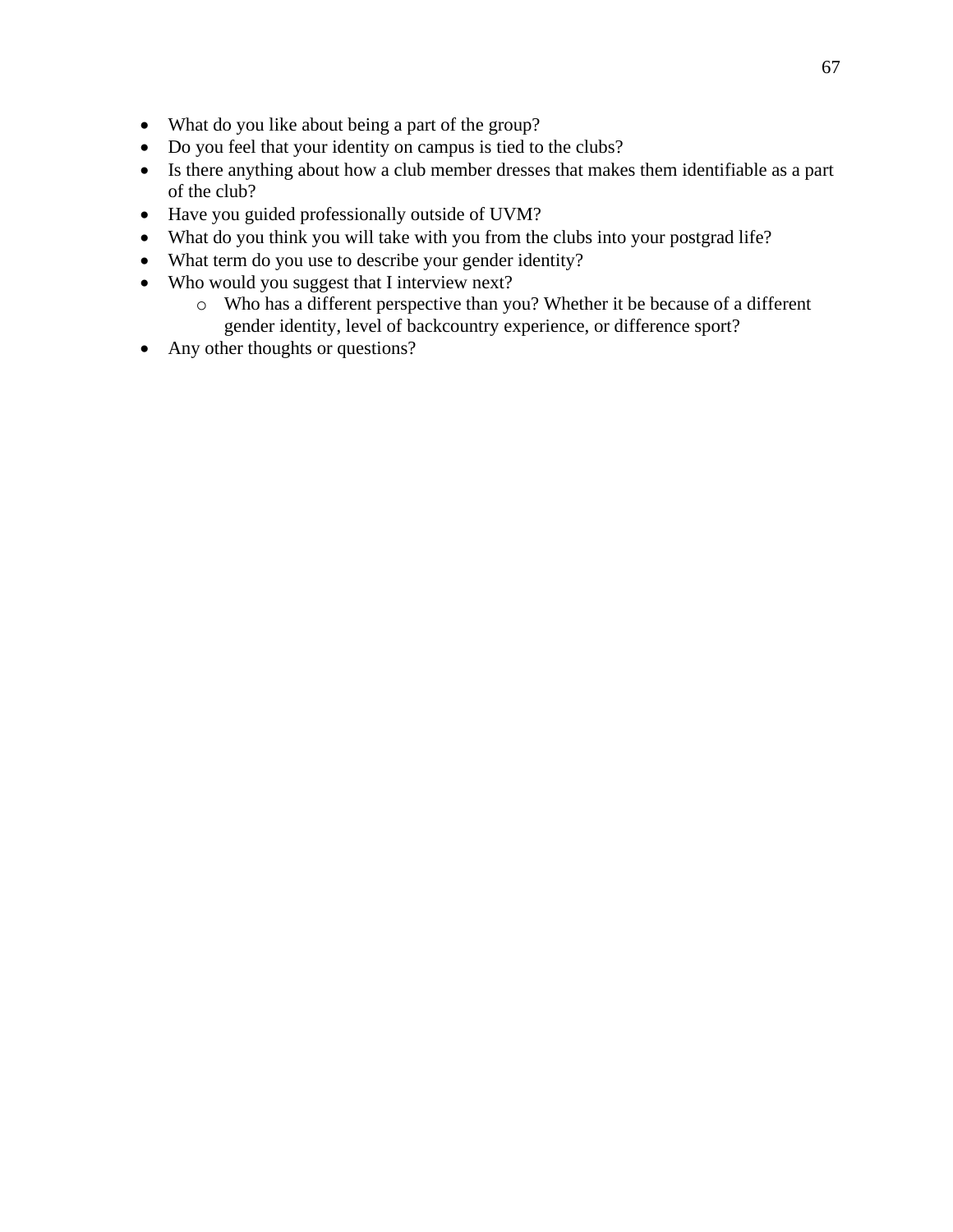# **APPENDIX B: SURVEY QUESTIONS**

### Set 1

- 1. How would you describe your backcountry experience before coming to UVM?
	- a. Extensive (multiple overnight trips)
	- b. Plentiful (day trips and at least one overnight trip)
	- c. Limited (day trips only)
	- d. None
- 2. How long have you been in the OC and KC?
	- a. 1 semester (I just finished a leadership development program!)
	- b. 1 year
	- c. 2 years
	- d.  $3+$  years
- 3. How many OC/KC trips have you led since becoming a leader?
	- a. 0-1
	- b. 2-4
	- c. 5-9
	- d. 10+
- 4. Do you plan on leading more trips for the OC/KC in future semesters?
	- a. Yes
	- b. No
	- c. No because I am graduating
- 5. Why did you become a leader?
	- a. I love the outdoors and wanted to find likeminded people
	- b. I wanted to learn more hard skills
	- c. I wanted to share my passion of the outdoors and get new people outside
	- d. The OC seemed like a cool community to get involved with
	- e. Other:
- 6. How many social justice talks or events have you attended (during and after going through a program or TREK training)?
	- a. 0
	- b. 1-2
	- c. 3-4
	- d.  $4+$
- 7. What do you think is the most important goal of the club?
	- a. Bringing new people into the backcountry
	- b. Creating a welcoming and inclusive community on campus
	- c. Providing easy access to the outdoors
	- d. Other:

### Set 2

- 8. The OC and KC are welcoming to everyone.
	- a. Strongly agree
	- b. Agree
	- c. Neither agree nor disagree
	- d. Disagree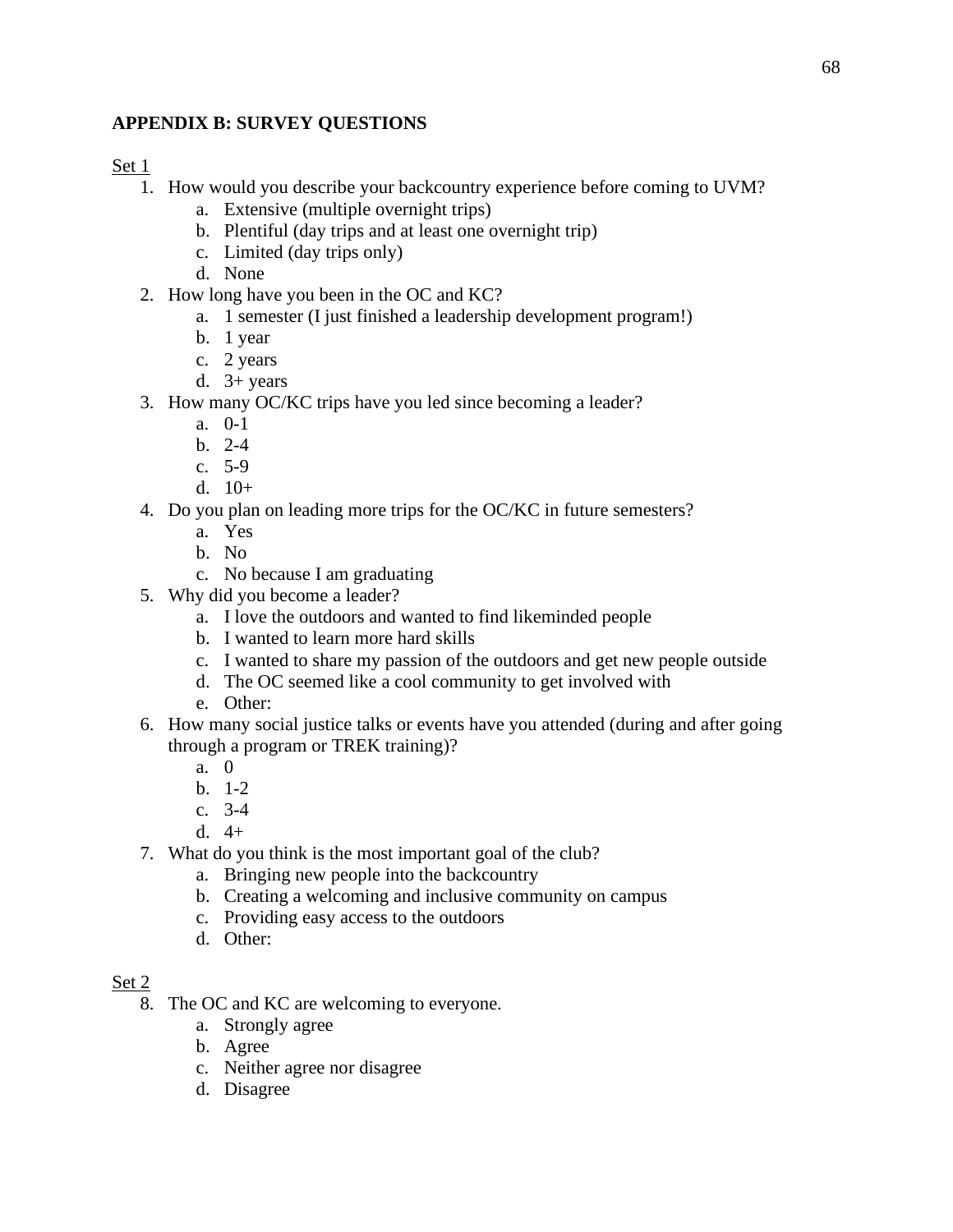- e. Strongly disagree
- 9. It is easy to become a leader in the OC/KC.
	- a. Strongly agree
	- b. Agree
	- c. Neither agree nor disagree
	- d. Disagree
	- e. Strongly disagree
- 10. It is easy to stay involved with the OC/KC.
	- a. Strongly agree
	- b. Agree
	- c. Neither agree nor disagree
	- d. Disagree
	- e. Strongly disagree
- 11. The club is a large part of my identity on campus
	- a. Strongly agree
	- b. Agree
	- c. Neither agree nor disagree
	- d. Disagree
	- e. Strongly disagree
- 12. Gender directly impacts how people interact with the OC/KC
	- a. Strongly agree
	- b. Agree
	- c. Neither agree nor disagree
	- d. Disagree
	- e. Strongly disagree
- 13. My gender identification has impacted my experience of the OC/KC
	- a. Strongly agree
	- b. Agree
	- c. Neither agree nor disagree
	- d. Disagree
	- e. Strongly disagree
- 14. The work done in the OC/KC to combat stereotypes and educate about social justice issues is highly effective
	- a. Strongly agree
	- b. Agree
	- c. Neither agree nor disagree
	- d. Disagree
	- e. Strongly disagree
- 15. Gender stereotypes are less prevalent in the OC/KC in comparison to other places where I've worked in outdoor leadership
	- a. Strongly agree
	- b. Agree
	- c. Neither agree nor disagree
	- d. Disagree
	- e. Strongly disagree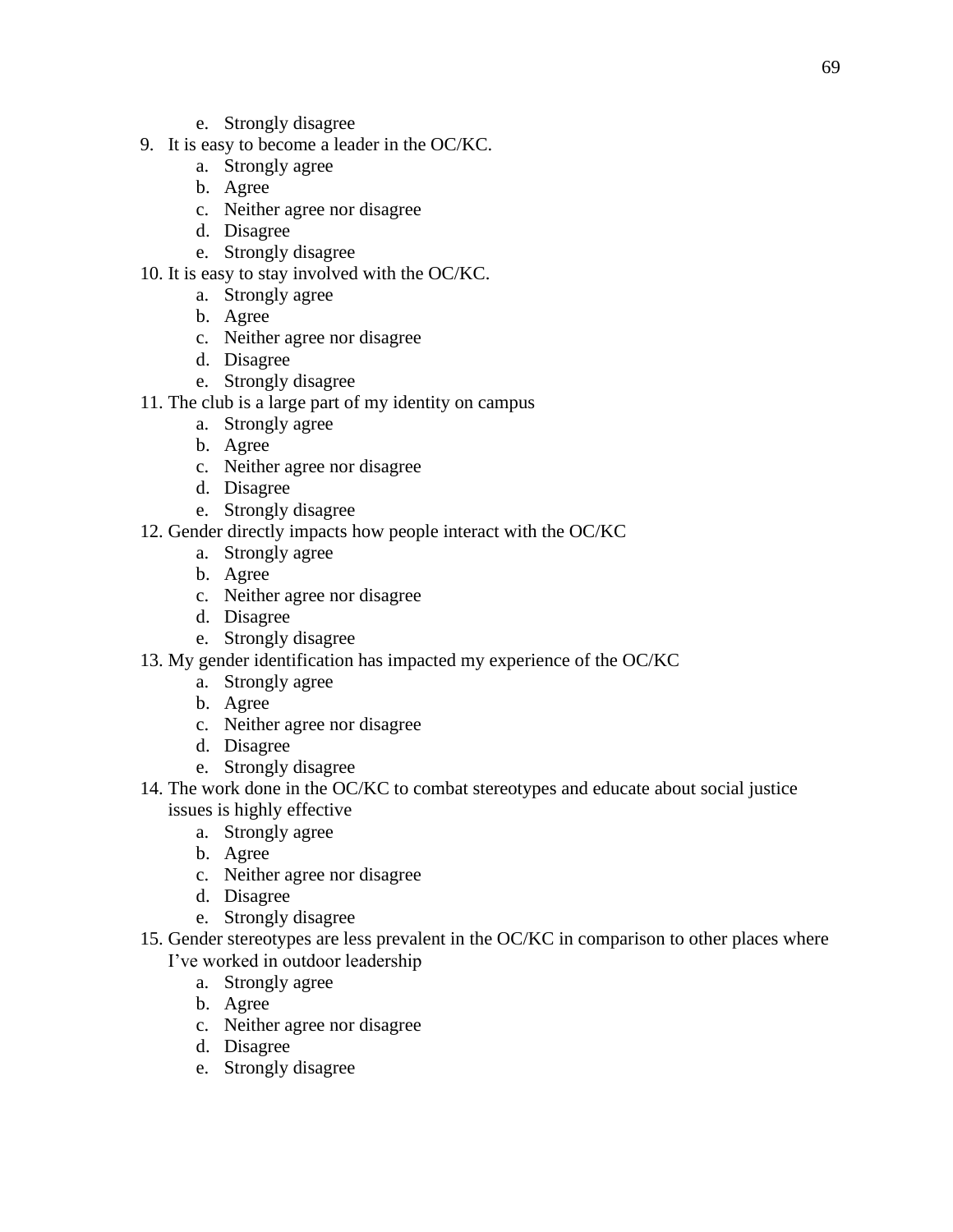- 16. Gender stereotypes are less prevalent in the OC/KC in comparison to the larger outdoor community
	- a. Strongly agree
	- b. Agree
	- c. Neither agree nor disagree
	- d. Disagree
	- e. Strongly disagree

### Set 3

- 17. Choose all that apply
	- a. I have held an elected position (President, VP of Operations, VP of Communications, VP of Leadership Development, Social Justice Coordinator, Social Chair, Trail Work Coordinator, Cabin Manager, Secretary, Treasurer, Membership Coordinator, Boat House Manager)
	- b. I have held an appointed position (Haus Manager, Leadership Development Coordinator)
	- c. I have been a trip leader
- 18. What term do you use to describe your gender identity?
- 19. Are you from in-state or out-of-state?
	- a. In-state
	- b. Out-of-state
- 20. Any additional comments?